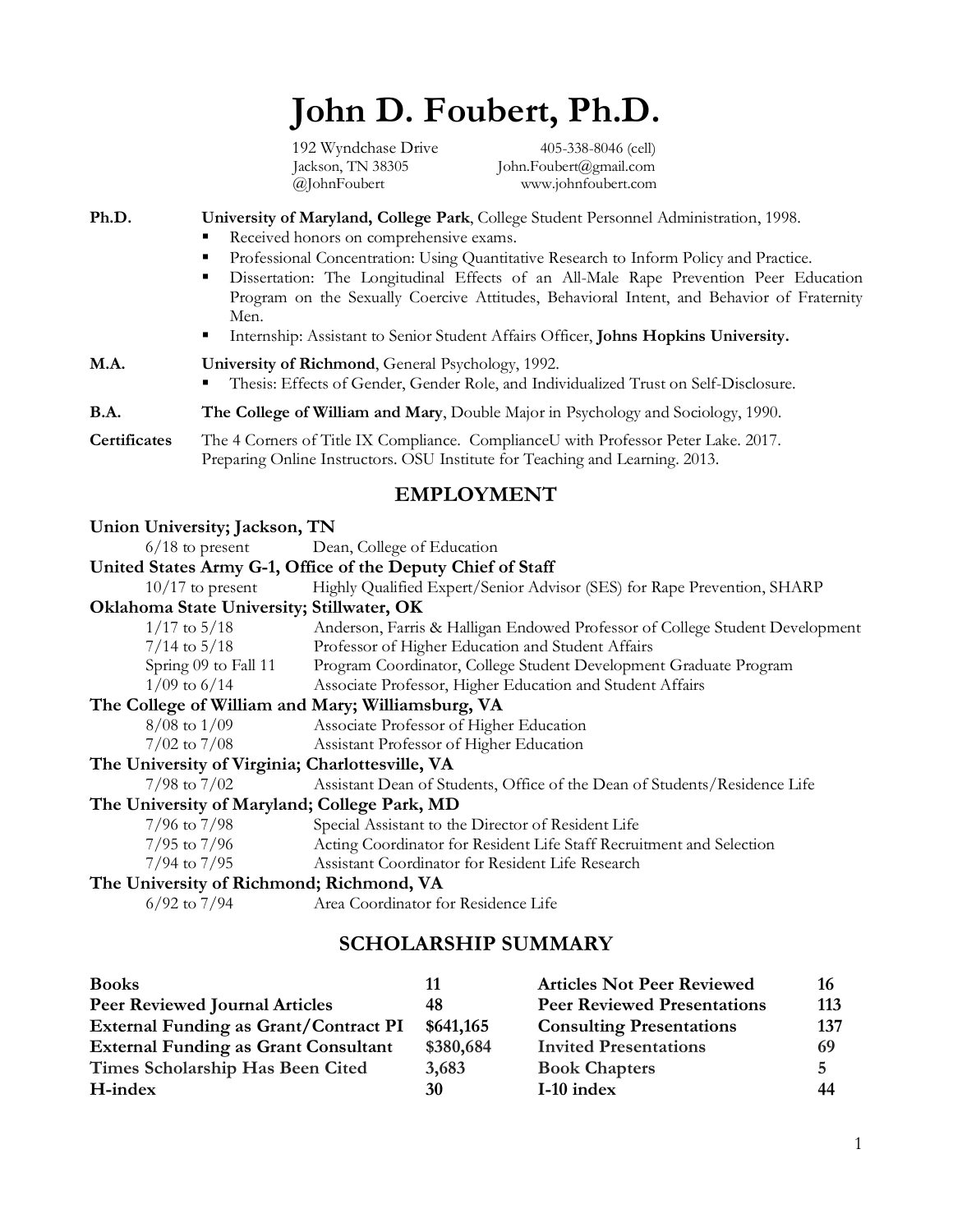# **EMPLOYMENT HISTORY**

*College of Education, Union University* 

**Dean** June 2018 to Present

- Serve as the supervising Dean of the School of Education and Department of Physical Education, Wellness and Sport
- Directly supervise 2 Associate Deans, 1 Department Chair, 4 Directors and an Assistant to the Dean; indirectly supervise an Assistant Dean, 20 full-time faculty, 6 full-time staff, and 60 adjunct faculty
- Develop and manage \$3.5 million budget
- Provide leadership in the hiring of faculty and staff for the College
- Direct the development, strategic planning, implementation, administration, and continuous improvement of all academic curricula and programs, support services, and administrative functions of the College
- Advance research, scholarly and creative activity within the College
- Confer regularly with department administrators, chairs, faculty, and staff to plan, coordinate and evaluate activities
- Provide counsel on issues and lead in problem solving in the College
- Promote and provide leadership and advocacy for the expansion of technology in both classroom and online settings in the offerings of the College
- Advance excellence in teaching by supporting, encouraging, and managing faculty development and evaluation
- Oversee the compliance and renewal of national accreditations for the certified programs offered in the College including Teacher Education (CAEP, 2020), and Athletic Training (CAATE, 2019)
- Pursue and promote active and mutually beneficial collaborations with stakeholders and constituents
- Support fundraising efforts for the College and University

# **Highly Qualified Expert – Senior Advisor for Sexual Harassment and** October 2017 to present  **Assault Response and Prevention Program (SES Level 1, Civilian Equivalent of 1 Star General)**

*Office of the Deputy Chief of Staff, United States Army G-1*

- Serve as the Principal Advisor to the Director of the U.S. Army Resilience Directorate regarding sexual assault prevention
- Visit the Pentagon complex in Arlington, VA to collaborate with department staff
- Establish strategies, plans and policies for continued improvement of SHARP programs
- Provide executive leadership and direction in the field of sexual harassment and sexual assault prevention for Sexual Assault Response Coordinators and Victim Advocates worldwide and maintain liaison with senior Army leaders, DOD, Congressional members, and industry leaders
- Establish short and mid-term objectives designed to enable the Army to achieve administration goals and congressional intent in the area of sexual assault prevention
- Lead efforts through a Prevention Plan of Action to facilitate collaboration among a new Prevention Collaboration Team composed of the nation's foremost researchers in sexual assault prevention who will make prevention program recommendations to the U.S. Army
- Film public service announcements to educate Army personnel about sexual violence and its prevention

| Anderson, Farris & Halligan Professor of College Student Development | January 2017 to May 2018   |
|----------------------------------------------------------------------|----------------------------|
| <b>Professor of Higher Education and Student Affairs</b>             | July 2014 to May 2018      |
| Program Coordinator, College Student Development Program             | January 2009 to $Oct$ 2011 |
| Associate Professor of Higher Education and Student Affairs          | January 2009 to June 2014  |
| College of Education, Oklahoma State University                      |                            |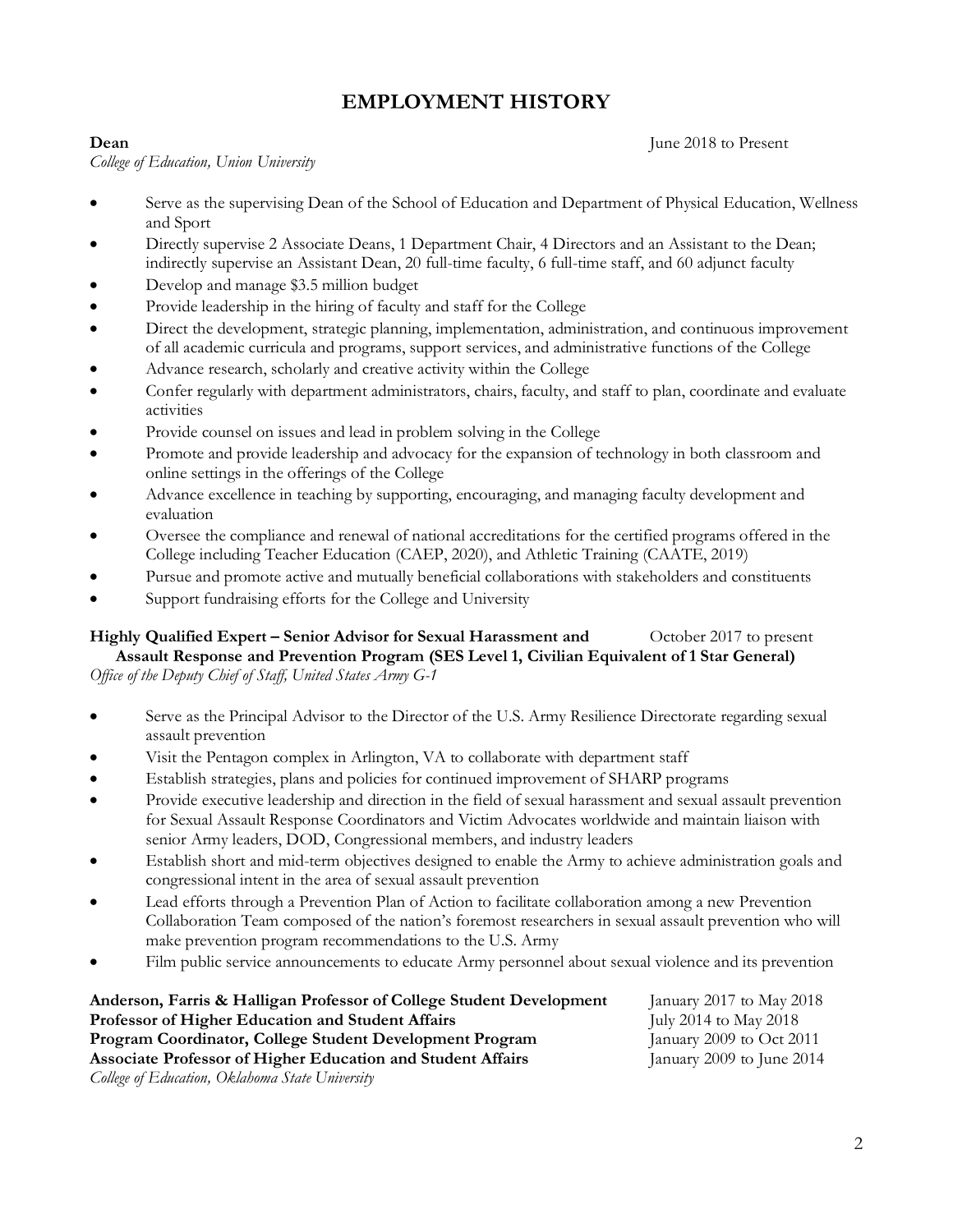- Teach graduate-level courses including Introduction to Student Affairs, College Student Development Theory, Advanced Student Development Theory, Effective Leadership in Student Services, Gender Based Violence on Campus, Group and Cultural Interventions, Internship in Higher Education/Student Services, Master's Thesis, Independent Study, Critical Issues in Higher Education, Administration of Higher Education, Dissertation Proposal Writing, Leadership Theory and Ethical Decision Making, and Doctoral Dissertation. Courses taught in online, hybrid, and face-to-face formats.
- Advise master's and doctoral students, chair master's theses and doctoral dissertations.
- Engage in scholarship regarding the prevention of sexual violence, the harms of pornography, and college student development (religious, spiritual, moral, and psychosocial).
- Serve as chair of the School Tenure & Promotion Committee (approximately 30 faculty). Serve as chair of a major campus-wide lecture about higher education (The Kamm Lecture). Serve on numerous internal and external committees.
- Served three-year term as program coordinator of master's degree program in College Student Development with lead responsibility for student recruiting, admissions, curriculum design, fundraising, and facilitating assistantship placement process. Co-supervised, with School Head, the activities of 8 adjunct faculty including recruiting new instructors, making course assignments, reviewing all course evaluations, and handling personnel issues. Created multi-disciplinary teams to create and implement new systems and processes to facilitate student recruitment and financial support for completion of student degrees. Led program to new level of national distinction through strategic plan.
- Founded and led the Leadership Team of the InterVarsity Christian Faculty Association from 2010-2012. Served as faculty advisor to the OSU Navigators and the OSU chapter of One in Four.

#### **Founder and Member of the Board of Directors** August 2007 to June 2012

**National President** 1998 to August 2007; June 2012 to December 2017

*One in Four* (www.oneinfourusa.org)

- Provided leadership to national nonprofit organization focusing on sexual assault prevention programming with young adult men on college campuses and in the military.
- Wrote all educational programs for presentations to colleges, universities, and the military.
- Led fundraising efforts to meet annual budgets of up to \$200,000 per year, one third of which had to be raised through private donations.
- Solicited major (\$50,000) and annual gifts.
- Conducted training and technical assistance to colleges, the U.S. Congress, the White House, the Pentagon, the United States Naval Academy, the U.S. Army, the U.S. Coast Guard Academy, the U.S. Air Force, the U.S. Marines, state sexual assault coalitions, and the general public.
- Cast a vision for the organization since its inception in 1998.
- Responsible for keeping a growing nonprofit organization focused on reaching young adult men in a culturally relevant manner.
- Supervised Executive Director and up to four additional full-time professional educators.
- Recruited and reported to members of a national board of directors.
- Served as spokesperson for the organization with media, other organizations, and at conferences.
- Led effort for a nationwide RV tour visiting 50-60 college campuses and military bases from 2004-2008.
- Built organization from 1 to 30 campus based chapters nationwide.

### **Associate Professor of Higher Education and Public Policy August 2008 to January 2009 Assistant Professor of Higher Education and Public Policy** July 2002 to July 2008

*School of Education, The College of William & Mary*

Served as full-time faculty member in a masters and doctoral degree granting higher education program.

• Taught graduate courses in Administration of Higher Education, Student Personnel Services in Higher Education, Orientation to Higher Education, The College Student, and Current Issues in Higher Education (cross listed with Public Policy program), Advanced Student Development Theory and an undergraduate class, Special Problems in Education.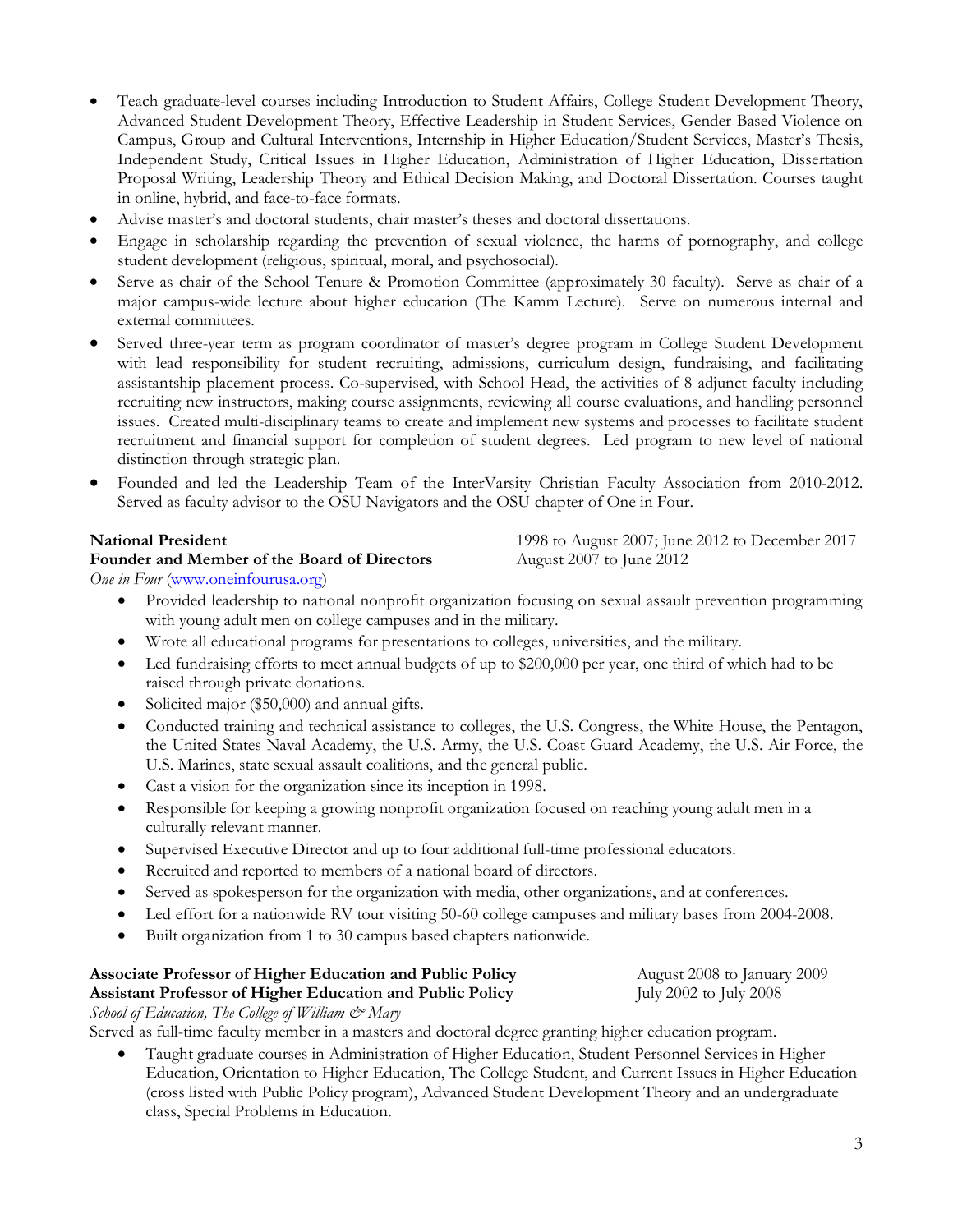- Published research on a wide variety of topics including sexual assault prevention, sexual assault policy, residence life, crisis management on college campuses, and college student development.
- Advised masters and doctoral students, served the student affairs profession and institution in a variety of capacities. Participated in discussions about the reaccreditation of the School of Education. Served on curriculum committee for College of Education.
- Advised a highly-active undergraduate student organization, One in Four, and played a significant role in the life of the primarily undergraduate institution.

#### **Assistant Dean of Students July 1998** to July 2002

# *Office of the Dean of Students/Residence Life, University of Virginia*

Supervisory dean for the First Year Experience of 3,000 students in residence, supervised three full-time staff and 166 graduate and undergraduate staff in 23 residence halls in a unique self-governing staff structure. Operated in a rapidly changing environment requiring switching between many of the following roles:

- Supervised two full-time Area Coordinators, an Administrative Assistant, a Graduate Advisor Chair, two Co-Chairs of Resident Staff, and the Program Coordinator for Resident Staff Selection.
- Directed a significant portion of the academic advising of first-year students at the University
- Supervised training of new professionals, Graduate Assistants, Program Coordinators, and Resident Assistants.
- Oversaw programming and related expenditures for first-year living areas.
- Oversaw budgets totaling \$120,000.
- Exercised discretion and care while working closely with students with psychological difficulties (alcohol and other drugs, sexual assault, eating disorders, psychotic breakdowns, suicide attempts, student deaths), students who violated standards of conduct, student groups seeking assistance, and with other students as requested.
- Served 18,000 undergraduate and graduate students in a generalist Dean of Students capacity.
- Collaborated with other deans of students to manage University functions of student activities, leadership development, Greek life, student life, transfer student issues, service to underrepresented populations, new student orientation, alcohol and substance education, and residence life.
- Led or participated in team crisis management for serious incidents and campus emergencies including serving regularly as dean-on-call.
- Participated in a department and division-wide strategic planning process.
- Founded and advised the One in Four all-male sexual assault peer education group.
- Served as advisor to a student organization that sponsors an annual faculty "Last Lecture Series" program.
- Participated in curriculum development through design of a "University 101" first year seminar; taught curriculum on sexual assault prevention in several sections of the course.

# **Special Assistant to the Director July 1996** to June 1998

# *Department of Resident Life, The University of Maryland, College Park*

Led departmental efforts toward assessing learning outcomes, facilitated a Resident Director professional development series, participated in Director's staff meetings, edited departmental reports and manuals, served on the department's continuous quality improvement committee, formed and advised an all-male sexual assault peer education group, taught an undergraduate class on sexual assault prevention, and performed other special projects for the Director.

# **Acting Coordinator for Staff Recruitment and Selection** July 1995 to June 1996

*Department of Resident Life, The University of Maryland, College Park*

Led human resource and staff recruitment and selection efforts for the Department of Resident Life. Responsible for coordinating the selection process for Resident Directors, Graduate Assistants, Resident Assistants, and all other full-time staff vacancies. Supervised the student staff and operations of a student employment center. Managed a \$23,000 recruiting budget.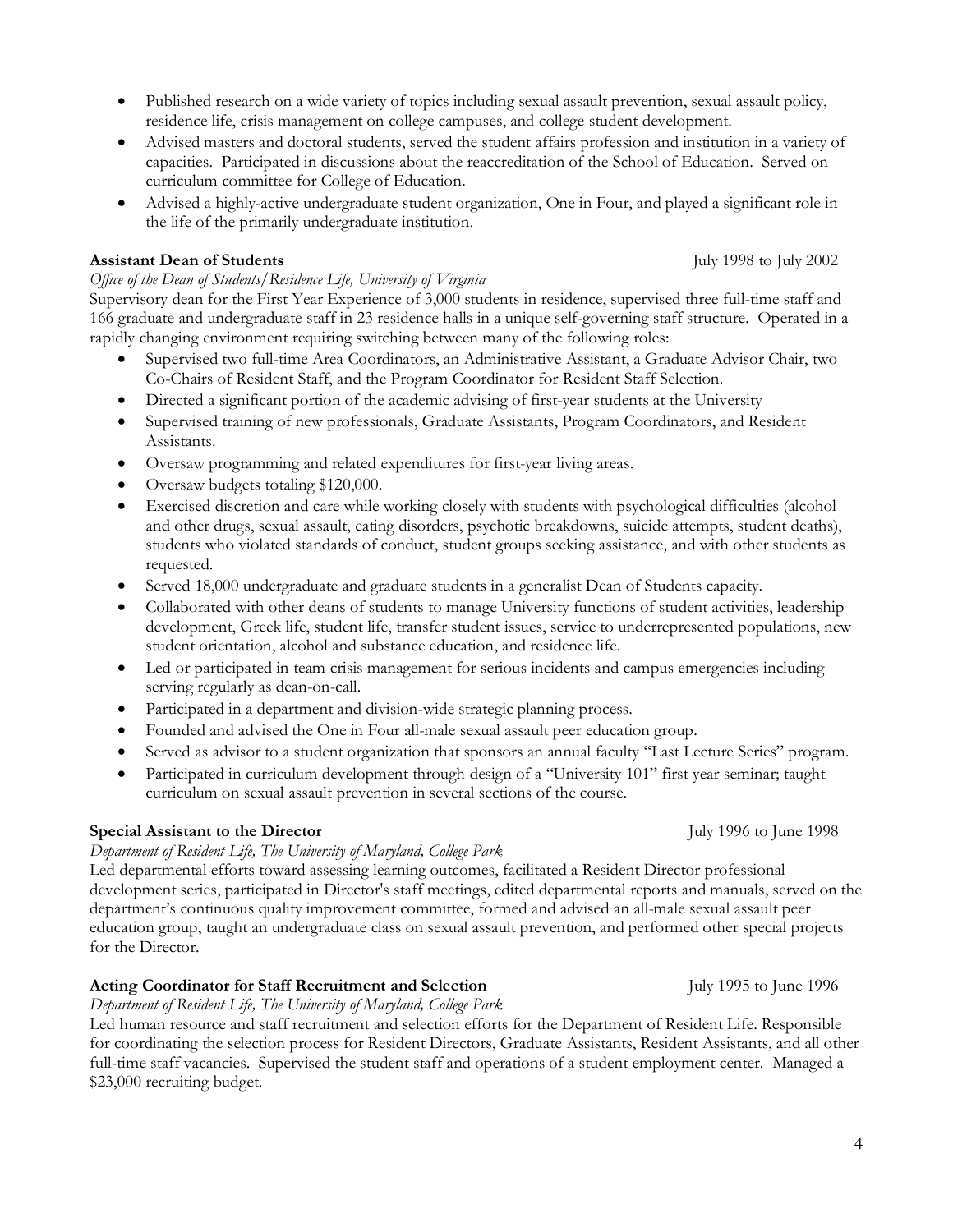#### Graduate Assistant Coordinator for Research<br>
July 1994 to June 1995

*Department of Resident Life, The University of Maryland, College Park*

Led research efforts for the Department of Resident Life. Conducted a large-scale study of student satisfaction with residence hall living. Coordinated evaluation processes for new resident orientation, the minority student welcome program, and honors housing floors.

#### **Area Coordinator for Residence Life** June 1992 to July 1994

*Richmond College Dean's Office, The University of Richmond*

Managed four residence halls housing 500 men and a newly created coeducational international house. Responsible for community building, student conduct, programming, counseling, staff selection, staff training, and student organization advising. Supervised three Head Residents and twelve Resident Assistants. Coordinated the Resident Assistant selection process. Advised four hall councils, the Residence Hall Association, the Blue Key leadership honorary, and a sexual assault peer education group. Presented programs in all 13 university residence halls. Coordinated a first-year living/learning extended orientation program. Organized a campus-wide canoe race. Maintained a case-load of 75 disciplinary conferences per year. Conducted a multi-campus focus group study of the Head Resident position. Helped create a residential faculty associate's program and supported live-in faculty fellows. Served on several division-wide committees: quality of life for students of color, Black history month, the strategic planning task force on gender relations, and the strategic planning task force on residence life. Taught an undergraduate class on personal and community perspectives on residence life.

# **SCHOLARSHIP**

**Books** (number of Google Scholar citations listed at end of reference)

- 11. **Foubert**, J.D. (2022). *Protecting your children from internet pornography: Understanding the science, risks, and ways to protect your kids.* Northfield Publishing.
- 10. **Foubert**, J.D. (2017). *How pornography harms: What teens, young adults, parents and pastors need to know.* LifeRich Publishing. (cited by 27)
- 9. **Foubert**, J.D. (2014). *Lessons learned: How to avoid the biggest mistakes made by college resident assistants. (2nd Ed.).* Routledge. (cited by 2)
- 8. **Foubert**, J.D. (2011). *The men's and women's programs: Ending rape through peer education*. Routledge. (cited by 49)
- *7.* **Foubert**, J.D. (2011). *The women's program: Peer educator's guide*. Routledge*.* (cited by 3)
- 6. **Foubert**, J.D. (2011). *The men's program: Peer educator's guide.* Routledge.
- 5. **Foubert**, J.D. (2007). *Lessons learned: How to avoid the biggest mistakes made by college resident assistants.* Routledge. (cited by 10)
- 4. **Foubert**, J.D. (2005). *The men's program: A peer education guide to rape prevention* (3rd ed. rev.). Routledge. (cited by 55)
- 3. **Foubert**, J.D. (2003). *The men's program: How to successfully lower men's likelihood of raping* (3rd ed.). Learning Publications Inc.
- 2. **Foubert**, J.D. (2000). *The men's program: How to successfully lower men's likelihood of raping*. (2nd ed.). Learning Publications Inc. (cited by 19)
- 1. **Foubert**, J.D. (1998). *The men's program: How to successfully lower men's likelihood of raping.* Learning Publications Inc.

**Peer Reviewed Journal Articles** (number of Google Scholar citations listed at end of reference)

48. **Foubert**, J.D. & Mwavita, M., Hunger, K., Kao, W., & Pittman-Adkins, P. (2022). Prediction of bystander intervention behavior in a sexual assault situation: The role of religiosity, empathy, and gratitude. *Dignity: A Journal of Analysis of Exploitation and Violence, 7*(1), Article 8. DOI: 10.23860/dignity.2022.07.01.08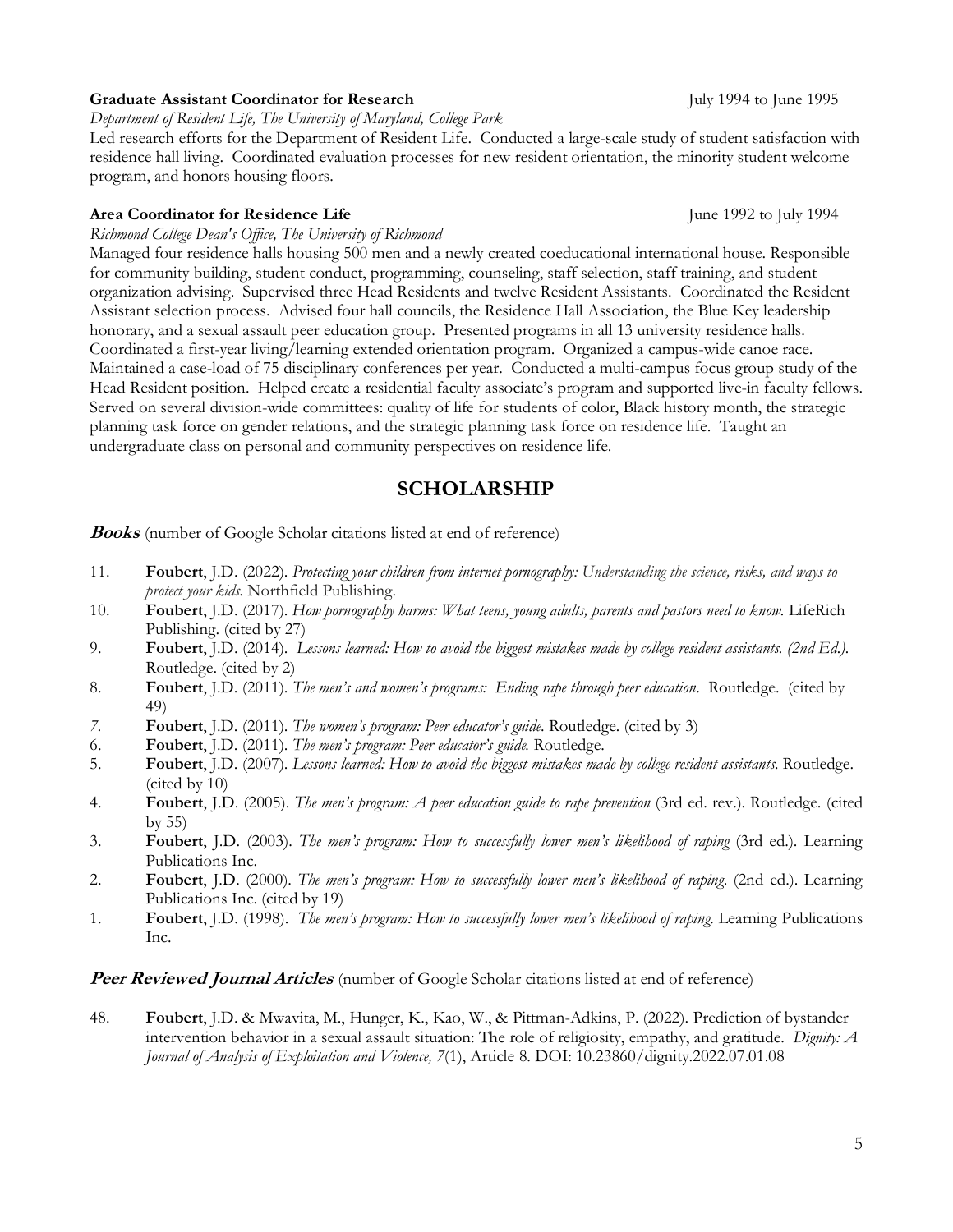- 47. **Foubert**, J.D., Durham, A., Houston, M., Vanderwoerd, J. (2021). Sexual violence at Christian and Secular Universities: Does institutional type matter? *Christian Higher Education*, *20*(4), 257-270. DOI: 10.1080/15363759.2020.1806143
- 46. **Foubert,** J.D., Clark-Taylor, A., & Wall, A. (2020). Is campus rape a primarily a serial or single time problem? Evidence from a multi-campus study. *Violence Against Women, 26*(3-4), 296–311. (cited by 23)
- 45. **Foubert**, J.D. (2017). The public health harms of pornography: The brain, erectile dysfunction, and sexual violence. *Dignity: A Journal on Sexual Exploitation and Violence, 2*(3), 6. (cited by 11) **\*Most downloaded article in the history of this journal.**
- 44. Bannon, R.S. & **Foubert**, J.D. (2017). The bystander approach to sexual assault risk reduction: Effects on risk recognition, perceived self-efficacy, and protective behavior. *Violence and Victims, 32*(1), 46-59.
- 43. **Foubert**, J.D. & Bridges, A. J. (2017). Predicting bystander efficacy and willingness to intervene in college men and women: The role of exposure to varying levels of violence in pornography. *Violence Against Women. 23* (6), 692-706. (cited by 30)
- 42. **Foubert**, J.D. & Bridges, A. J. (2017). What is the attraction? Understanding gender differences in reasons for viewing pornography in relationship to bystander intervention. *Journal of Interpersonal Violence, 32*(20), 3071-3089. (cited by 20)
- 41. Nunez, R. & **Foubert**, J.D. (2016). Understanding the meaning-making processes of Hispanic college students in their spiritual and religious development. *Religion and Education. 43(1),* 19-40. (cited by 10)
- 40. Carroll, M.H., Rosenstein, J.E., **Foubert**, J.D., Clark, M.D., & Korenman, L.M. (2016). Rape myth acceptance: A comparison of military service academy and civilian fraternity and sorority students. *Military Psychology, 28*(5), 306-317. (cited by 34)
- 39. Pittman, E.C., & **Foubert**, J.D. (2016). Predictors of professional identity development for student affairs professionals. *Journal of Student Affairs Research and Practice, 53*(1), 13-25. (cited by 35)
- 38. **Foubert**, J.D., Brosi, M., Watson, A. & Fuqua, D.R. (2015). Precursors to and pathways through conversion: Catalytic experiences of born again Christian college students. *Growth, 14,* 2-15. (cited by 3)
- 37. Zacherman, A. & **Foubert**, J.D. (2014). Student engagement in extracurricular activities and academic performance: Exploring gender differences. *Journal of Student Affairs Research and Practice, 51*(2), 157-169. (cited by 65)
- 36. Masin, R.C. & **Foubert**, J.D. (2014). Effects of gender and Facebook use on the development of mature interpersonal relationships. *Journal of Student Affairs, 23,* 51-58. (cited by 5)
- 35. Tatum, J.L., **Foubert**, J.D., Fuqua, D., & Ray, C. (2013). The relationship between college men's religious preference and their level of moral development. *The College Student Affairs Journal, 31(2),* 101-110. (cited by 5)
- 34. **Foubert**, J.D. & Rizzo, A. (2013). Integrating religiosity and pornography use into the prediction of bystander efficacy and willingness to prevent sexual assault. *Journal of Psychology and Theology, 41(3),* 242-251. (cited by 19)
- 33. Bannon, R.S., Brosi, M.W. & **Foubert**, J.D. (2013). Sorority women's and fraternity men's rape myth acceptance and bystander intervention attitudes. *Journal of Student Affairs Research and Practice, 50(1),* 72-87. (cited by 102)
- 32. **Foubert**, J.D. & Masin, R.C. (2012). Effects of The Men's Program on U.S. Army soldiers' intentions to commit and willingness to intervene to prevent rape: A pretest posttest study. *Violence and Victims, 27*(6), 911-921. (cited by 33)
- 31. **Foubert**, J.D., Watson, A., Brosi, M.W., & Fuqua, D.R. (2012). Explaining the wind: How self-identified born again Christians define what "born again" means to them. *Journal of Psychology and Christianity, 31*(3), 219-230. (cited by 18)
- 30. **Foubert**, J.D., Brosi, M.W., & Bannon, R.S. (2011). Pornography viewing among fraternity men: Effects on bystander intervention, rape myth acceptance and behavioral intent to commit sexual assault. *Journal of Sex Addiction and Compulsivity*, *18,* 212-231. (cited by 209) **\*Most read article in the history of this journal.**
- 29. Brosi, M.W., **Foubert**, J.D., Bannon, R.S., & Yandell, G. (2011). Effects of women's pornography use on bystander intervention in a sexual assault situation and rape myth acceptance. *Oracle: The Research Journal of the Association of Fraternity/Sorority Advisers, 6(2),* 26-35. (cited by 49)
- 28. **Foubert**, J.D. (2011). Answering the questions of rape prevention research: A response to Tharp et al. (2011). *Journal of Interpersonal Violence, 26,* 3393-3402. (cited by 6)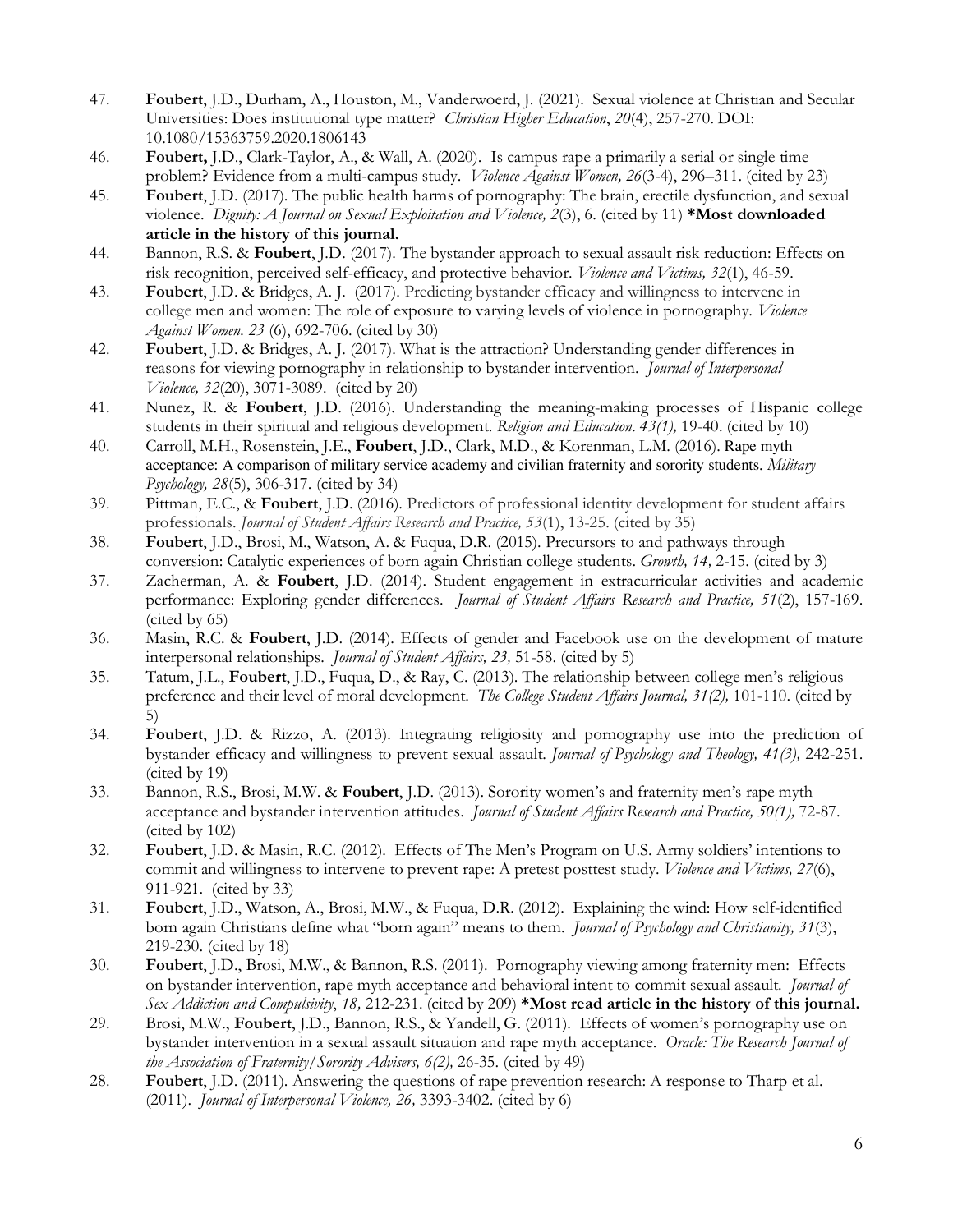- 27. Langhinrichsen-Rohling, J., **Foubert**, J.D., Brasfield, H., Hill, B., & Shelley-Tremblay, S. (2011). The Men's Program: Does it impact college men's bystander efficacy and willingness to intervene? *Violence Against Women, 17(6),* 743-759*.* (cited by 146)
- 26. Craft, C.M., **Foubert**, J.D., & Lane, J.J. (2011). Integrating religious and professional identities: Christian faculty at public institutions of higher education. *Religion and Education*, *38*(2), 92-110. (cited by 26)
- 25. **Foubert**, J.D., Tatum, J., & Godin, E. (2010). First-year male students' perceptions of a rape prevention program seven months after their participation: Attitude and behavior changes. *Journal of College Student Development, 51,* 707-715*.* (cited by 23)
- 24. **Foubert**, J.D., Godin, E., & Tatum, J. (2010). In their own words: Sophomore college men describe attitude and behavior changes resulting from a rape prevention program two years after their participation. *Journal of Interpersonal Violence, 25,* 2237-2257. (cited by 98)
- 23. **Foubert**, J.D. & Langhinrichsen-Rohling, J., Brasfield, H., & Hill, B. (2010). Effects of a rape awareness program on college women: Increasing bystander efficacy and willingness to intervene. *Journal of Community Psychology, 38,* 813-827. (cited by 106)
- 22. Fisler, J., Agati, H.A., Chance, S.M., Donahue, A.E., Donahue, G.A., Eickhoff, E.J., Gastler, S.E., Lowder, J.C. & **Foubert**, J.D. (2009). Keeping (or losing) the faith: Reflections on spiritual struggles and resolution by college seniors. *College Student Affairs Journal, 27(2),* 257-274. (cited by 37)
- 21. Tatum, J.L. & **Foubert**, J.D. (2009). Rape myth acceptance, hypermasculinity, and SAT scores as correlates of moral development: Understanding sexually aggressive attitudes in first year college men. *Journal of College Student Development, 50,* 195-209*.* (cited by 18)
- 20. **Foubert**, J.D., Newberry, J.T., & Tatum, J.L. (2007). Behavior differences seven months later: Effects of a rape prevention program on first-year men who join fraternities. *The Journal of Student Affairs Research and Practice, 44,* 728-749. (cited by 144)
- 19. **Foubert**, J.D. & Cremedy, B.J. (2007). Reactions of men of color to a commonly used rape prevention program: Attitude and predicted behavior changes. *Sex Roles: A Journal of Research, 57,* 137-144. (cited by 29)
- 18. Garner, D.G. & **Foubert**, J.D. (2007). Sexual assault survivors' perceptions of campus judicial systems. *Illinois Counseling Association Journal, 155,* 3-18. (cited by 1)
- 17. **Foubert**, J.D. & Perry, B.C. (2007). Creating lasting attitude and behavior change in fraternity members and male student athletes: The qualitative impact of an empathy-based rape prevention program. *Violence Against Women, 13, 70-86.* (cited by 171)
- 16. **Foubert**, J.D., Tatum, J.L., & Donahue, G.A. (2006). Reactions of first-year men to a rape prevention program: Attitude and predicted behavior changes. *The Journal of Student Affairs Research and Practice, 43,* 578- 598. (cited by 24)
- 15. **Foubert**, J.D. & Newberry, J.T. (2006). Effects of two versions of an empathy-based rape prevention program on fraternity men's rape survivor empathy, rape myth acceptance, likelihood of raping, and likelihood of committing sexual assault. *Journal of College Student Development, 47,* 133-148*.* (cited by 202)
- 14. **Foubert**, J.D., Garner, D.G., & Thaxter, P.J. (2006). An exploration of fraternity culture: Implications for programs to address alcohol-related sexual assault. *College Student Journal, 40,* 361-373. (cited by 74)
- 13. **Foubert**, J.D. & Grainger, L. (2006)*.* Effects of membership in clubs and organizations on the psychosocial development of first-year and senior college students. *The Journal of Student Affairs Research and Practice, 43,* 166-182*.* (cited by 389).
- 12. **Foubert**, J.D., Garner, D., Golden, K., & Miller, K. (2006). Guiding principles for university crisis management in the age of elevated terrorist threats. *The Michigan Journal of College Student Development, 11,* 11- 16*.* (cited by 1)
- 11. **Foubert**, J.D., Nixon, M., Sisson, V.S., & Barnes, A.C. (2005). A longitudinal study of Chickering and Reisser's vectors: Exploring gender differences and implications for refining the theory. *Journal of College Student Development, 46,* 461-471. (cited by 144)
- 10. **Foubert**, J.D. & Cowell, E.A. (2004). Perceptions of a rape prevention program by fraternity men and male student athletes: Powerful effects and implications for changing behavior. *The Journal of Student Affairs Research and Practice, 42,* 1-20. (cited by 62)
- 9. **Foubert**, J.D. & LaVoy, S.L. (2000). A qualitative assessment of The Men's Program: The impact of a rape prevention program on fraternity men. *The Journal of Student Affairs Research and Practice, 38*, 18-30. (cited by 38)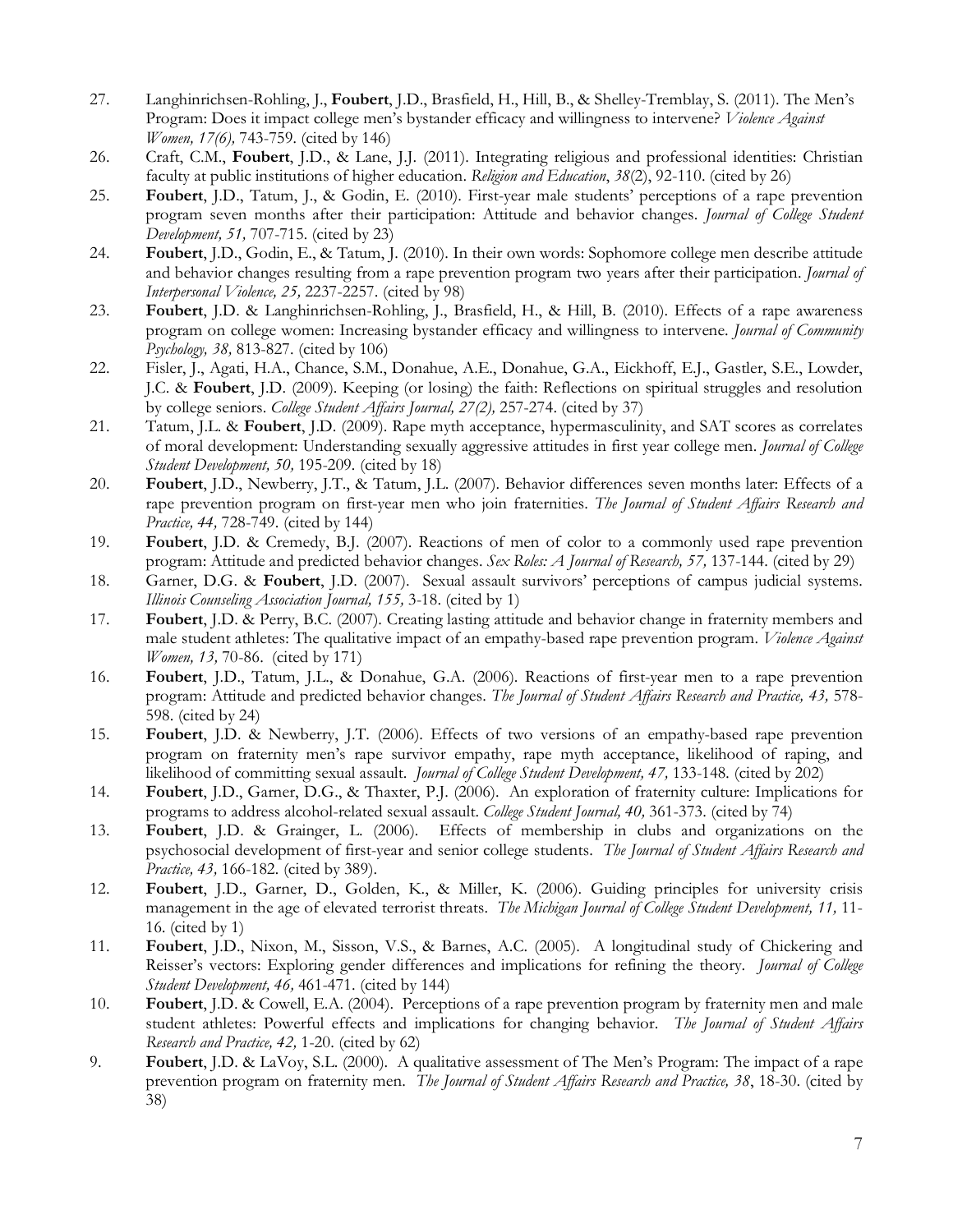- 8. **Foubert**, J.D. (2000). The longitudinal effects of a rape-prevention program on fraternity men's attitudes, behavioral intent, and behavior. *The Journal of American College Health, 48*, 158-163. (cited by 352)
- 7. **Foubert**, J.D., Boss, K.E., Ginther, A.M., & Komives, S.R. (2000).Students living in substance free housing: Attitudes toward their residential experience and predictors of their satisfaction. *The Journal of College and University Student Housing, 29*(1), 15-21. (cited by 1)
- 6. **Foubert**, J.D. & McEwen, M.K. (1998). An all-male rape-prevention peer education program: Decreasing fraternity men's behavioral intent to rape. *The Journal of College Student Development, 39,* 548-556. (cited by 114)
- 5. **Foubert**, J.D., Tepper, R., & Morrison, D.R. (1998). Predictors of student satisfaction in university residence halls. *The Journal of College and University Student Housing, 27(1), 41-46.* (cited by 87)<br>Herlocker, C.E., Allison, S.T., **Foubert**, J.D. & Beggan, J.K. (1997). Intended and unintended
- 4. Herlocker, C.E., Allison, S.T., **Foubert**, J.D. & Beggan, J.K. (1997). overconsumption of physical, spacial, and temporal resources. *Journal of Personality and Social Psychology, 73,* 992-1004. (cited by 29)
- 3. **Foubert**, J.D. & Marriott, K.A. (1997). Effects of a sexual assault peer education program on men's belief in rape myths. *Sex Roles: A Journal of Research, 36,* 257-266. (cited by 198)
- 2. **Foubert**, J.D. & Sholley, B.K. (1996). Effects of gender, gender role, and individualized trust on selfdisclosure. *Journal of Social Behavior and Personality, 11,* 277-288. (cited by 59)
- 1. **Foubert**, J.D. & Marriott, K.A. (1996). Overcoming men's defensiveness toward sexual assault programs: Learning to help survivors. *Journal of College Student Development, 37,* 470-472. (cited by 30)

# **Book Chapters**

- 5. **Foubert**, J.D., Blanchard, W., Houston, M., & Williams, R.R. (2019). Pornography and sexual violence. In W. O'Donohue, N. Cummings, & P. Schewe, (Eds.), *Handbook of Sexual Assault and Sexual Assault Prevention*. Springer. (cited by 7)
- 4. **Foubert**, J. (2018). Christ centered approaches to address sexual violence and pornography. In T.W. Herrmann (Ed.), *A Calling to Care: Nurturing College Students Toward Wholeness*. Abilene University Press.
- 3. **Foubert**, J., Tabachnick, J., & Schewe, P. (2010). Encouraging bystander intervention for sexual violence prevention. In K. L. Kaufman (Ed.), *The Prevention of Sexual Violence: A Practitioner's Sourcebook*. NEARI Press. (cited by 9)
- 2. **Foubert**, J.D. (2001). The longitudinal effects of a rape-prevention program on fraternity men's attitudes, behavioral intent, and behavior. In D.K. Wysocki (Ed.), *Readings in Social Research*. Wadsworth Publishing Company. *Note: Second and Third Editions printed in 2004 and 2007.*
- 1. Grandner, D. & **Foubert**, J.D. (1999). Assessment issues and practice in residential education. In J. H. Schuh (Ed.), *Educational Programming and Student Learning in College and University Residence Halls.* 21-32, Association of College and University Housing Officers, International.

# **Externally Funded Grants and Contracts**

- 22. April-May 2017. Foubert, J.D. (PI). Member of expert panel to recommend an assessment system for the U.S. Marine Corps sexual assault prevention efforts. RAND Corporation, Contract No 400170. \$8,000. **Funded.**
- 21. Fall 2016-Fall 2017. Foubert, J.D. (PI). Improving a curriculum for educating midshipmen to prevent sexual violence. United States Naval Academy. Contract Number N00189-17-P-Z04. \$42,000. **Funded.**
- 20. Spring, 2016. Foubert, J.D. (PI). Sexual assault prevention and response. United States Naval Academy. Contract Number N00189-16-P-0425. \$7,000.00. **Funded.**
- 19. Fall, 2015. Writing a strategy and implementation plan for ending rape in the U.S. Military. (Consultant). \$378,430. *Not funded*, first runner up for grant.
- 18. Fall, 2014. *The longitudinal effects of The Men's Program on U.S. Army Soldiers.* **Foubert**, J.D. (PI), Yager, M. (Co-I), Suris, A. (Consultant). \$425,000. *Not funded.*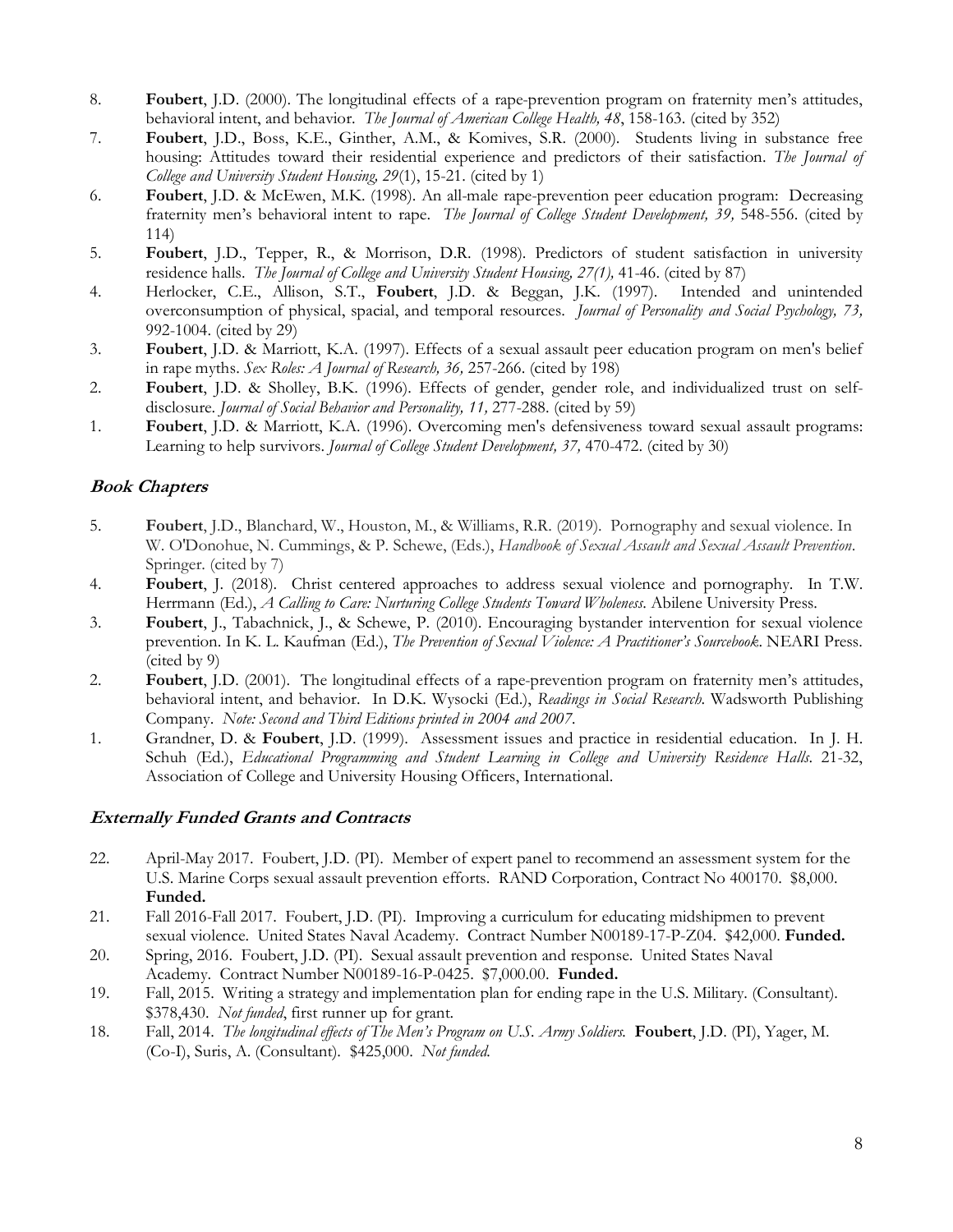- 17. Summer, 2014**.** *Alcohol-Related Sexual Violence: The Effect of Alcohol on Bystander Intervention* (July, 2014)*.* [Ham, L.S. (PI), Wiersma, J. D. (Co-I), Jozkowski, K. N. (Co-I), Bridges, A. J. (Co-I), Norris, J. (Consultant), Fleming, W. M. (Consultant), & **Foubert**, J. D. (Consultant)]. Two-Year National Institutes of Health R21 Grant (1R21AA023230-01A1), total costs = \$380,684. **Funded**.
- 16. Spring, 2014. Rheingold, A. (PI), Kilpatrick, D. (Co-I), Milinak, M (Co-I), **Foubert,** J.D. (Co-I), & Chapman, J. (Co-I). *Multisite randomized controlled evaluation of a college sexual violence prevention program.* \$854,771. *Not funded.*
- 15. Spring, 2014. **Foubert**, J.D. (PI) & Brosi, M.W. (PI). *A proposed national center for the prevention of sexual, interpersonal, dating violence and stalking.* \$599,490. *Not funded.*
- 14. Spring, 2014. Epstein, J. (PI), Peterson, Z. (PI) & **Foubert**, J.D. (Consultant). *Smart phones to Promote Health Sexual Behavior in African American Teen Boys.* \$344,706. *Not funded.*
- 13. Fall, 2013, Consultant, *Alcohol-Related Sexual Violence: The Effect of Alcohol on Bystander Intervention*. [Ham, L.S. (PI), Wiersma, J. D. (Co-I), Jozkowski, K. N. (Co-I), Bridges, A. J. (Co-I), Norris, J. (Consultant), Fleming, W. M. (Consultant), & **Foubert**, J. D. (Consultant)]. Two-Year National Institutes of Health R21 Grant (1R21AA023230-01), total costs = \$381,141. *Scored, well reviewed, resubmitting.*
- 12. Fall 2012, Principal Investigator, *Does gratitude empower people to intervene as bystanders?* **Foubert**, J.D. (PI). The Templeton Foundation. \$290,624. *Not funded.*
- 11. Spring 2012, Principal Investigator, *The role of gratitude in bystander intervention*. **Foubert,** J.D. (PI); Greater Good Science Center. \$198,051. *Not funded*.
- 10. Spring 2011, Principal Investigator, *A discriminant function analysis distinguishing hands-on child abusers among convicted child pornography offenders*. **Foubert**, J.D. (PI), United States Department of Justice. \$499,889. *Not funded*.
- 9. Fall 2010, Principal Investigator, *Proposed grant to support two new single sex dating violence peer education groups and a social marketing campaign*. **Foubert**, J.D. (PI), Avon Foundation. \$9,900. *Not funded.*
- 8. September 2009 September 2010, Contractor, *Externally funded training and research contract with the United States Army, Europe; Heidelberg Germany*. \$53,696. Contract Number: W912PE-09-P-0109. **Funded.**
- 7. August 2006 April 2009, Contractor, *Externally funded training, assessment, and evaluation contract with the United States Naval Academy*; Annapolis, Maryland. **Foubert**, J.D. (PI), Kilmartin, C.K. (PI), Stern, G. (PI). \$250,500. **Funded***.*
- 6. June 2005 June 2007, *Reducing alcohol-related sexual assault by first-year men.* **Foubert**, J.D. (PI). *United States Department of Education, Office of Safe and Drug Free Schools*. \$276,169. **Funded***.*
- 5. Spring 2003, Co-applicant for United States Department of Education Grant (\$250,000) for a *Rape Prevention Study*. **Foubert**, J.D, (PI), Gressard, C.F., (PI). Scored 15<sup>th</sup> out of 159 applicants; top 13 were funded.
- 4. Spring 2001- Spring 2003, *Grant to support research on rape prevention*; American College Personnel Association Emerging Scholar Grant, \$1,500. **Funded.**
- 3. Fall 1997, *Grant to support the creation of One in Four*; National Interfraternity Conference, \$300. **Funded.**
- 2. Fall 1997, *Grant to support dissertation research*; Delta Tau Delta National Fraternity, \$300. **Funded.**
- 1. Fall 1997, *Grant to support dissertation research*; Sigma Alpha Epsilon National Fraternity, \$1,700. **Funded.**

### **Articles in Journals and Online Platforms with National Readership, Not Refereed**

- 16. **Foubert**, J.D. (2017). Should porn be used to spice up the bedroom? *Covenant Eyes National Blog,* August 24, 2017.
- 15. **Foubert**, J D. (2017). How today's pornography harms: What Christian counselors need to know for tomorrow. *American Association of Christian Counselors Blog*, August 15, 2017.
- 14. **Foubert**, J. D. (2017) The public health harms of pornography: The brain, erectile dysfunction, and sexual violence. *Dignity: A Journal on Sexual Exploitation and Violence*: 2 (3). DOI: 10.23860/dignity.2017.02.03.06 (cited by 5)
- 13. Olsen, C., Dines, G., Layden, M.A., Wilson, G., Manning, J., Hilton, D. & **Foubert**, J. (2016). Op-Ed: Who exactly is misrepresenting the science on pornography? *Fight the New Drug*, December 28, 2016
- 12. **Foubert**, J.D. (2016). Pornography: A recipe for rape? *The Huffington Post*, August 4, 2016.
- 11. **Foubert**, J.D. (2015). A UVrApe story you probably missed. *The Huffington Post*, October 1, 2015.
- 10. **Foubert**, J.D. (2015). No, more guns on campus won't decrease rape. *The Huffington Post,* February 26, 2015.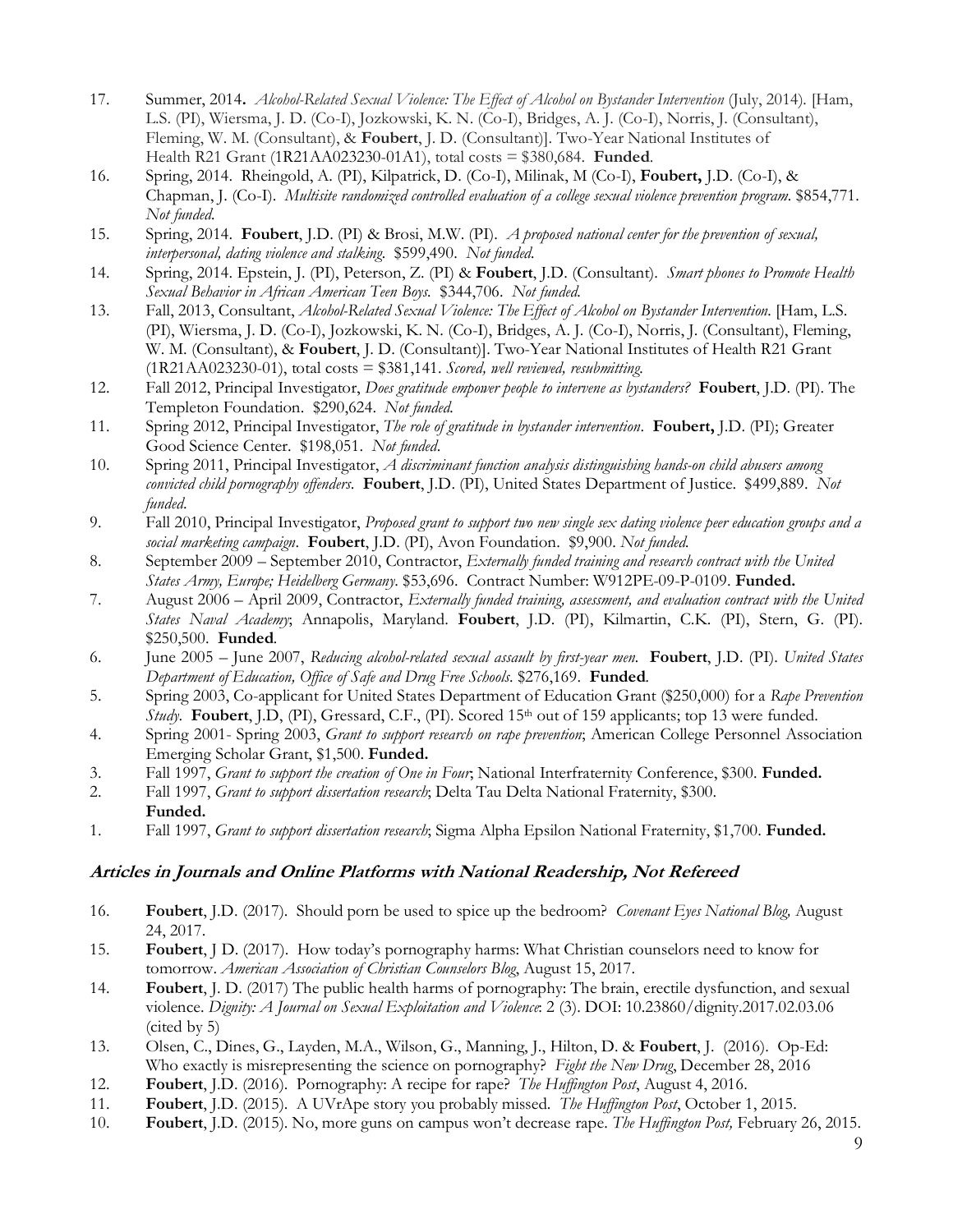- 9. **Foubert**, J.D. (2014). Why I still believe rape survivors. *The Huffington Post*, December 7, 2014.
- 8. **Foubert**, J.D. (2014). UVA's answer to rape allegations a farce. *CNN.com*. November 26, 2014.
- 7. **Foubert,** J.D. (2013). 'Rapebait' email reveals dark side of frat culture. *CNN.com.* October 9, 2013.
- 6. **Foubert**, J.D. (2011). Why title IX is needed. *The New York Times Online*. Room for Debate. May 5, 2011.
- 5. **Foubert**, J.D. (2007). Conquering rape: A men's issue. *Essentials.* Association of Fraternity Advisers.
- 4. Fisler, J. & **Foubert**, J.D. (2006). Teach me, but don't disagree with me. *About Campus, 11*(5), 2-8. (cited by 16)
- 3. **Foubert**, J.D. (2005). Anti-rape on the road: Men hit the highways to share a powerful message. *About Campus, 10*(5), 24-27. (cited by 5)
- 2. **Foubert**, J.D. (1996). Cults on campus: Perspectives from the literature. *Synthesis: Law and Policy in Higher Education, 8,* 588-589, 595, 597-598.
- 1. **Foubert**, J.D. (1995). A review of research on fraternities: On balance, they're worth having. *Synthesis: Law and Policy in Higher Education, 7,* 514, 523. (cited by 2)

#### **Peer Reviewed Conference Presentations**

- 113. *Helping students who struggle with pornography: Research and practical suggestions.* Association for Christians in Student Development, June 2021.
- 112. *Sexual assault, Title IX, and Devos: What's new?* Association for Christians in Student Development, June 2019.
- 111. *How pornography harms: The basics and the latest research*. Association for Christians in Student Development, June, 2019.
- 110. *The neurobiology of sexual trauma: Understanding the confusing behavior of rape survivors*. American Association of Christian Counselors, October, 2017.
- 109. *Is Title IX Trumped? Our continued responsibility to end sexual violence*. Association of Christians in Student Development, June, 2017.
- 108. *Pornography: What student affairs professionals need to know.* American College Personnel Association; March, 2017.
- 107. *Lessons Learned: Teaching new RAs to avoid predictable pitfalls.* American College Personnel Association; March, 2017.
- 106. *Meeting Campus SAVE requirements and preventing Title IX violations in a data-based and ethical way.* Association for Christians in Student Development; June, 2016.
- 105. *How pornography harms: What teens, young adults, parents and pastor's need to know.* Association of Christians in Student Development; June, 2016.
- 104. *Beyond Legal Compliance: Preventing Title IX Violations with Evidence-Based Strategies.* National Association of Student Personnel Administrators; March, 2016.
- 103. *Campus save, Title IX, VAWA and more: Preventing sexual violence in a data-based, ethical way.* Association for Christians in Student Development; June, 2015.
- 102. P*ornography: What student development educators must know to help our students face this challenge.* Association for Christians in Student Development; June, 2015.
- 101. *Pornography: A catalyst for sexual assault.* American College Personnel Association; March, 2015.
- 100. *Beyond legal compliance: Data-based rape prevention*. American College Personnel Association; March, 2015.
- 99. *Using theory and case studies to liven up RA training.* American College Personnel Association; March, 2015.
- 98. *The harms of pornography: It is worse than you think.* Association for Christians in Student Development; June, 2014.
- 97. *Sexual assault: How we can prevent it and comply with new laws.* Association for Christians in Student Development; June, 2014.
- 96. *Effective rape prevention: Research-based bystander intervention programs that work.* American College Personnel Association; March, 2014.
- 95. *Faculty, Staff, and Structures.* American College Personnel Association; March, 2014.
- 94. *Pathways Through Conversion: Catalytic Experiences of Born Again Christian Students*. American College Personnel Association; March, 2014.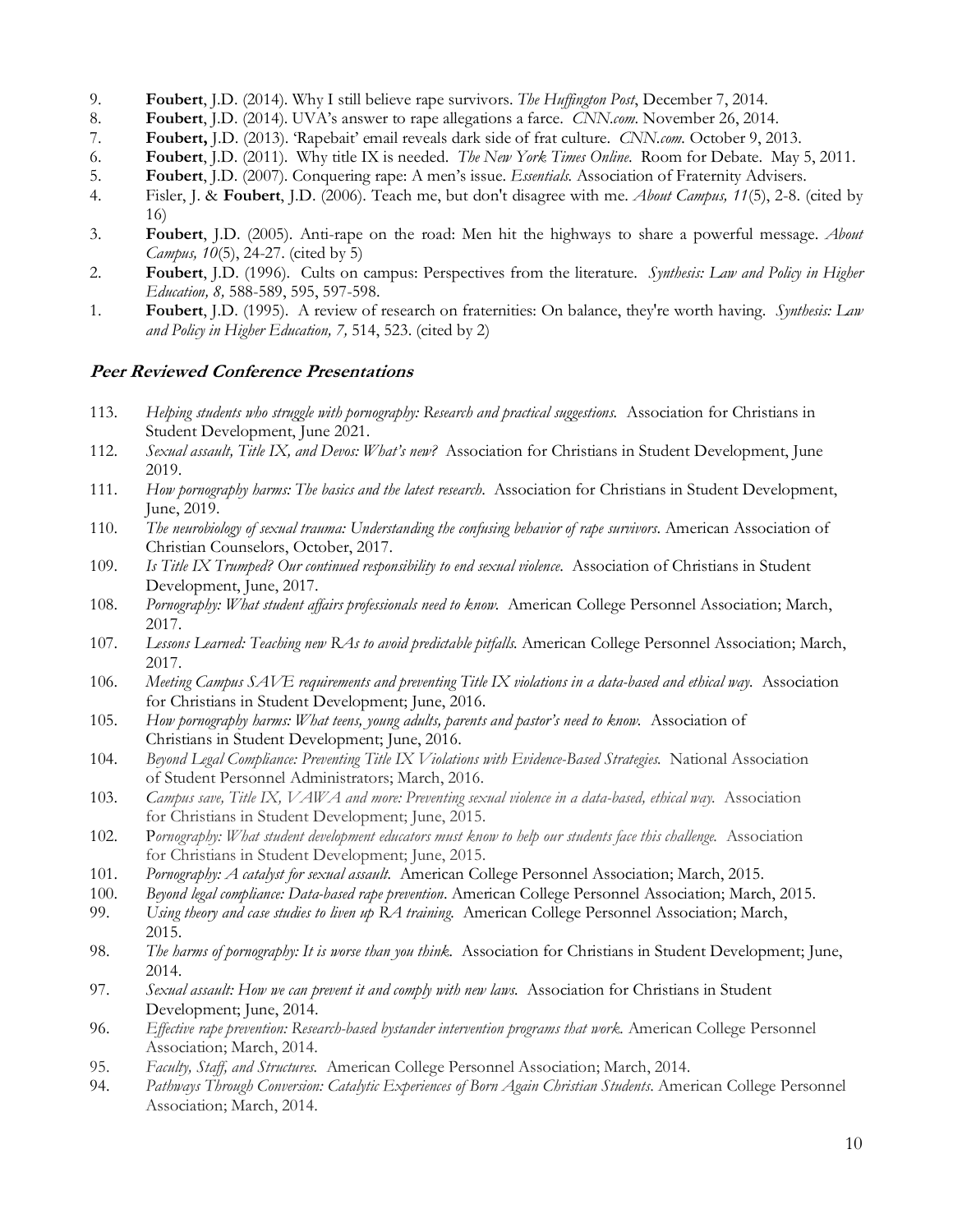- 93. *Pornography: How it is Reinventing Sex and Why You Should Care.* American College Personnel Association; March, 2014.
- 92. *Religiosity and pornography use as predictors of bystander efficacy*. American College Personnel Association; March, 2013.
- 91. *Transitioning from administrator to faculty institute: Constructing a successful career.* American College Personnel Association; March, 2013.
- 90. *Pornography: Liberating or harmful?* Association of College Unions International Region XI Conference; November, 2012.
- 89. *New beginnings: Preparing for graduate school.* Association of College Unions International Region XI Conference; November, 2012.
- 88. Exploring the wisdom and complexity of Nevitt Sanford: Beyond challenge and support. Association for Christians in Student Development; June, 2012.
- 87. *Ending rape on campus: Bystander tools for prevention and risk reduction.* American College Personnel Association; March, 2012.
- 86. *Best practices for the entry-level student affairs job search.* American College Personnel Association; March, 2012.
- 85. *Pornography: Why student affairs professionals should start to care about students' use.* American College Personnel Association; March, 2012.
- 84. *Applying student development theory to residence life training: Integrating Sanford and case studies of lessons learned*. American College Personnel Association; March, 2012.
- 83. *Effects of women's pornography use on bystander willingness and efficacy to intervene in a sexual assault situation*. American College Personnel Association; March, 2012.
- 82. *The harms of pornography: The definitive evidence and what you can do about it.* Association for Christians in Student Development; June, 2011.
- 81. *Explaining the wind: How self-identified born again Christian college students define what born again means to them*. Association for Christians in Student Development; June, 2011.
- 80. *How self-identified born again Christians define what born again means to them*. Oklahoma College Student Personnel Association; May, 2011.
- 79. *What's the harm anyway? Fraternity and sorority member's use of pornography*. Oklahoma College Student Personnel Association; May, 2011.
- 78. *Effects of fraternity men's pornography use on sexual assault*. American College Personnel Association; March, 2011.
- 77.*Collaborating to end rape through outcomes-based men's and women's programs.* American College Personnel Association; March, 2011.
- 76. *Effects of the use of violent pornography by fraternity men on bystander intervention and rape myth acceptance.* Safe Society Zone Conference; October, 2010.
- 75*. The men's and women's programs: Ending rape through peer education*. Oklahoma College Student Personnel Association; May, 2010.
- 74. *Student development theory: A firm foundation to support students*. Oklahoma College Student Personnel Association; May, 2010.
- 73. *Alcohol and sexual assault: Beyond the basics.* American College Personnel Association; March, 2010.
- 72. *Uncovering the truth about pornography.* American College Personnel Association; March, 2010.
- 71. *End rape: The Men's and Women's Programs.* American College Personnel Association; March, 2010.
- 70. *Effects of bystander intervention training on women's willingness to intervene.* American College Personnel Association; March, 2010.
- 69. *Effects of the men's program on bystander intervention variables.* American College Personnel Association; March, 2010.
- 68. *Barriers to rape prevention: Postmodernism, porn and social norms marketing*. National Conference on Sexual Assault in Our Schools, Safe Society Zone; November, 2009.
- 67. *Uncovering the truth about the pornography industry*. National Conference on Sexual Assault in Our Schools, Safe Society Zone; November 2009.
- 66. *Using bystander intervention to prevent sexual assault: Success with men and a new paradigm for women.* National Association of Student Personnel Administrators; March, 2009.
- 65. *Pornography: Just harmless fun or dangerous? The definitive word from research.* National Association of Student Personnel Administrators; March, 2009.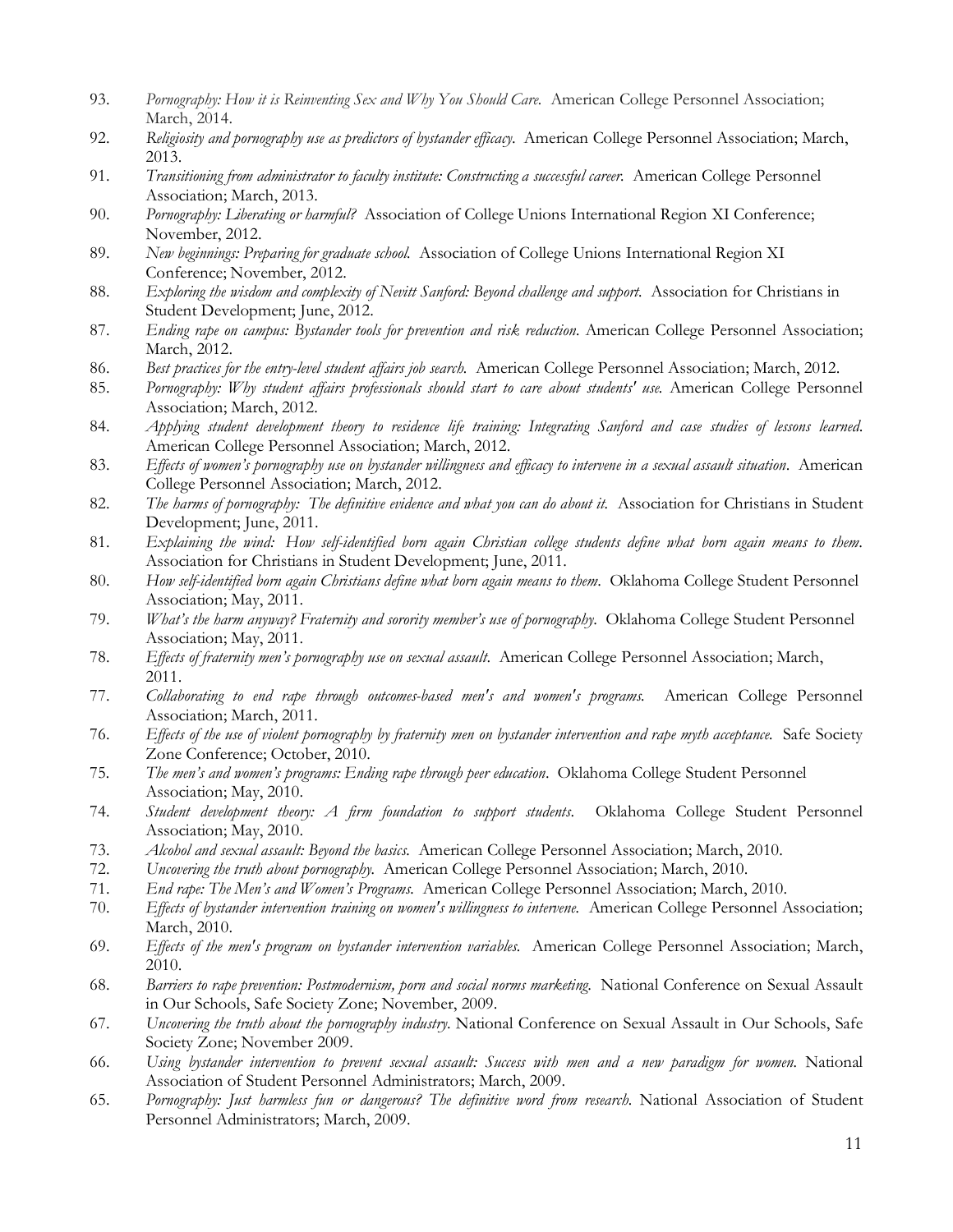- 64. *The beginning of the end: Starting up an all-male rape prevention group.* National Association of Student Personnel Administrators; March, 2009.
- 63. *Just guys having harmless fun with empowered, liberated women and other delusions: Countering hollow lies and distortions with research on the effects of pornography.* Safe Society Zone Conference; October, 2008.
- 62. *The two year longitudinal effects of The Men's Program on first year men: A comprehensive look at attitude and behavior changes.* Safe Society Zone Conference; October, 2008.
- 61. *Effects of fraternity membership on sexual assault*. Association of Fraternity Advisers; November, 2007.
- 60. *The Men's Program: A live presentation.* Safe Society Zone; October, 2007.
- 59. *Pornography: Fighting it with feminist thought and scholarly research.* Safe Society Zone; October, 2007.
- 58. *The Women's Program: A new program to reduce women's risk for sexual assault*. Safe Society Zone; October, 2007.
- 57. *Fraternity membership and rape: Correlate or cause?* Joint Convention of the American College Personnel Association and National Association of Student Personnel Administrators; April, 2007.
- 56. *Engaging men in rape prevention: Starting a peer education group.* Joint Convention of the American College Personnel Association and National Association of Student Personnel Administrators; April, 2007.
- 55. *Building a strong foundation through research: Skills and strategies for conducting research in higher education.* Association of Fraternity Advisers; December, 2006.
- 54. *Effects of joining a fraternity on men's attitudes, behavioral intent, and behavior regarding rape.* Association of Fraternity Advisers; December, 2006.
- 53. *Starting a One in Four chapter: You can do it.* Safe Society Zone Conference; October, 2006.
- 52. *Effects of a rape prevention program on fraternity men.* American College Personnel Association; March, 2006.
- 51. *Harnessing the power of our collective voice to end rape.* American College Personnel Association; March, 2006.
- 50. *Left, right, and center: Dealing with ideological diversity on campus.* American College Personnel Association; March, 2006.
- 49. *The Men's Program: An innovative approach for preventing rape.* American College Personnel Association; March, 2006.
- 48. *Changing fraternity men's attitudes and behavior regarding rape: A proven approach.* Association of Fraternity Advisers; December, 2005.
- 47. *Effects of a rape prevention program on men's empathy toward rape survivors, their rape myth acceptance, and likelihood of committing sexual assault.* Association for the Study of Higher Education; November, 2005.
- 46. *Alcohol, empathy, and behavior change: Conquering the frontiers of rape prevention*. Safe Society Zone National Conference on Sexual Assault in Our Schools; October, 2005.
- 45. *Rape survivors' perceptions of campus judicial processes: Accountability or revictimization?* American College Personnel Association; April, 2005.
- 44. *How to start an all-male rape prevention group.* American College Personnel Association; April, 2005.
- 43. *Involvement and psychosocial development: Is there a link?* American College Personnel Association; April, 2005.
- 42. *Creating lasting attitude and behavior change in fraternity men and male student athletes: The qualitative impact of an empathy based rape prevention program.* Association for the Study of Higher Education; November, 2004.
- 41. *A longitudinal study of the process of development along Chickering's vectors: Implications for theory reframing and an exploration of gender differences.* Association for the Study of Higher Education; November, 2004.
- 40. *Perceptions of a rape prevention program by fraternity men and male student athletes: Powerful effects and implications for changing behavior.* American College Personnel Association; March, 2004.
- 39. *10 Years of "The Men's Program:" Its past, new developments, and a vision for the future.* International Conference on Sexual Assault and Harassment on Campus; October, 2003.
- 38. *Responding to terrorist attacks: What every college administrator should know.* American College Personnel Association; March, 2003.
- 37. *Gender differences in development over four years on Chickering's vectors.* American College Personnel Association; March, 2003.
- 36. *The men's program: How to implement an all-male peer education program with proven results.* International Conference on Sexual Assault and Harassment on Campus; October, 2002.
- 35. *The men's program: How to lower men's likelihood of raping*. American College Personnel Association; March, 2002.
- 34. *New voices of wisdom: Emerging scholars research reports.* American College Personnel Association; March, 2002.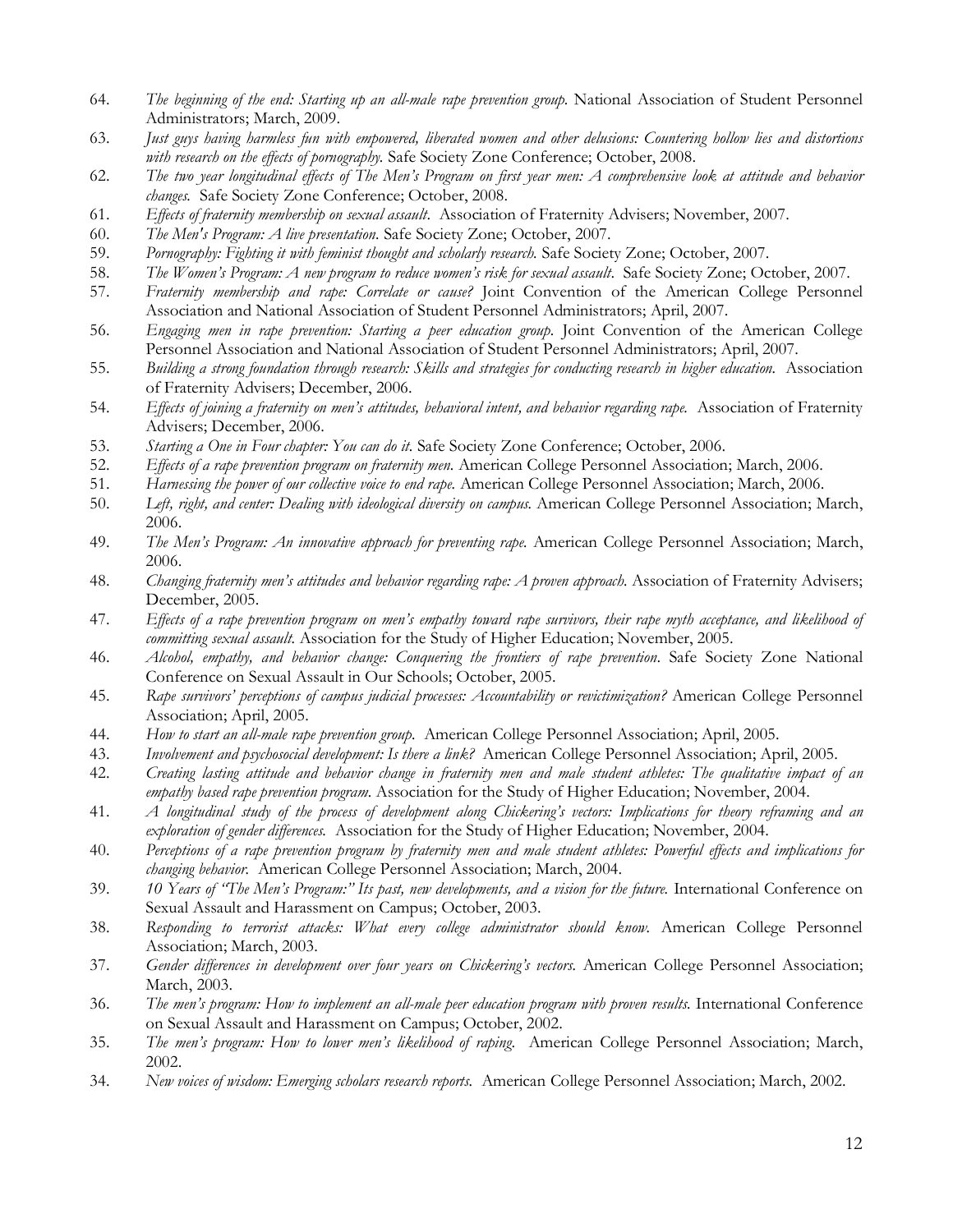- 33. *Bridging scholarship and practice: Stories from senior and emerging scholar-practitioners*. American College Personnel Association; March, 2002.
- 32. *Using scholarship in policy and practice.* American College Personnel Association; March 2002.
- 31. *How to implement "The Men's Program:" An all-male sexual assault peer education program.* International Conference on Sexual Assault and Harassment on Campus; November, 2001.
- 30. *How to implement "The Men's Program:" An all-male sexual assault peer education program.* American College Personnel Association; March, 2001.
- 29. *How to implement "The Men's Program:" An all-male sexual assault peer education program.* International Conference on Sexual Assault and Sexual Harassment on Campus; October, 2000.
- 28. *How to implement "The Men's Program:" An all-male sexual assault peer education program.* American College Personnel Association; April, 2000.
- 27. *How to implement "The Men's Program:" An all-male sexual assault peer education program*. International Conference on Sexual Assault and Sexual Harassment on Campus; October, 1999.
- 26. *How to implement "The Men's Program," An all-male sexual assault peer education program.* International Conference on Sexual Assault and Sexual Harassment on Campus; October, 1998.
- 25. *Coping with cults: Context, courts, cases, and constituencies.* National Association of Student Personnel Administrators; March, 1998.
- 24. *How to implement "The Men's Program:" An all-male sexual assault peer education program*. American College Personnel Association; March, 1998.
- 23. *How to implement "The Men's Program:" An all-male sexual assault peer education program.* National Association of Student Personnel Administrators; March, 1998.
- 22. *Substance free housing: Rationale, experiences, and outcomes.* American College Personnel Association; March, 1998.
- 21. *How to implement "The Men's Program," An all-male sexual assault peer education program.* Mid-Atlantic Association of College and University Housing Officers; November, 1997.
- 20. *Substance free housing: Rationale, experiences, and outcomes.* Mid-Atlantic Association of College and University Housing Officers; November, 1997.
- 19. *How to implement "The Men's Program:" An all-male sexual assault peer education program.* International Conference on Sexual Assault and Sexual Harassment on Campus; October, 1997.
- 18. *How to implement "The Men's Program," An all-male sexual assault peer education program* Association of College and University Housing Officers -- International; July, 1997.
- 17. *How to implement "The Men's Program," An all-male sexual assault peer education program.* Mid-Atlantic Association of College and University Housing Officers Resident Director's Conference; February, 1997.
- 16. *Substance free housing: Rationale, experiences, and outcomes*. Maryland Student Affairs Conference; February, 1997.
- 15. *A comprehensive training class for male sexual assault peer educators.* Mid-Atlantic Association of College and University Housing Officers; October, 1996.
- 14. *A comprehensive training class for male sexual assault peer educators*. Association of College and University Housing Officers -- International; July, 1996.
- 13. *Analysis of a new approach to all-male sexual assault peer education programs*. Association of College and University Housing Officers -- International; July, 1996.
- 12. *Assessing residents' opinions: The value of research to a residence life department.* Association of College and University Housing Officers -- International; July, 1996.
- 11. *Analysis of a new approach to all-male sexual assault peer education programs.* American College Personnel Association; March, 1996.
- 10. *Student satisfaction in residence halls: Discovering what's important.* American College Personnel Association; March, 1996.
- 9. *Substance free housing: Rationale, experiences, and outcomes.* American College Personnel Association; March, 1996.
- 8. *Analysis of a new approach to all-male sexual assault peer education programs.* Mid-Atlantic Association of College and University Housing Officers; October, 1995.
- 7*. Assessing resident's opinions: The value of research to a residence life department.* Mid-Atlantic Association of College and University Housing Officers; October, 1995.
- 6*. The multiple uses of a sexual fantasies program.* Mid-Atlantic Association of College and University Housing Officers; October, 1995.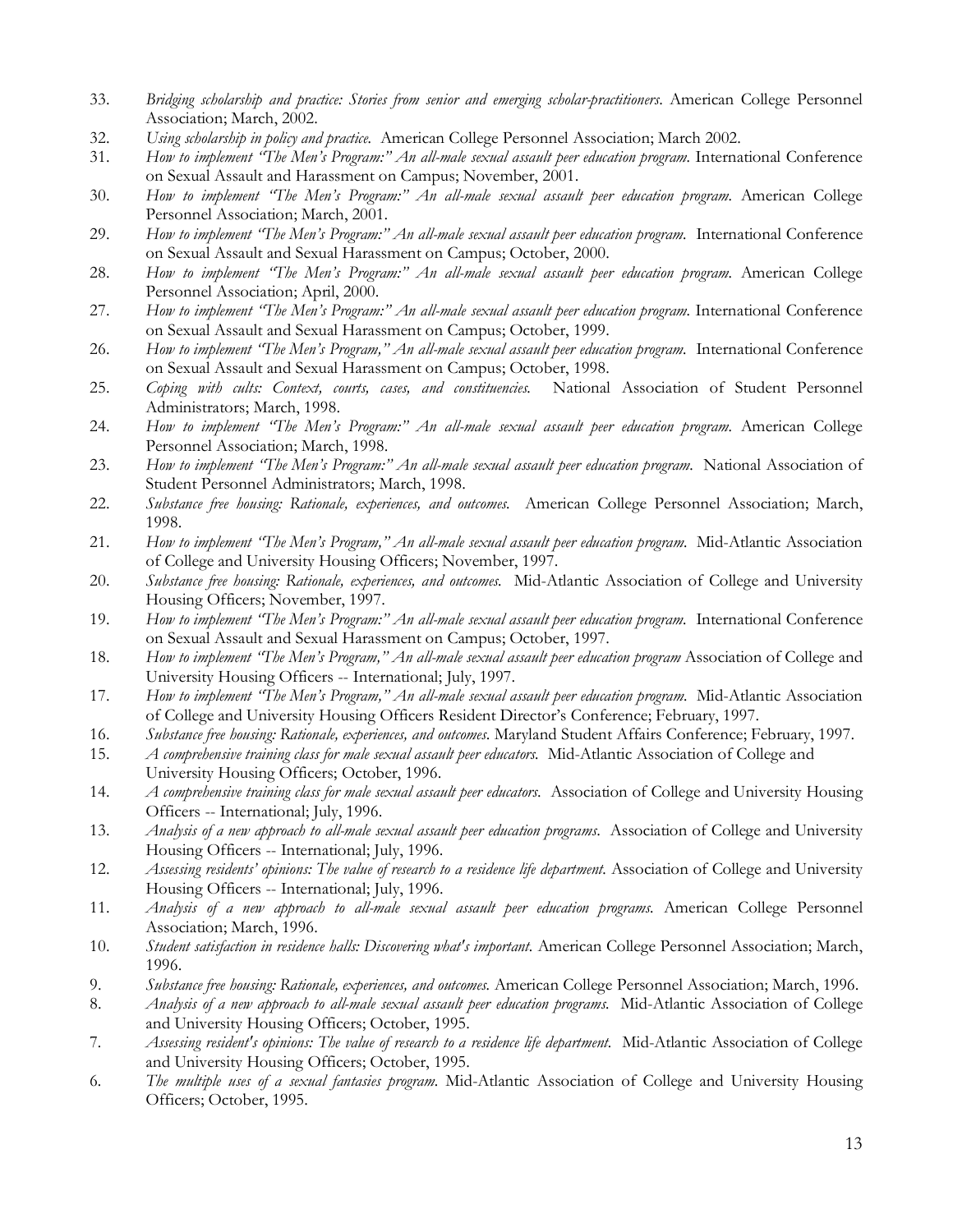- 5. *Discovering the nature of your residence hall population with minimal additional effort*. Association of College and University Housing Officers -- International; July, 1995.
- 4. *Conquering men's defensiveness toward sexual assault programs: An approach you can use today*. Maryland Student Affairs Conference; February, 1995.
- 3. *Conquering men's defensiveness toward sexual assault programs: An approach you can use today*. State Council for Higher Education in Virginia Campus Sexual Assault Conference; April, 1994.
- 2. *Exploring sexual fantasies: A new way to educate men about sexual assault*. National Collegiate Conference for Life Skills; February, 1994.
- 1. *Exploring sexual fantasies: A new way to educate men about sexual assault.* Virginia Association of Student Personnel Administrators; December, 1993.

#### **Consultations**

- 137. *Ending sexual assault on campus*. St. John's University, Collegeville, MN. March, 2022.
- 136. *Creating caring Christian communities: Confronting the problem of pornography*. LeTourneau University, Longview, TX. February, 2022.
- 135. *Creating caring Christian communities: Confronting the problem of pornography* and *Our responsibility as believers to end sexual violence*. Bryan College, Dayton, TN. January, 2022.
- 134. *Ending sexual assault and helping a friend with a pornography problem.* St. John's University, Collegeville, MN. January, 2022.
- 133. *Sexual assault and pornography: Two realities Christians must fight with love.* Northwestern College, Orange City, IA. January, 2021.
- 132. *Consent and pornography: How to be in healthy relationships*. Holland Hall School, Tulsa, OK. February, 2020.
- 131. *External Expert*, The RAND Corporation for review of Marine Corps Sexual Assault Prevention and Response Training: Professional Perceptions. February, 2020.
- 130. *The Neurobiology of sexual trauma and PTSD.* DKE Chapter, Wesleyan University, Middletown CT. September, 2019.
- 129. *Rape, sexual assault, and pornography: The challenges youth face today*. Oakland County Schools, MI. February, 2019.
- 128. *How pornography harms: Connections to Title IX*. Christian Higher Education Leadership Seminar, Baylor University. June, 2018.
- 127. *The Neurobiology of sexual trauma*. Ft. Eustis, VA. April, 2018
- 126. *Title IX annual training for students, faculty, and staff*. George Fox University, Newberg, OR. March 2018.
- 125. *Fighting sexual violence and pornography*. Northwest Christian University, Eugene, OR. March, 2018.
- 124. *Title IX annual training for students, faculty, and staff*. Houghton College, Houghton, NY. February, 2018.
- 123. *Title IX annual training for students, faculty, and staff*. Taylor University, Upland IN. February, 2018.
- 122. *How pornography harms*. Asbury University, Wilmore, KY. November, 2017.
- 121. *Title IX annual training for students, faculty, and staff*. Wheaton College, Wheaton, IL. September, 2017.
- 120*. Title IX annual training for students, faculty and staff.* Eastern University, Philadelphia, PA. September, 2017.
- 119. *Title IX annual training for students, faculty, and Staff*. Moody Bible Institute, Chicago, IL. September, 2017.
- 118. *Title IX annual training for students, faculty, and staff*. Moody Bible Institute, Spokane WA. September, 2017.
- 117. *How to Present The Men's Program and The Women's Program for Military Audiences*. U.S. Naval Academy; April, 2017.
- 116. External Expert, RAND Corporation for project with the Marine Corps Sexual Assault Prevention and Response (SAPR) office. Spring, 2017.
- 115. *Preventing Sexual Assault on Campus*. University of Dallas, TX. April, 2017.
- 114. *How Pornography Harms: What You Need to Know.* Southern Adventist University, TN. January, 2017.
- 113. *Title IX Annual Training: A workshop for staff from 3 universities*. Lee University, TN. January, 2017.
- 112. *Expert Witness Consultation*, Sawicki Law, November 2016 to present.
- 111. *Educating your peers about sexual violence: A train-the-trainers workshop for students*. Mercer University, GA. November, 2016.
- 110. *How to Investigate Title IX Violations*. Charleston Southern University, SC. October 2016.
- 109. *Preventing sexual assault and pornography use*. Union University, TN. October 2016.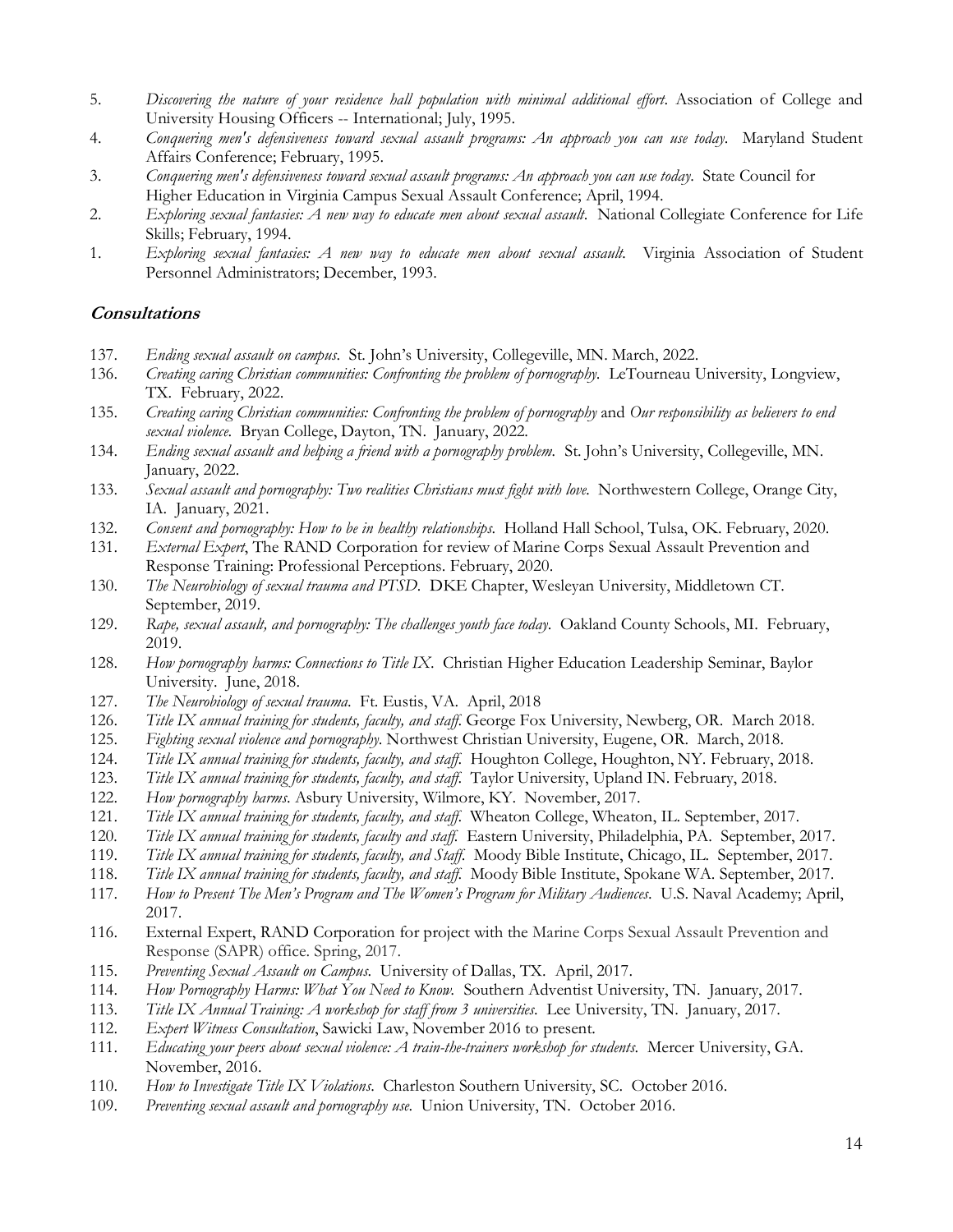- 108. *Preparing for the Realities of College.* Holland Hall High School, Tulsa, OK. September, 2016.
- 107. *Bystander Intervention and Hazing on College Campuses.* Arcadia University, PA. September, 2016.
- 106. *Preventing and Responding to Violations of Title IX*. Wheaton College (IL). September, 2016.
- 105. *Preventing and Responding to Violations of Title IX.* Anderson University, SC. September, 2016.
- 104. *Preventing and Responding to Violations of Title IX.* Moody Bible Institute, IL. September, 2016.
- 103. *Leading the way with bystander intervention*. Southwestern College, KS. August, 2016.
- 102. *How to present a rape prevention program for men: The Men's Program training*. United States Naval Academy. April, 2016.
- 101. *How pornography harms college men: Today's research, scholarly perspectives, and real life stories.* National Center on Sexual Exploitation. April, 2016.
- 100. *Understanding sexual violence: Rape culture, rape myth acceptance, and bystander intervention.* California State University San Bernardino. April, 2016.
- 99. *Promoting unit cohesion and mission readiness: Eliminating sexual violence.* U.S. Army Fort Sill. April, 2016.
- 98. *How pornography harms: Today's research, scholarly perspectives, and real life stories*. Wheaton College (IL). March, 2016.
- 97. *How pornography harms: Today's research, scholarly perspectives, and real life stories*. Tabor University. February, 2016.
- 96. *Expert witness consultation with Chris Bergin of the Sill Law Group* regarding sexual abuse in a public school district. January 2016 to present.
- 95. *Preventing sexual violence through policy, adjudication, and prevention*. Eastern University, February 2, 2016.
- 94. *Investigating Title IX Complaints at Universities: A Workshop for Title IX Coordinators and Student Conduct Officers in New Jersey*. Seton Hall University, February 1, 2016.
- 93. *Conducting trauma-informed investigations of Title IX violations*. Wheaton College, October 27, 2015.
- 92. *Understanding the neurobiology of sexual trauma and its relationship to hearing Title IX cases.* Caldwell University, September 30, 2015.
- 91. *Ending sexual violence on campus: Trauma-Informed Strategies for a Christian college campus*. Taylor University, September 14, 2015.
- 90. *Creating a campus community free from Title IX violations using a trauma-informed approach*. Cornerstone University, September 10, 2015.
- 89. *How to help a sexual assault survivor: What students can do*. Henderson State University, August 20, 2015.
- 88. *How to help a sexual assault survivor: What students can do.* Oklahoma Baptist University, August 19, 2015.
- 87. *Preventing sexual assault on a Christian college campus: What faculty and staff need to know about the neurobiology of sexual trauma.* Southern Adventist University, August 17, 2015.
- 86. *Title IX and Sexual Violence: Trauma-Informed Training for Police and Campus Administration*. Chapman University, August 11-12, 2015.
- 85. *Be an active bystander: A workshop for student leaders*. Southwestern College, August 7, 2015.
- 84. *Expert witness consultation with John Clune and J. Spencer Ryan* regarding sexual assault and Title IX, 2015.
- 83. *Expert witness consultation with Fried & Bonder, LLC*, regarding sexual violence on campus; 2015.
- 82. *Presenting The Men's Program to Your Peers: What You Need to Know.* Wesleyan University; April 25, 2015.
- 81. *Ending sexual violence: What students, faculty, staff, and parents of high school students need to know.* Holland Hall Independent High School; April 6, 2015.
- 80. *Our responsibility as believers to end sexual violence.* Mid-America Christian University; March 25, 2015.
- 79. *Ending campus rape: What everyone should know*. University of Virginia's College at Wise; March 19, 2015. \*\* Winner, Co-Sponsored Event of the Year at UVA-Wise.
- 78. *Ending rape on campus: A data-based, trauma informed approach.* University of Redlands; February 26, 2015.
- 77. *Campus sexual assault: Understanding trauma and prevention*. Chapman University; February 25, 2015.
- 76. *Title IX, Sexual Assault, and Creating a Safe University Community*. Northwestern College; November, 2014.
- 75. *Our responsibility as believers to help end sexual violence.* Oklahoma Baptist University; October, 2014.
- 74. *How to help a sexual assault survivor: What men and women can do.* Wesleyan University; October, 2014.
- 73. *How to help a sexual assault survivor: What men can do.* Monmouth University; October, 2014.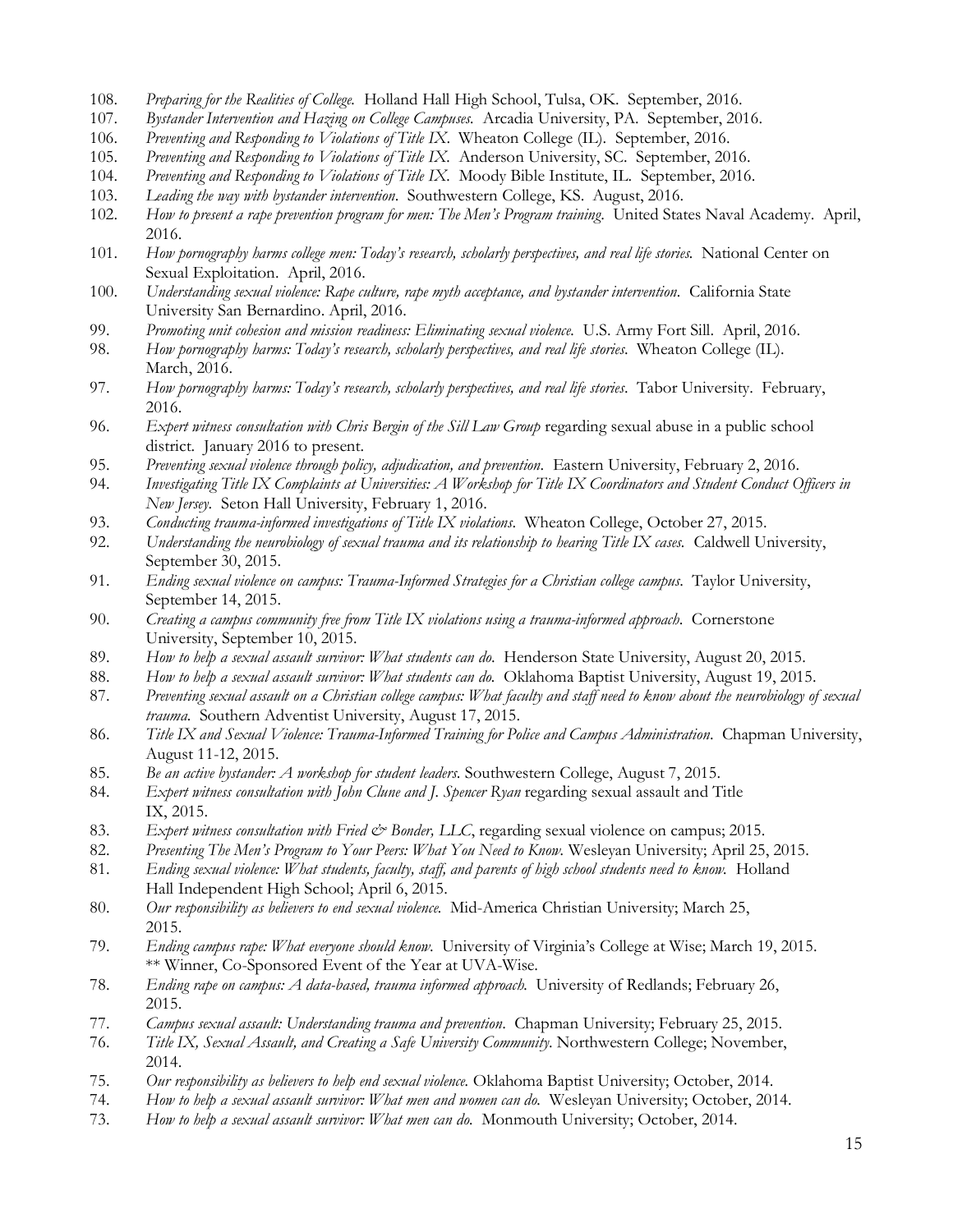- 72. *How to help a sexual assault survivor: What men can do.* Williamson Free School; September, 2014.
- 71. *Adjudicating sexual assault cases using a trauma-informed approach in light of the Campus SAVE act*. Southwestern College; September, 2014.
- 70. *Presenting The Men's Program to your peers: What you need to know.* The College of Charleston and The Citadel; September, 2014.
- 69. *How to help a sexual assault survivor: What men and women can do.* Franklin Pierce University; August, 2014.
- 68. *How to help a sexual assault survivor: What men and women can do; and Empowering women: How to avoid dangerous men and help sexual assault survivors.* Henderson State University; August, 2014.
- 67. Subject Matter Expert for South African non-profit organization "Cause for Justice" in a legal battle with the South African broadcasting authority (ICASA) as well as ODM (Previously TopTV) about whether pornography should be permitted on South African TV. July, 2014.
- 66. *Presenting The Men's Program to your peers: What you need to know.* United States Naval Academy; April, 2014.
- 65. *How to help a sexual assault survivor: What men can do*. Chapman University; February, 2014.
- 64. *Presenting The Men's Program to your peers: What you need to know*. University of Vermont; October, 2013.
- 63. *Encouraging student communities committed to awareness and prevention of sexual assault.* Presentation to Student Development Staff. Grove City College; October, 2013.
- 62. *Pornography: They want the body.* Campus-wide address. Grove City College; October, 2013.
- 61. *How to prevent rape in the U.S. Army.* Briefing to Three-Star General Donald M. Campbell, the Commanding General of the United States Army in Europe and 140 senior leaders. Wiesbaden, Germany; September, 2013.
- 60. *How to help a sexual assault survivor*. Franklin Pierce University, Rindge, NH; September, 2013.
- 59. *Improving sexual assault prevention efforts in the U.S. Military: A brief to the sexual assault prevention and response team.* U.S. Department of Defense; Washington, DC, August, 2013.
- 58. *Engaging bystanders to intervene to prevent sexual assault*. Telephone briefing to Lynn Rosenthal, White House Advisor on Violence Against Women; August, 2013.
- 57. *Preventing rape on campus.* Henderson State University; August, 2013.
- 56. *Designing effective rape prevention curricula for the U.S. Naval Academy*. Private briefing to Vice-Admiral Michael Miller, Superintendent, United States Naval Academy; Annapolis, MD, July, 2013.
- 55. *Helping sexual assault survivors and engaging in bystander intervention*. Henderson State University; January, 2013.
- 54. *Motivating Men to Make a Difference: Empowering Engaged Bystanders.* Virginia Department of Health; October, 2012.
- 53. *The Men's Program: What Men Can Do to Help Survivors of Sexual Assault.* University of Georgia; March, 2012.
- 52. *Talking with people who see pornography: What the industry doesn't want you to know.* Mid-America Christian University; Oklahoma City, OK; February, 2012.
- 51. *How to intervene in cases of sexual and domestic violence*. Grand Forks Air Force Base, North Dakota; October, 2011.
- 50. *Who is looking out for you?* Southwestern College, KS; September, 2011.
- 49. *Results of a mixed methods study on the effects of The Men's Program on U.S. Army-Europe soldiers*. Private Brief to U.S. Army 4 Star General Carter Ham followed by a public brief and training of U.S. Army personnel, Heidelberg, Germany; September 2010.
- 48. *How to present The Men's Program: Training the trainers*. United States Air Force, Europe. Ramstein, Germany; September, 2010.
- 47. *Presenting The Men's Program to your peers: What you need to know*. United States Naval Academy; August, 2010.
- 46. *Presenting The Women's Program to your peers: What you need to know*. Ursinus College; August, 2010
- 45. *Using student development theory to support students with disabilities*. Oklahoma Association on Higher Education and Disability; April, 2010.
- 44. *Using student development theory in everyday student affairs practice*. University of Central Oklahoma Student Affairs Division; February, 2010.
- 43. *Bystander intervention: How we can all prevent sexual assault*. Louisiana Foundation Against Sexual Assault; December, 2009.
- 42. *Approaches to working with men to prevent sexual assault: What we know today*. Louisiana Foundation Against Sexual Assault; December, 2009.
- 41. *Sexual assault on campus: What every peer educator should know*. Salisbury University; October, 2009.
- 40. *How to present The Men's Program.* United States Army, Europe; Grafenwoehr, Germany; October 2009.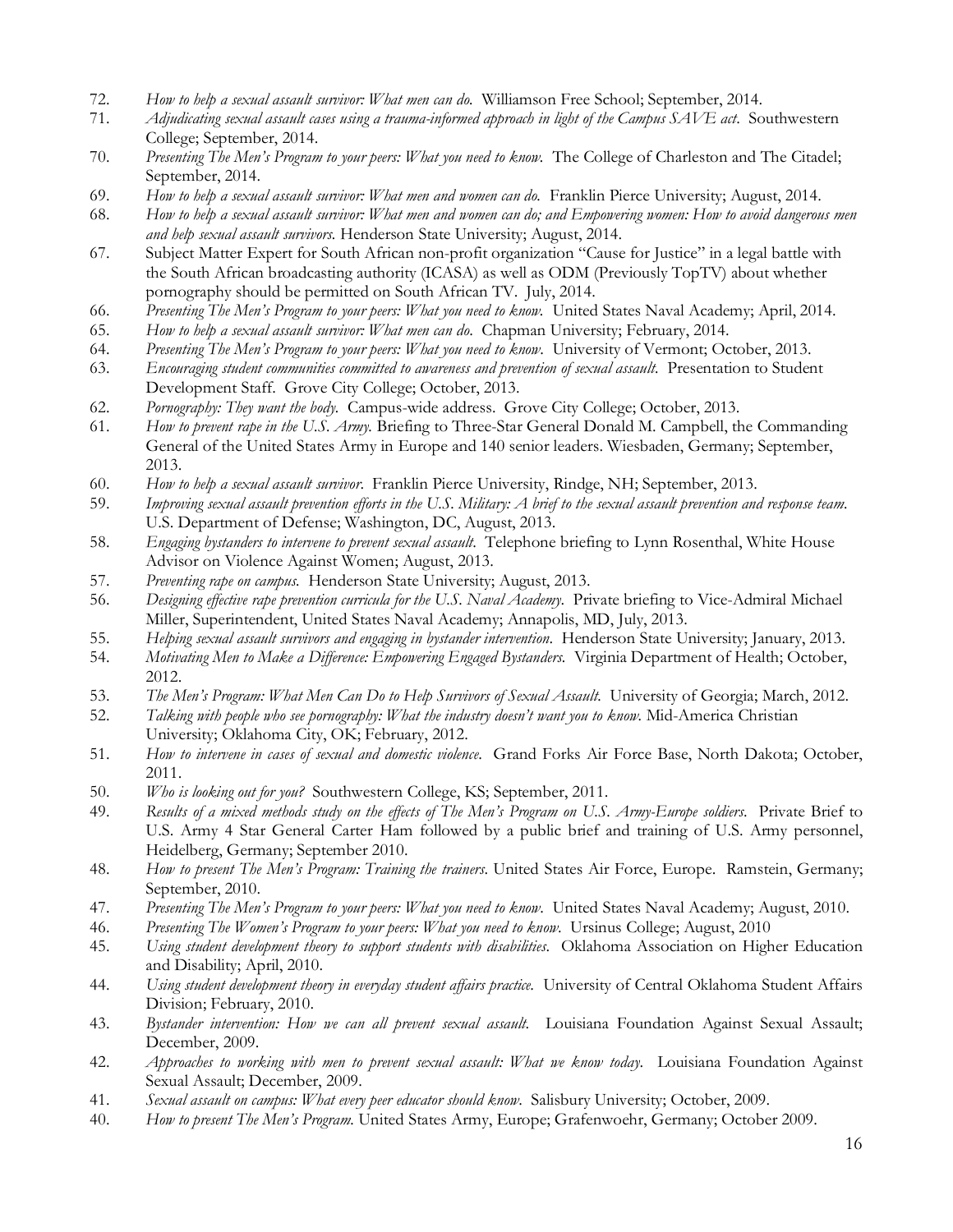- 39. Worked with 2 other consultants to design 16 sexual assault and harassment programs, 45 hours of training, and trained hundreds of peer educators over 3 years. United States Naval Academy; August, 2006 to September 2009.
- 38. *A comprehensive approach to campus sexual assault: Crisis response, thoughtful policy, effective prevention, and risk reduction programming*. University of Central Oklahoma; May, 2009.
- 37. *Expert Witness*, United States House of Representatives Armed Services Subcommittee on Military Personnel. Hearing on Sexual Assault Prevention in the Military. Washington, DC; March, 2009.
- 36. *Mini-Keynote presentation: Uncovering the truth about porn*. United States Coast Guard Academy, 20th Annual Ethics Forum; March, 2009.
- 35. *Bystander intervention: How we can all prevent sexual assault*. The University of North Carolina at Chapel Hill; October, 2008.
- 34. *Bystander intervention and developing male allies: Supporting students in those efforts*. Student Affairs Division, The University of North Carolina at Chapel Hill; October, 2008.
- 33. *Creating real change in men: An effective approach with proven results*. United States Military Academies Sexual Assault and Harassment Prevention Conference; November, 2006.
- 32. *Is it working or not? The basics of program evaluation*. United States Military Academies Sexual Assault and Harassment Prevention Conference; November, 2006.
- 31. *How to present The Men's Program: A weekend training.* Saint Joseph's University; September, 2006.
- 30. *Getting men involved in rape prevention*. South Carolina Coalition Against Domestic Violence and Sexual Assault Annual Conference; June, 2006.
- 29. *The Men's Program: A model program for rape prevention*. South Carolina Coalition Against Domestic Violence and Sexual Assault Annual Conference; June, 2006.
- 28. *Keynote Address*. Summer Institute on Violence Against Women, Santa Clara University; June, 2006.
- 27. *Keynote Address*, West Virginia Intercollegiate Council on Sexual Violence; June, 2006.
- 26. *Addressing sexual assault on college campuses: A conversation with John Foubert on programs, policies, and prevention*. West Virginia Intercollegiate Council on Sexual Violence; June, 2006.
- 25. *Keynote Address, Take Back The Night Rally*. Saint Joseph's University; April, 2006.
- 24. *Educating men about rape: A powerful and effective research-based approach*. Saint Joseph's University; April, 2006.
- 23. *How to help a sexual assault survivor: What men can do.* Saint Joseph's University; April, 2006.
- 22. Consultant, Oklahoma State Department of Health National Summit on the Evaluation of Rape Prevention Programs; October, 2005.
- 21. *Keynote Address for sexual assault awareness week: Finding our collective voice in ending rape.* Old Dominion University; October, 2004.
- 20. *Keynote Follow-up. How to help a sexual assault survivor: What men can do.* Old Dominion University; October, 2004.
- 19. *Keynote Address.* Virginia Department of Health Conference on Educating Men About Rape, Roanoke VA; September, 2004.
- 18. *Keynote Address*. Virginia Department of Health Conference on Educating Men About Rape, Richmond VA; September, 2004.
- 17. *How to present The Men's Program*. A training workshop for new sexual assault peer educators, Messiah College; May, 2004.
- 16. *Keynote Address*. Texas Association Against Sexual Assault "Students Taking Action for Respect" Conference; July, 2003.
- 15. *Keynote Follow-up*. How to help a sexual assault survivor: What men can do. Texas Association Against Sexual Assault "Students Taking Action for Respect" Conference; July, 2003.
- 14. *Featured Speaker*. Virginia Department of Health, Conference on Men's Violence Prevention; September, 2002.
- 13. *Keynote Address*. Missouri Coalition Against Sexual Assault; September, 2001.
- 12. *How to implement "The Men's Program."* Arkansas State Department of Health: Commission on Child Abuse, Domestic Violence, and Sexual Assault; May, 2001.
- 11. *How to present "The Men's Program."* A training workshop for new sexual assault peer educators. Florida State University; December, 2000.
- 10. *Keynote Address*. Florida Council Against Sexual Violence; September, 2000.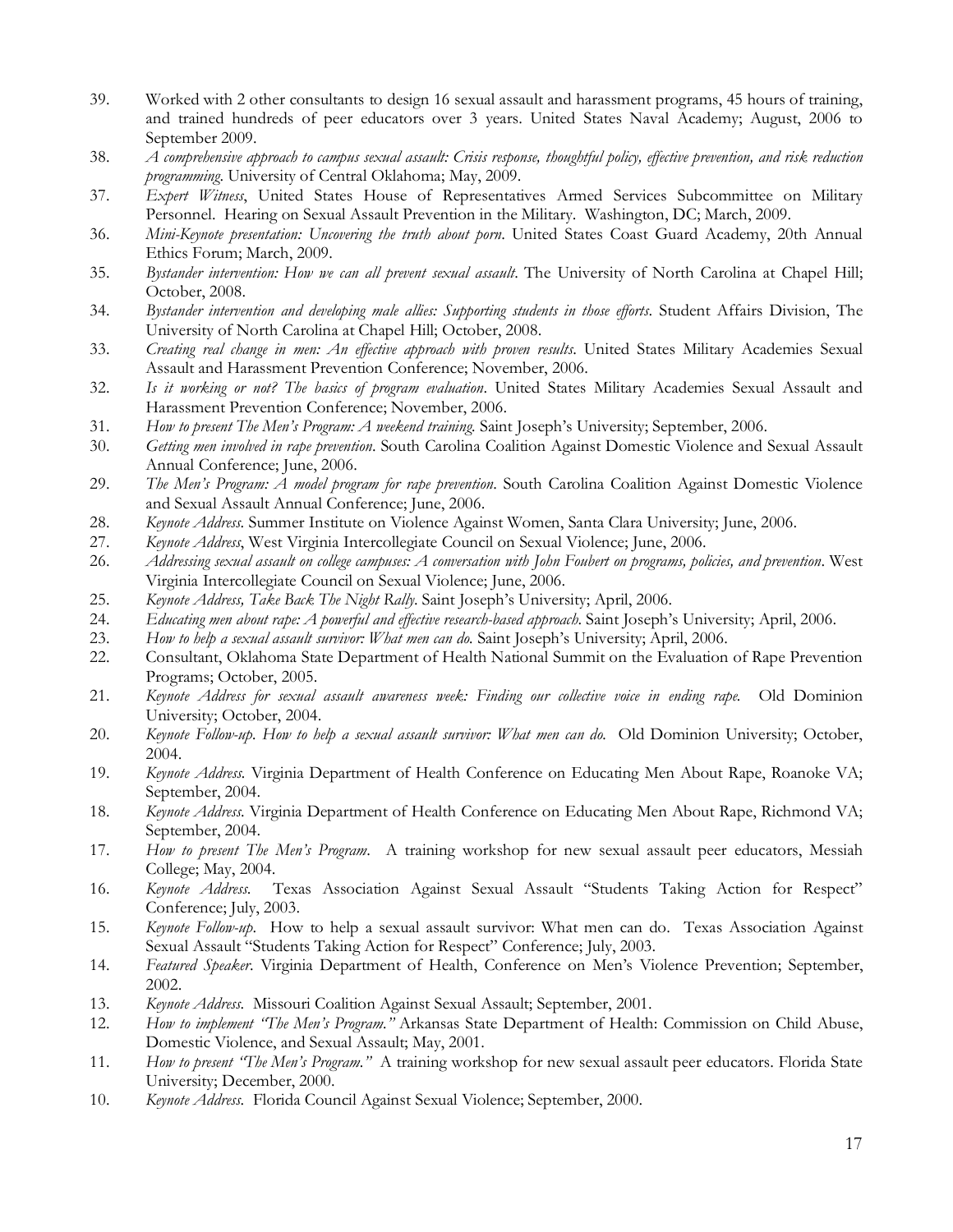- 9. *How to implement "The Men's Program."* Annual Conference of the Arkansas State Department of Health: Commission on Child Abuse, Domestic Violence, and Sexual Assault; September, 2000.
- 8. *How to implement "The Men's Program."* Annual Conference of the Mississippi Coalition Against Sexual Assault; May, 2000.
- 7. *How to implement "The Men's Program."* Oklahoma State Health Department; March, 2000.
- 6. *How to present "The Men's Program."* A training workshop for new sexual assault peer educators. Lynchburg College; January, 2000.
- 5. *How to implement "The Men's Program."* Florida State Health Department; May, 1999.
- 4. *How to implement "The Men's Program."* Oklahoma State Health Department; April, 1999.
- 3. *How to present "The Men's Program."* Franklin and Marshall College; November, 1998.
- 2. *How to present "The Men's Program."* A training workshop for new sexual assault peer educators and
- Residence Life staff. Lafayette College; January, 1997.
- 1*. How to present "The Men's Program."* A training workshop for new sexual assault peer educators and an inservice workshop for the Student Affairs Division. George Washington University; October, 1996.

#### **Invited Presentations**

- 69. *Helping students who struggle with pornography: Today's research and practical advice.* Coalition for Christian Colleges and Universities International Forum. Grapevine, TX. February, 2022.
- 68. *Keynote Address: Using empathy induction to activate bystander intervention training*. The Department of the Air Force and The United States Air Force Academy's National Discussion on Sexual Assault and Sexual Harassment at America's Colleges, Universities, and Service Academies. September, 2021.
- 67. *Hot off the presses: The latest research on how pornography harms.* Coalition to End Sexual Exploitation 2021 Global Summit. July, 2021.
- 66. *The harms of pornography*. Testimony before Senate of the Republic of Columbia. March, 2021.
- 65. *Parenting the Internet Porn Generation*. Homeschool Convention, Nashville, TN. February, 2020.
- 64. *Parenting the Internet Porn Generation*. Fellowship Bible Church Parent's Forum, Jackson, TN. January, 2020.
- 63. *Parenting the Internet Porn Generation*. Fellowship Bible Church Men's Retreat, Jackson, TN. November, 2019.
- 62. *The future of sexual assault prevention*. Webinar for U.S. Army SHARP, Ready & Resilient Directorate. Viewed worldwide by 150 Army sexual assault prevention professionals. October, 2019.
- 61. *How the brain and body react to sexual trauma*. U.S. Army Ft. Bliss, El Paso TX. August, 2019.
- 60. *The effects of sexually explicit media on sexual violence*. U.S. Army SHARP Program Improvement Forum. Alexandria, VA. July, 2019.
- 59. *Show me the data: The latest research on how pornography harms*. Coalition to End Sexual Exploitation National Summit, Washington, DC. June, 2019.
- 58. *Trauma, the Brain, and Explicit Media: Essential competency areas for understanding sexual violence.* U.S. Army Sharp Academy Forum. Ft. Leavenworth, KS. February 2019.
- 57. *Trauma and the brain*. U.S. Army Ft. Campbell. January, 2019.
- 56. *The prevention of sexual violence in the U.S. Army*. Conference of every 2, 3, and 4-star General in the U.S. Army. Alexandria, VA. December, 2018.
- 55. *How pornography harms: The latest research*. Coalition to End Sexual Exploitation National Summit, April, 2018.
- 54. *Keynote address*. Utah Coalition Against Pornography. Salt Lake City, UT. March, 2018.
- 53. *Serving in your summer*. National Student Mobilization Conference. Oklahoma City, OK. January, 2018.
- 52. *How pornography harms: What public health professionals need to know.* American Public Health Association. November, 2017.
- 51. *How pornography harms: What student development professionals need to know.* Association of Christians in Student Development. June, 2017
- 50. *How pornography harms: What parents (and all of us) need to know.* Grace Bible Church, Killeen TX, May, 2017.
- 49. *How Pornography Harms: What Young Adults Need to Know.* Talk given to The Navigators organization at Oklahoma State University; April, 2017.
- 48. *How Pornography Harms: What Young Adults Need to Know.* Talk given to "The Table" organization at Oklahoma State University; March, 2017.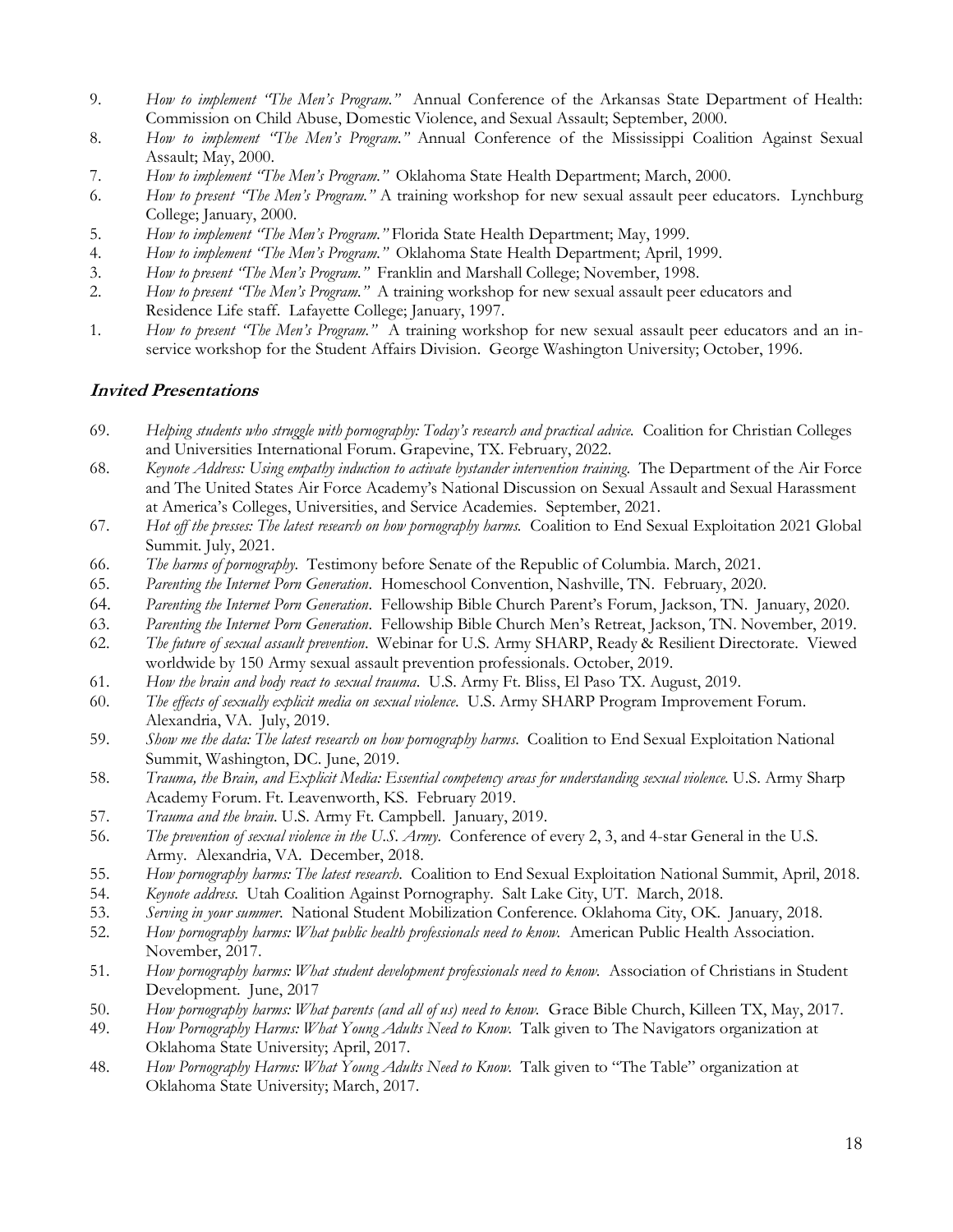- 47. *The Public Health Harms of Pornography: The Brain, Sexual Violence and Erectile Dysfunction.* National Briefing at U.S. Capitol on the Freedom from Sexploitation Agenda. Washington, DC. March, 2017.
- 46. *How Pornography Harms: What Student Development Staff Need to Know*. Webinar for the Association for Christians in Student Development. January, 2017.
- 45. *How Pornography Harms: What Pastors Need to Know.* Sunnybrook Christian Church staff development session. Stillwater, OK. January, 2017.
- 44. *The best way to spend your summer*. Student Mobilization National Conference, Oklahoma City, OK. January 2017.
- 43. *Engaging men in sexual violence prevention: The power of the bystander approach*. Webinar for the Oklahoma Association of Domestic Violence and Sexual Assault. March, 2016.
- 42. *Turning Points.* Student Mobilization National Conference, Oklahoma City, OK; January, 2016.
- 41. *Truth and pornography: What the industry, and the enemy, don't want you to know.* Faith Bible Church Parent/Youth Forum, Edmond, OK; November, 2014.
- 40. *Preventing Sexual Assault on Campus: New Directions in light of the Campus SAVE Act*. Webinar for the Association of Christians in Student Development; September, 2014.
- 39. *Reporting about sexual assault on campus: New realities.* Education Writer's Association National Conference; September, 2014.
- 38. *Porn on campus: The harm to college students.* Online presentation sponsored by PornHarms.Com, a division of Morality in Media; November, 2012. Current number of views on YouTube = 3,617.
- 37*. Closing Session Panelist*. Association for Christians in Student Development; June, 2012.
- 36. *Keynote session discussant*. Association for Christians in Student Development; June, 2012.
- 35. *False report or PTSD?* Partnership Conference on Domestic/Sexual Violence and Stalking, Oklahoma Office of Attorney General Partners for Change Conference; September, 2011.
- 34. *How pornography connects to sexual violence*. Partnership Conference on Domestic/Sexual Violence and Stalking, Oklahoma Office of Attorney General Partners for Change Conference; September, 2011.
- 33. *Tenure: Worth every penny*. Annual Meeting of the Oklahoma Conference of the American Association of University Professors; April, 2011.
- 32. *"Ask the expert" Rethinking sexual violence prevention: Innovative approaches with bystanders, the Internet*  $\dot{\mathcal{O}}$  *youth-serving organizations*. The National Children's Advocacy Center, Online Webinar; February, 2011.
- 31. *What works? With college men, college women, and military audiences*; Safe Society Zone Conference; October, 2010.
- 30. *Using research to design effective sexual assault programs: The story of the men's and women's programs*. Association of Fraternity Advisors Midwest Regional Drive-in Conference; June, 2010.
- 29. *Preventing sexual assault on college campuses: Using research to guide the way to behavior change*. Oklahoma State Regent's Council on Student Affairs; April, 2009.
- 28. *The longitudinal effects of a sexual assault prevention program on first year men: Highlights of a mixed method study*. The College of Education, Oklahoma State University; December, 2008.
- 27. *Behavior differences after seven months: Effects of a rape prevention program on first-year fraternity men*. The College of Community and Public Administration, Binghamton University; April, 2008.
- 26. *Behavior differences after seven months: Effects of a rape prevention program on first-year fraternity men*. The College of Education, The University of Oklahoma; February, 2008.
- 25. *Behavior differences after seven months: Effects of a rape prevention program on first-year fraternity men*. The College of Education, Health and Human Services, Kent State University; February, 2008.
- 24. *Programming for sexual violence prevention on college campuses.* Summit on Violence and Abuse in Relationships: Connecting Agendas and Forging New Directions, American Psychological Association; February, 2008.
- 23. *How to create a culture of campus reporting by victims*. Safe Society Zone Conference; October, 2007.
- 22. *Keynote Address: Getting men involved in rape prevention*. NASPA Region III Sexual Assault Summit, Lexington, VA; November, 2006.
- 21*. Keynote Address: Alcohol and sexual assault, Unmasking the mysteries of prevention.* Safe Society Zone Conference; October, 2006.
- 20. *Closing Keynote Panelist: How to constructively address the biggest challenges in sexual assault prevention*. Safe Society Zone Conference; October, 2006.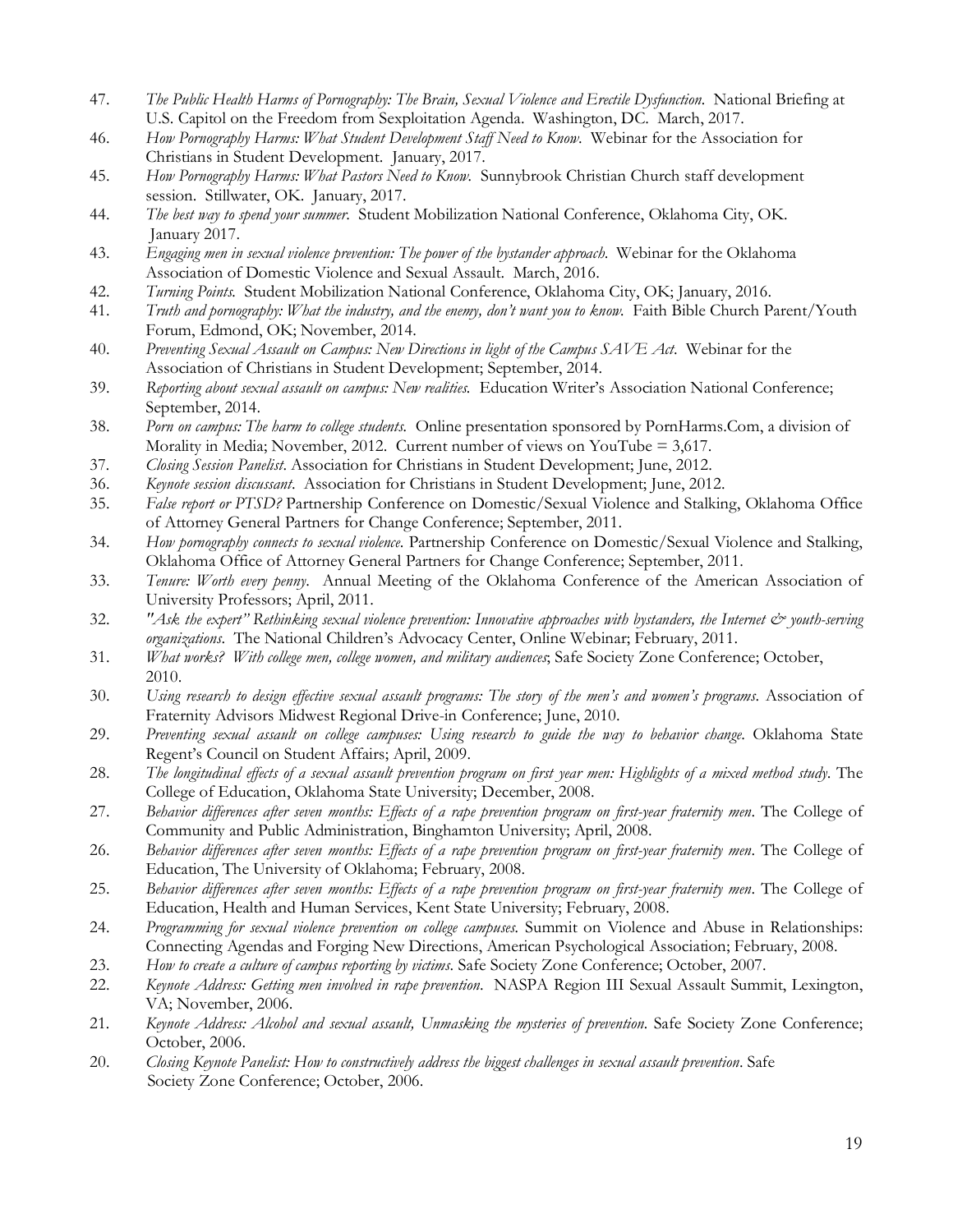- 19. *Preventing violent behavior on and around campus: Lessons from the field.* United States Department of Education's 20th Annual National Meeting on Alcohol and Other Drug Abuse and Violence Prevention in Higher Education; October, 2006.
- 18. *Sexual assault prevention programming, The policy, procedures, protocol and prevention webinar series*. Campus Outreach Services; June, 2006.
- 17. *The men's program: Debut of an established program with a new focus*. Safe Society Zone National Conference on Sexual Assault in Our Schools; October, 2005.
- 16. *How to confront student plagiarism*. A presentation for William & Mary faculty; February, 2005.
- 15. *How to help a sexual assault survivor.* William & Mary Division of Student Affairs; January 2005.
- 14. *How to help a sexual assault survivor*. A presentation for William and Mary faculty; December, 2004.
- 13. *Educating men about rape*. William & Mary Counseling Center Staff; November, 2004.
- 12. *Keynote Address*. Safe Society Zone National Conference on Sexual Assault in Our Schools, Orlando, FL; October, 2004.
- 11. *How to help a sexual assault survivor*. Williamsburg Rotary Club; July, 2004.<br>10. *Closing Panelist, Where to from here?* International Conference on Sexual A
- 10. *Closing Panelist, Where to from here*? International Conference on Sexual Assault and Harassment on Campus; October, 2003.
- 9. *Keynote Address*. William & Mary service-learning and internship experiences workshop. Office of Student Volunteer Services, the Sharpe Community Partnership Program and the Office of Career Services; June, 2003.
- 8. *Keynote Address*. "Take back the night." The College of William and Mary; April, 2003.
- 7. *Facilitating research in the profession: Searching scholarship and generating research questions*. American College Personnel Association; March, 2003.
- 6*. The importance of our role in student affairs: Meeting the challenges of our future*. Virginia Association of Student Personnel Administrators; November, 2002.
- 5. *Men in the movement: Programs for and by men*. International Conference on Sexual Assault and Harassment on Campus; November, 2001.
- 4. *Closing panelist: Where to go from here?* International Conference on Sexual Assault and Sexual Harassment on Campus; October, 1999.
- 3. *Educating men about rape: An overview of an innovative program*. An inservice program for the Student Affairs Division. University of Virginia; November, 1998.
- 2. *Educating men about rape: Research on an innovative program*. An invited colloquium for the Psychology Department. University of Virginia; September, 1998.
- 1. *Keynote Address*. University of Maryland, College Park Resident Assistant Conference; January, 1996.

### **Podcast and Video Episodes**

- 10. *Dr. John Foubert on Pornography and Sexual Violence*. Questioning Pornography; September 25, 2021.
- 9. *John Foubert / How Pornography Harms*. Undaunted Life: A Men's Podcast; February, 2021. 88 views.
- 8. *John Foubert, Ph.D., Interview - Truth About Porn*. Fight the New Drug. September 17, 2019. 22,000 views.
- 7. *John Foubert, Ph.D.: Researcher, Author, and Activist*. Consider Before Consuming Podcast. A podcast by Fight the New Drug. August 21, 2019. 2,000 views.
- 6. *Interview with Dr. John Foubert at the End Sexual Exploitation Conference*. Enough is Enough. July 16, 2019.
- 5. *Dr. John Foubert with Jonathon Van Maren on how porn harms*. The Bridgehead. April 2, 2017, 485 views.
- 4. *Dr. John Foubert Discusses Harvey Weinstein & Changing the Culture*. National Center on Sexual Exploitation, October 18, 2017. 286 views.
- 3. *Understanding Porn's Cultural Impact*. Pure Sex Radio. June 14, 2016. 42 views.
- 2. *Dr. John Foubert, Podcast: Can We Prevent Rape on College Campuses?* National Center on Sexual Exploitation. May 15, 2016.
- 1. *Porn on Campus: The Harm to College Students*. National Center on Sexual Exploitation. December 4, 2012. 3,619 views.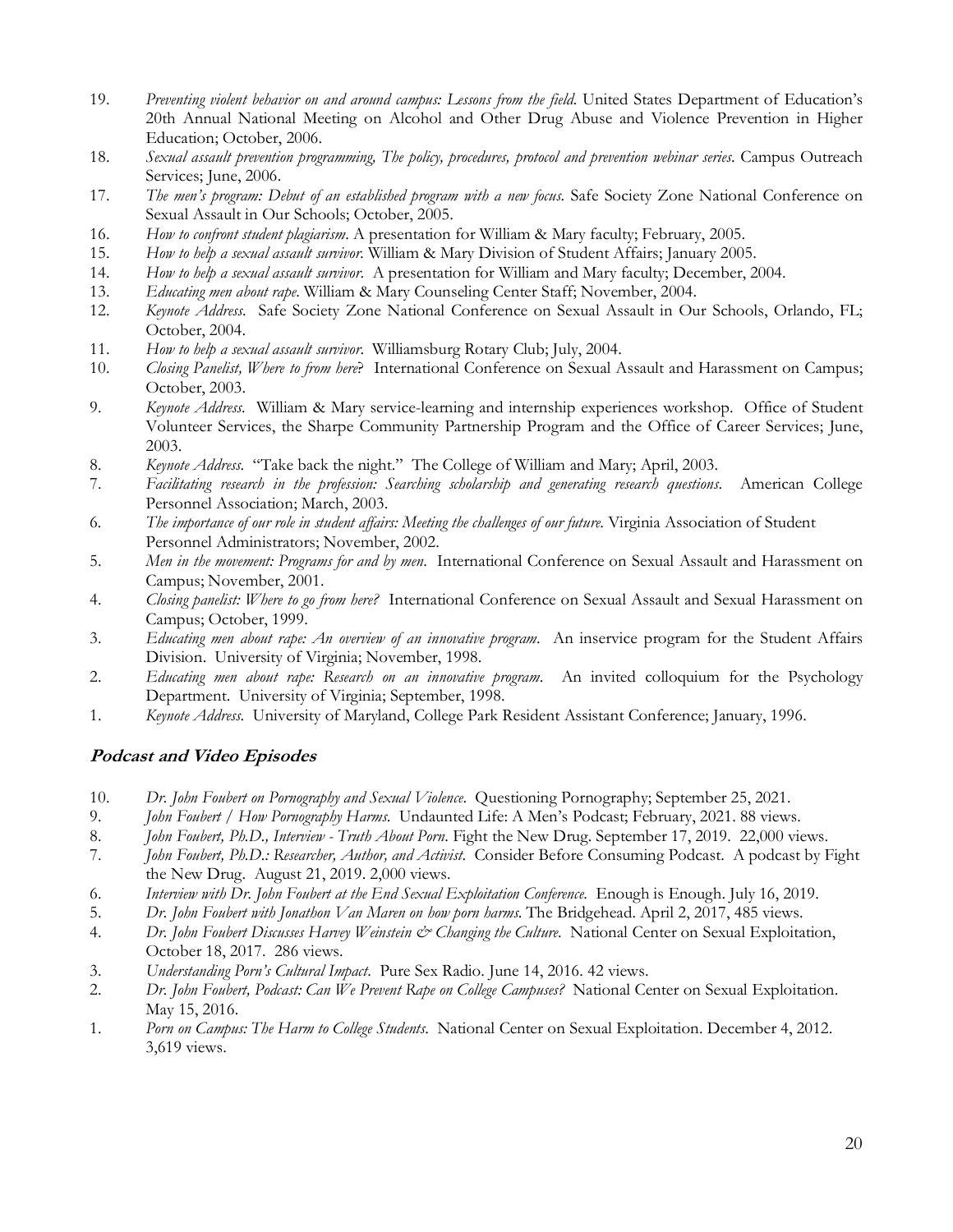#### **Development of Professional Products**

- 3. Writer and Executive Producer, "How to help a sexual assault survivor: What men can do." An educational video produced by NO MORE, Inc.; February, 2002.
- 2. Executive Producer and Director, "The police rape training video produced by NO MORE, Inc. (Second Edition);" February, 2002.
- 1. Executive Producer and Director, "The police rape training video produced by NO MORE, Inc.;" October, 1999.

#### **White Papers, Book Reviews, and Research Reports**

- 5. Foubert, J. (2012). The Men's Program. In J. Postmus (Ed.), *Encyclopedia of Sexual Violence and Abuse*. Santa Barbara, CA: ABC-CLIO.
- 4. Foubert, J.D. (2010). White Paper: Effects of *The Men's Program* on male soldiers' bystander intervention, likelihood of raping, and attitudes toward rape: A pretest/posttest controlled study. Heidelberg, Germany: United States Army, Europe.
- 3. Foubert, J.D., Kilmartin, C. & Stern, G. (2009). White Paper: Sexual harassment and assault prevention education: Manual for faculty and staff leaders. Annapolis, MD: United States Naval Academy.
- 2. Foubert, J.D. White Paper: Developing a comprehensive sexual assault policy: Suggestions for colleges and universities.
- 1. Foubert, J. D. (2003). Review of *New Faculty*: A practical guide for academic beginners. *Journal of College Student Development, 44,* 700-702*.*

#### **Internally Funded Research Grants**

- 7. Summer 2014, Faculty Scholarship Support Program grant for summer research, College of Education, Oklahoma State University. \$16,218.44. *Funded*.
- 6. Summer 2008, Faculty summer research grant, The College of William & Mary, \$5,000. *Funded.*
- 5. Summer 2004, Co-authored a summer research grant for an undergraduate to do research with me full-time for the summer, \$2,500 plus free housing (all for the student). *Funded.*
- 4. Summer 2004, Faculty summer research grant, The College of William & Mary, \$4,500. *Funded.*
- 3. Summer 2003, Faculty summer research grant, The College of William and Mary, \$4,000. *Funded.*
- 2. Fall 1997, Dissertation research grant, Mac and Lucille McEwen Fund, \$300. *Funded.*
- 1. Fall 1991, University of Richmond Graduate Thesis Grant, \$894. *Funded.*

# **HONORS AND AWARDS**

Granted Secret Security Clearance by the United States Army, 2019.

Thomas M. Magoon Distinguished Alumni Award for scholarship and practice from the University of Maryland, College Park, Department of Counseling and Student Personnel Services, 2017.

Granted status of "Highly Qualified Expert" on sexual assault prevention by the U.S. Army, 2017.

Oklahoma State University, College of Education Research Excellence Award, 2017.

Annuit Coeptis Senior Professional Award, American College Personnel Association (ACPA), 2011.

Literature/Research Publication Award for *The Men's and Women's Programs: Ending Rape Through Peer Education*, NASPA Region IV-West, 2011.

The President's Award for Service to the Community, William & Mary; August, 2007.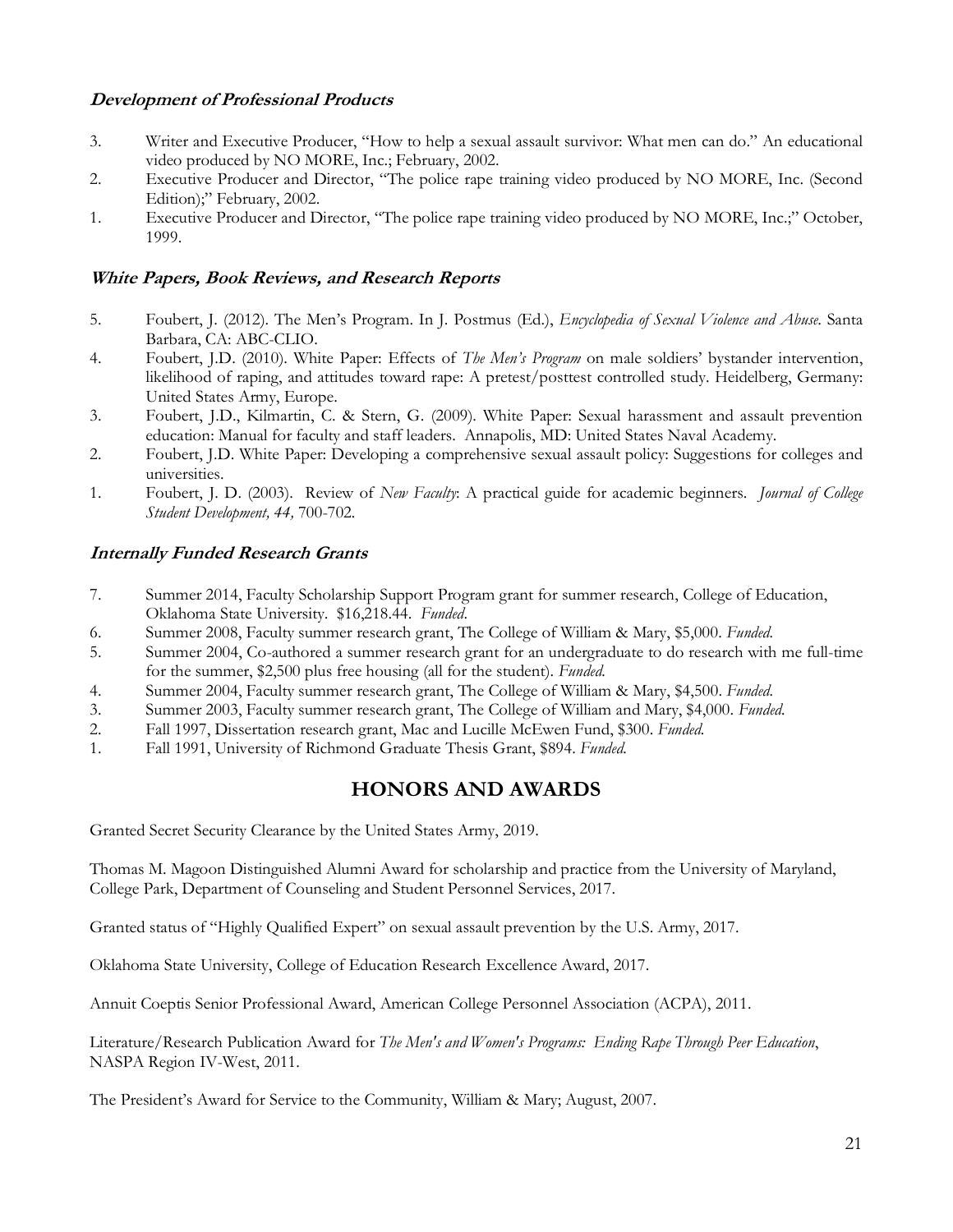Campus Improvement Award, Omicron Delta Kappa. Given to the William & Mary chapter of One in Four (allmale sexual assault peer education group I advised); April, 2006, April 2004.

Emerging Scholar, American College Personnel Association; Spring 2001- Spring 2003.

Runner-up, Melvene D. Hardee National Dissertation of the Year Award, National Association of Student Personnel Administrators; 2000.

James Earle Sergeant Award, presented by the Seven Society of the University of Virginia to the One in Four chapter for being the organization with the greatest impact at the University of Virginia; 1999.

Received honors on comprehensive exams, University of Maryland, College Park, College Student Personnel Ph.D. Program; 1997. Outstanding Research Award, Commission for Housing and Residential Life, ACPA; 1997.

Region's Best Conference Program, Mid-Atlantic Association of College and University Housing Officers; 1995.

Outstanding Service Award, Residence Life, University of Maryland, College Park; 1995.

Outstanding Graduate Student Award, Psychology Department, University of Richmond; 1991.

# **TEACHING**

# **Courses Taught**

### **Union University, 2018 to present**

Organizational Theory and Governance (Online) Higher Education Research (Online) Leadership Research Seminar (Online) Doctoral Dissertation Dissertation Development

### **Oklahoma State University, Higher Education and Student Affairs, 2009-2018**

Administration in Higher Education (Organization and Governance) Advanced Student Development Theory (Face to Face and Online) Assessment Practice in Student Affairs Critical Issues in Higher Education (Online) Directed Reading Doctoral Dissertation Writing Doctoral Dissertation Effective Leadership in Student Services (Online) Gender Based Violence on Campus (Online, Gender and Women's Studies & Social Foundations course) Group and Cultural Interventions Internship in Higher Education and Student Affairs (Online) Introduction to Student Affairs Leadership Theory and Ethical Decision Making Master's Thesis Student Development Theory (Face to Face and Online)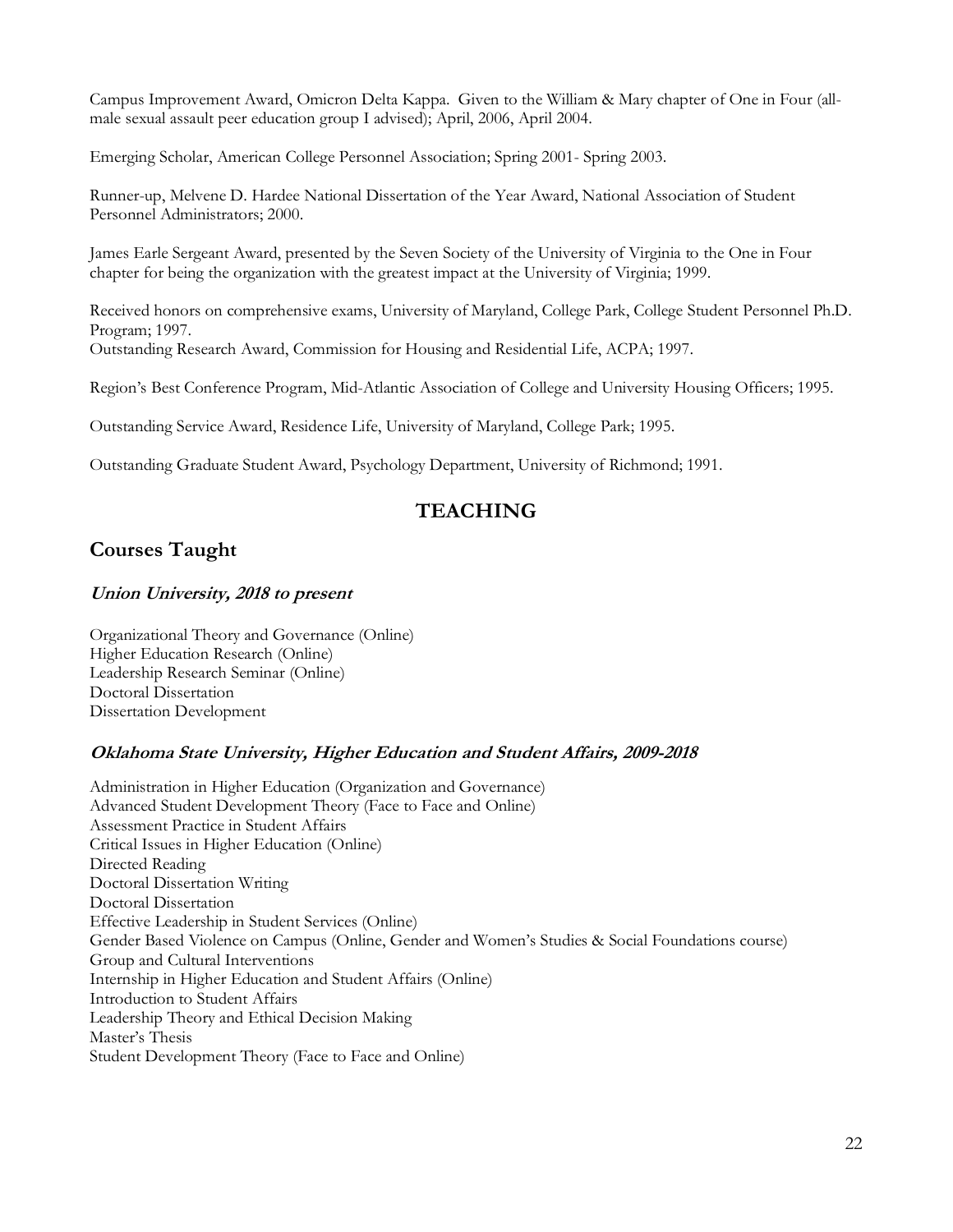### **William & Mary, Higher Education program and Public Policy program, 2002-2008**

Administration of Higher Education Advanced Student Development Theory Current Issues in Higher Education Doctoral Dissertation Introduction to Student Affairs Administration in Higher Education Masters Projects Orientation to Higher Education Problems in Education (undergraduate) Supervisor, Community Service Exploration Course, University of Virginia School of Medicine The College Student: Developmental Themes and Social Contexts

### **University of Maryland at College Park, Counseling and Personnel Services, 1997-1998**

Theoretical and Practical Perspectives on Being a Sexual Assault Peer Educator (undergraduate)

#### **University of Richmond, Education, 1993-1994**

Personal and Community Development Applied to Residence Hall Living (undergraduate)

# **ADVISING**

#### **Dissertation Committees**

Dale Scully (in progress). Barriers, challenges, and successes in the retention and academic success of college student athletes. (chair).

Corey Ross (in progress). The experience of non-Christian students on a Christian college campus as it relates to their sense of belonging, their satisfaction, and the perception of their ability to thrive and persist. (chair).

Josh Craton (in progress). Predictors of mental toughness development in college students. (chair).

Wynn Coggin (in progress). An efficacy study on a financial literacy program for college juniors and seniors. (chair).

Christopher Robbins (in progress). The writing method: Moving from stages to steps. (chair).

Danette Hardy (in progress). The influence of instructional leaders' early literacy content knowledge on school turnaround. (chair).

Ike Griffith (in progress). Utilizing vocational education as a dropout deterrent for students of color in secondary education. (chair).

Kelly Tyler (in progress). Matriculation of adult learners into postsecondary education: A qualitative investigation into adult learners' personal experiences. (chair).

Ahmed White (in progress). The effects of mentoring on the achievement of African-American males. (chair).

Cory Willoughby (in progress). Effectiveness of alternatively licensed teachers. (chair).

Brian Ingram (in progress). The literacy achievement gap: Examining the relationship between school operational models and student achievement in urban elementary schools. (chair).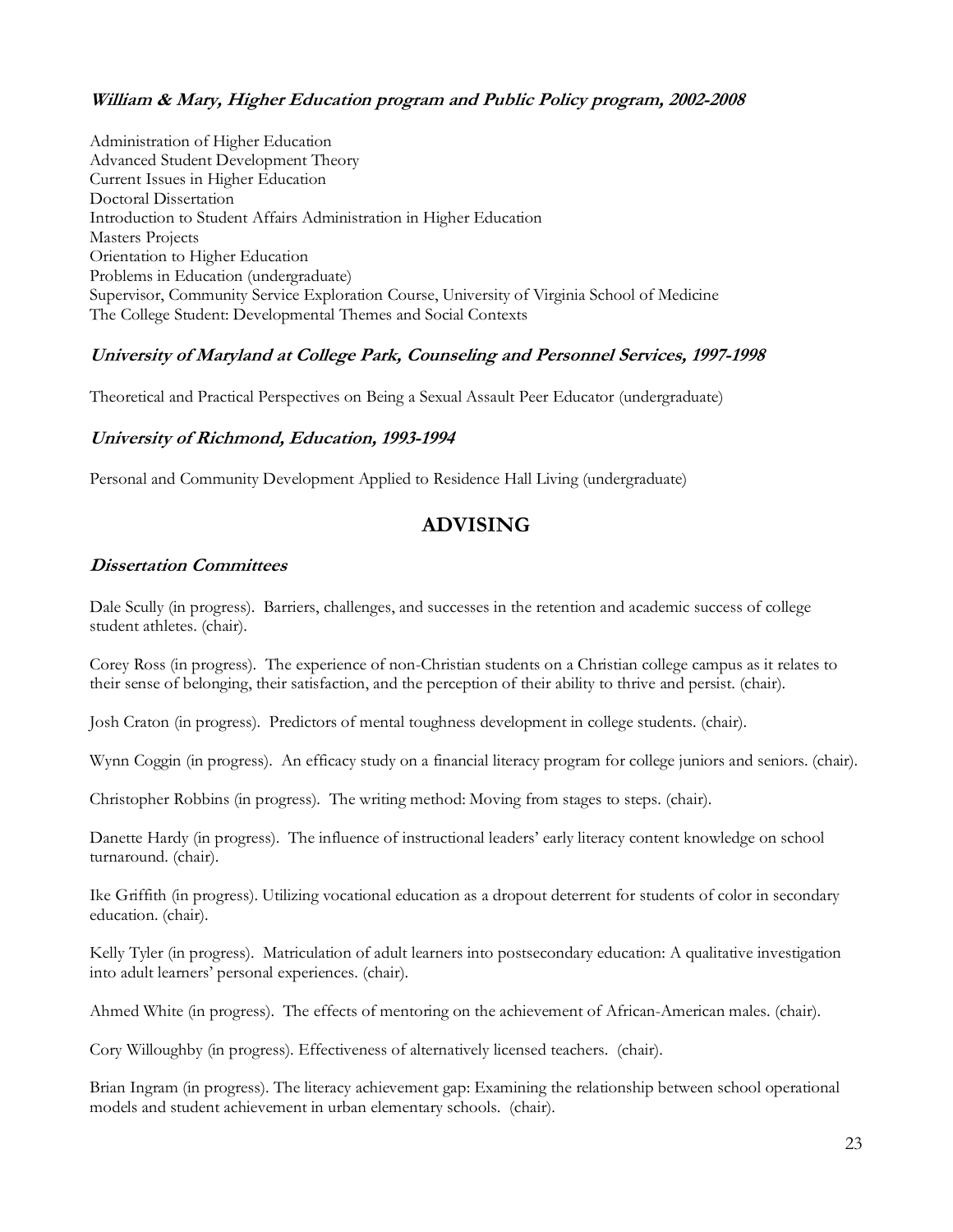Jennifer Wells (in progress). Social-Emotional learning and restorative practices in elementary schools and its impact on the quantity of office discipline referrals. (chair).

Adam Correll (2021). Career and technical education vs. academic tracks and their success outcomes. (chair).

Matthew Love (2021). Understanding the effects of ability grouping on student disciplinary infractions within K-12 school settings. (chair).

Andre Durham (2021). Gender, spirituality, and sexuality: Exploring men's intersecting identities. (advisor).

Kris Smith (2021). The propensity of character education to promote and predict moral development as measured in middle school students. (chair).

LaToya Green (2019). The prediction of National Physical Therapy Examination first-time pass rates using reading comprehension and critical thinking skills tests. (chair).

Tammy Patton (2019). Engaging methods to teach empathy: A successful journey to transformation. (chair).

Brent Lavigne (2019). The effect of marketization on students in higher education: Do they think they are the customer and does it affect high engagement learning practices? (member).

Lori Coggins (2019). Identifying students who need support: A logistic regression study of community college student success prediction. (member).

Roland Nunez (2018). Exploring student attitudes toward college socialization using an edutainment college-themed novel. (advisor).

Jennifer Campbell (2017). Student engagement in online coursework. (member).

Pam Pittman (2015). Experiences within and across institution types regarding critical dialogue and collective action. (member).

Khaled Al-fadhalah (2015). The sexual harassment of women in Kuwait. (member).

Carol Fowlkes (2014). Effects of persistence, student and instructor gender on perception of classroom environment and instructor characteristics in STEM coursework. (advisor).

Rachel McNally (2014). Psychological sense of community and social support among college students who experience grief. (member).

R. Sean Bannon (2014). The bystander approach to sexual assault risk reduction: Effects on risk recognition, perceived self-efficacy, and willingness to engage in self-protective behavior. (advisor).

Angela Watson (2011). A developmental approach to measuring spiritual maturity from a Christian perspective. (outside member)

Jodi Fisler (2010). The elephant in the room: Deconstructing the place of conservatives in the student affairs profession. **Winner, Dissertation of the Year Award, Southern Association for College Student Affairs, 2011** (advisor)

Franklin H. Phillips (2009). The relationship between intensity of involvement and community service engagement in the moral development of student members of Greek organizations. (advisor)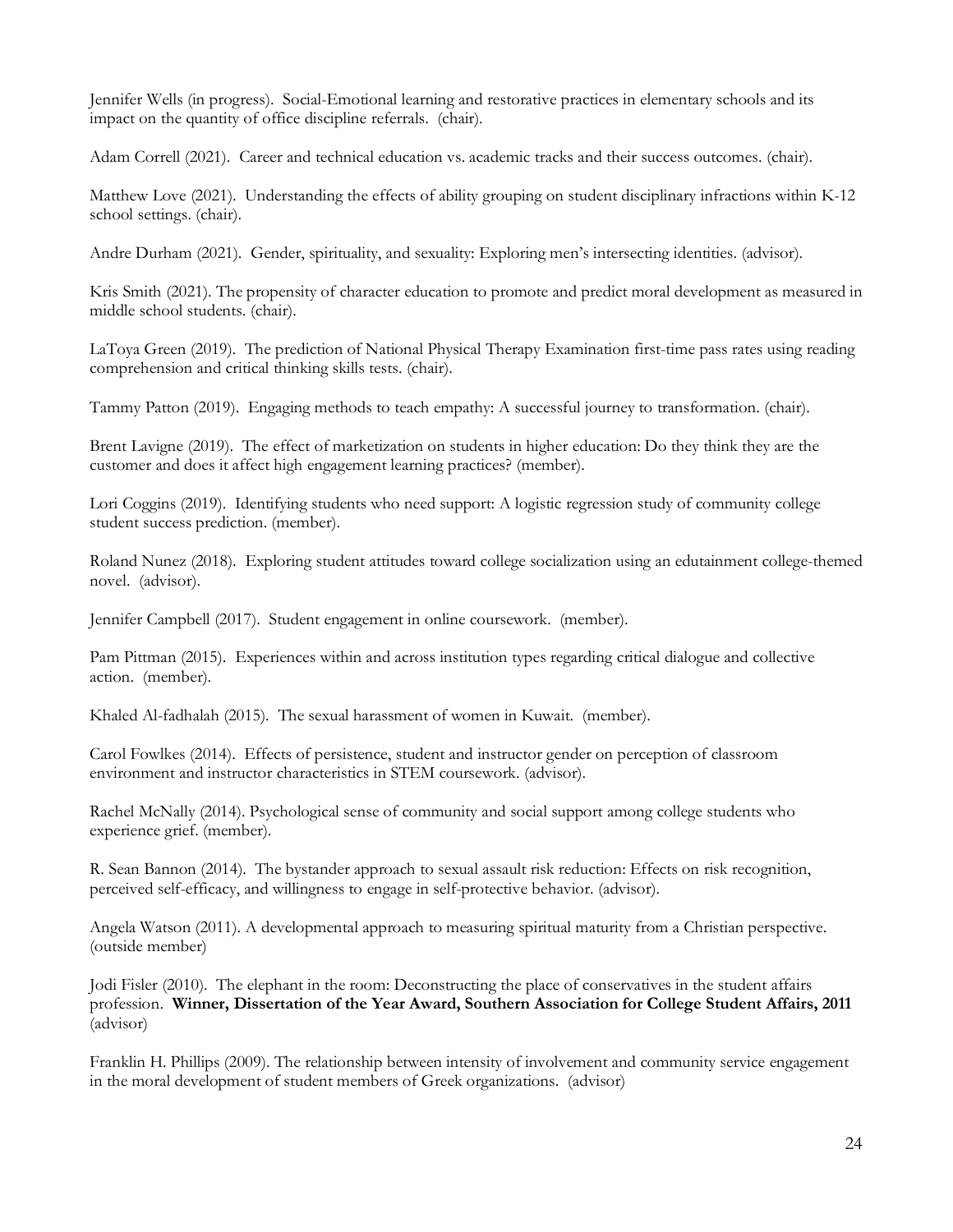Eva Maerten (2009). From obscurity to prominence: A case study of the first woman president hired by a board of regents in Oklahoma President Emerita of Southwestern Oklahoma State University Dr. Joe Anna Hibler. (member)

Jerry L. Tatum (2007). Rape myth acceptance, hypermasculinity, and SAT scores as correlates of moral development: Understanding sexually aggressive attitudes in first-year college men. (advisor)

Amy C. Barnes (2007). What predicts alumni satisfaction? The impact of investment, involvement, and post-college outcomes. (member)

Kevin Hughes (2004). A case study of person-environment fit and operational philosophy in a student affairs department. (member)

Alice McAdory (2004). Transactional and transformational leadership: Differences between representative and peernominated effective university presidents and as a function of institution type and presidential gender. (member)

Jennifer Jones (2003). Effects of residential learning communities, on-campus housing, and gender on students' perception of their living environment. (member)

# **SERVICE**

#### **Editorial Boards of National and International Journals**

Founding Member, Editorial Board, *Dignity: A Journal of Analysis of Exploitation and Violence*, 2015-present. Founding Member, Editorial Board, *Sexualization, Media, and Society*, 2015-2019 Member, Editorial Board, *Journal of College Student Development,* 2010-2015 Member, Editorial Board, *Violence Against Women*, 2011-2014 Member, Editorial Board, *Journal of Student Affairs Research and Practice*, 2008 - 2011 Member, Editorial Board, *Journal of College and University Student Housing*, 1996-1999

#### **Offices in National or International Professional Organizations and Other National Service**

#### *National Center on Sexual Exploitation*

Member, National Board of Directors, 2017 to present.

#### *One in Four*

National President, 1998 to August 2007; June 2012 to November 2017. Vice Chair, Board of Directors, July 2011 to June 2012. Founder and Member of the Board of Directors, August 2007 to July 2011.

#### *American College Personnel Association*

Annuit Coeptis Senior Professional award winner, 2011

• Served on selection committee for award winners, 2013, 2014, 2015, 2016, 2017 Elected Member, Commission for Professional Preparation Directorate, 2010-2013 Conference Proposal Reviewer, 2014, 2013, 2012, 2011, 2010, 2009, 2006, 2005, 2004, 2002

#### *Association for the Study of Higher Education*

Conference Proposal Reviewer, 2013, 2012, 2011, 2010, 2009, 2008, 2007, 2005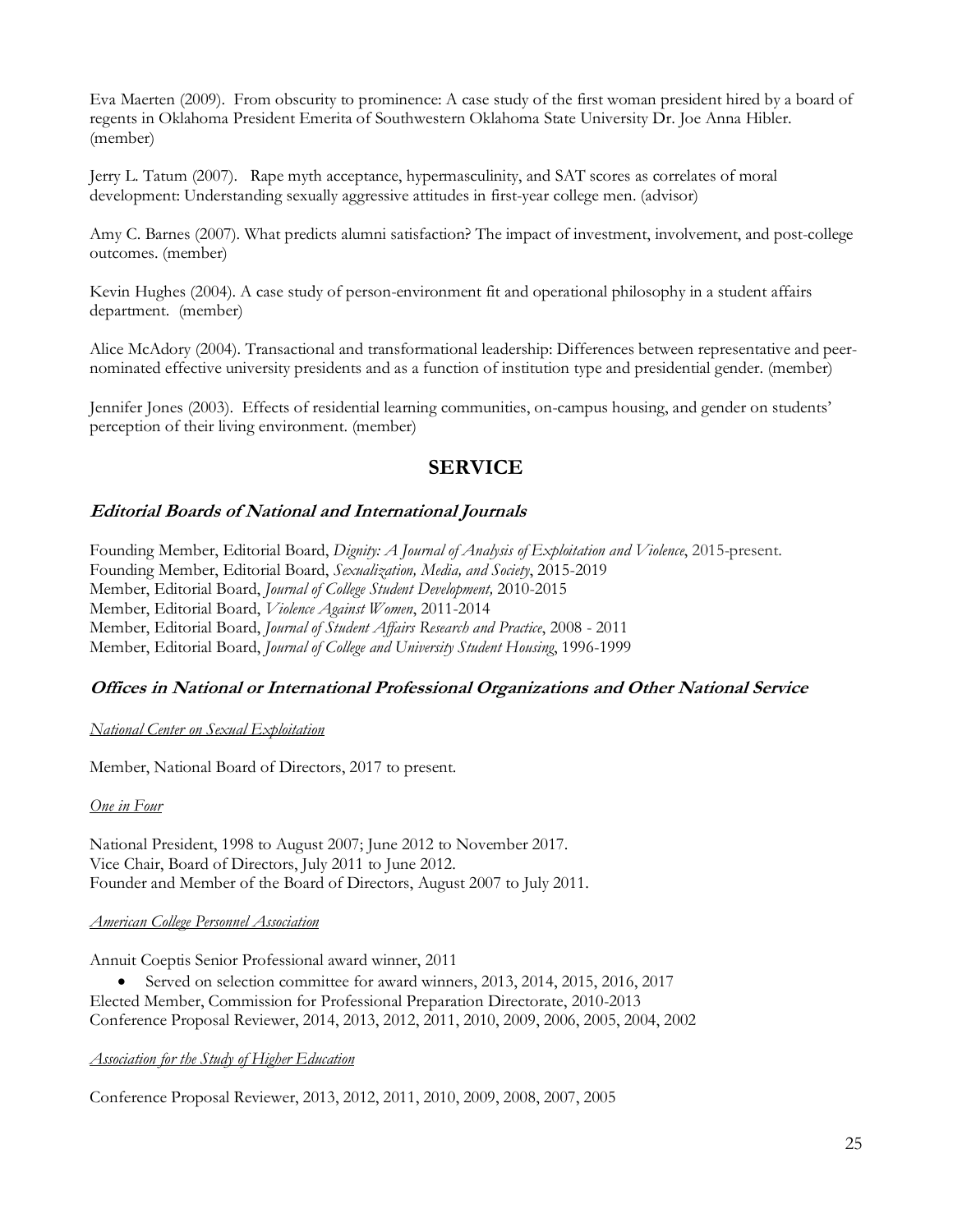### **External Tenure Reviews**

External reviewer for full professor, University of Illinois at Chicago, Dept. of Criminology, Law and Justice, 2018 External reviewer for tenure and promotion, Rutgers University, School of Social Work, 2015 External reviewer for tenure and promotion, University of Rochester, Higher Education Program, 2012 External reviewer for tenure and promotion, Buffalo State College, Student Personnel Administration, 2011

### **Ad hoc Manuscript Reviews**

*Health Communication,* September, 2021 *Violence and Victims*, October, 2020; June, 2020; April, 2015; November, 2014; March, 2012; September, 2011 *Violence Against Women*, September, 2020; July, 2018; February, 2015; January, 2015; September, 2009; April, 2009; May, 2008; May, 2007; March, 2006 *Psychology of Violence,* June, 2020 *Aggressive Behavior,* March, 2020 *Sexuality and Culture,* April, 2017 *Canadian Journal of Higher Education,* August, 2016 *Human Communication Research,* November, 2015 *Journal of College Student Development*, June, 2015; 1995-1998 (several per year) *Journal of Interpersonal Violence,* May, 2015; July, 2014*;* April, 2014; January, 2014; November, 2013; September, 2012; November, 2010; July, 2010; April, 2010 *Journal of Psychology and Theology,* April, 2015; May, 2013 *Psychology of Men and Masculinity,* February, 2015; November, 2013*;* September, 2012; January, 2012; July, 2011; May, 2011; January, 2011; August, 2010; February, 2010; August, 2009; April 2009; November 2008 Routledge, *Preventing Sexual Assault on Campus,* November 2014*; Pornography and Violence Against Women,* February, 2014 *Communication Monographs*, September, 2014; July, 2014 *Journal of Adolescent Health*, April, 2014 *Psychology of Violence,* March, 2014; November, 2013 *Health Education Journal,* June, 2013 *Journal of Community Psychology,* February, 2013 *University Press of New England*, May 2012 *Men & Masculinities,* May, 2011; June, 2010; December, 2008 *Taylor and Francis Publishers*, March, 2010; January, 2006 *Journal of the American Psychiatric Nurses Association*, July, 2008 *Sex Roles: A Journal of Research*, November, 2007 *Oxford University Press*, July, 2006 *Sage Publications*, October, 2004 Jossey-Bass Publishers, *Handbook for Student Services: Third Edition*, 1995

### **Selected Internal Service Roles**

Member, Title IX Committee, Union University, 2018 to present. Member, Dean's Council, Union University, 2018 to present. Co-Chair, Task Team for Mid-Semester Move Back to Remote Learning, 2020. Mentor, Leadership Union Program, Union University, 2019. Chair, Higher Education Program Director Faculty Search Committee, 2019. Chair, Tenure and Promotion Committee, School of Educational Foundations, Leadership & Aviation, 2014 to 2018. Chair, Kamm Distinguished Lecture, 2013-2014; 2015-2016; 2017-2018. Member, Tenure and Promotion Committee, College of Education, 2014 to 2015. Member, Faculty Development and Research Committee, College of Education, 2014 to 2015. Member, Scholarship Committee, Educational Leadership Program, 2012 to present.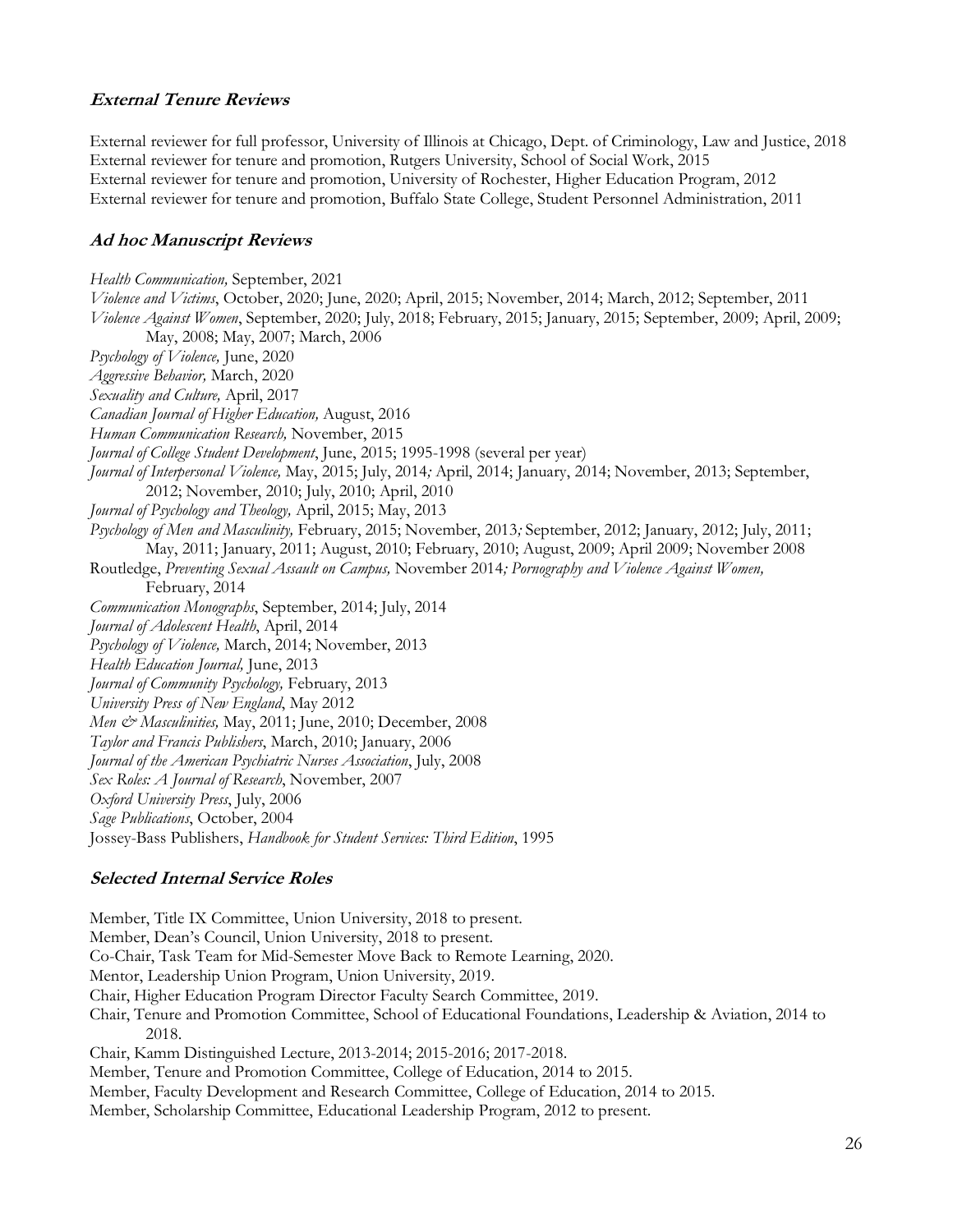Review team member, Faculty Scholarship Support Program, School of Educational Studies, OSU, 2013. Faculty Advisor, OSU Navigators, 2011 to 2013. Founded and advise a sexual assault peer education group "One in Four," 2010 to 2016. Chair, Selection Committee, Marcia Dickman Scholarship, 2009 to 2012. College of Education Representative, Oklahoma State University Reinstatement Appeals Review Board, 2009 to 2012. Member, Program and Planning Committee, School of Educational Studies, Oklahoma State University, 2009 to 2012. Alternate Representative for the School of Educational Studies, College of Education Leadership Team, 2010 to 2012. Member, Program and Planning Committee, College of Education, Oklahoma State University, 2011-2012. Chair, Search Committee, Brock Endowed Chair in Educational Leadership, 2010. Member, Search Committee, William and Mary Higher Education Associate/Full Professor, fall 2007 to spring 2008. Specially appointed faculty member, William & Mary Judicial Appeals Committee, 2003-2007. Member, Career Services Advisory Committee, William & Mary, fall 2007 to spring 2008. Member, School of Education Curriculum Committee, fall 2006 to spring 2008. Member, Admissions Policy Advisory Committee, William & Mary, fall 2005 to spring 2008. Member, Safety and Security subcommittee, William & Mary Campus Restructuring Committee, spring 2007. Member, Search Committee, Sexual Assault Educator, William & Mary, May, 2006. Member, School of Education Admissions and Financial Aid Committee, fall 2003 to spring 2005. Member, Student Development Committee, Division of Student Affairs, fall 2003 to spring 2004. Member, Ad-Hoc Committee on Faculty Evaluation, School of Education, fall 2003 to spring 2005. Member, University of Virginia Ad hoc enrollment management committee, 1998-2002. Member, University of Virginia Intramural/Recreation Sports Advisory Committee, 1998-2002. Member, University of Virginia Office of the Dean of Students Assessment Committee, 1999-2002, Member, University of Virginia Security and General Safety Committee, 1998-2002. Member, University of Virginia Sexual Assault Education Council, 1998-2002. Member, University of Virginia Office of the Dean of Students Strategic Planning Committee on High Risk Drinking, 2001-2002. Member, Counseling Center On-Call Coordinator Search Committee, 2001. Chair, University of Virginia Assistant Dean of Students Search Committee, 1999-2000 Member, University of Virginia Residence Life Area Coordinator Search Committee, 1999-2001.

Member, Curriculum Development Committee, University of Virginia First Year Seminar Course, 1999.

### **Impact Through Media Interviews**

"How MSU altered its disciplinary procedure for registered student organizations." *Lansing State Journal*, February 14, 2022.

"Biden's claim that the average rapist rapes about six times." *The Washington Post*, April 12, 2021.

"Victims of sexual violence face multiple road blocks to justice on college campuses." *Stillwater News Press,* December 16, 2020.

"Despite study's claim, porn does contribute to sex crimes." *One News Now*, August 17, 2020.

"Probe finds athletes overrepresented in sex cases." *The Dayton-Beach News Journal*, December 16, 2019.

"Athletes overrepresented in college's sexual misconduct cases." *The Register-Guard*, December 16, 2019.

"Athletes overrepresented in sex cases." *South Bend Tribune*, December 16, 2019.

"NCAA looks other way as athletes punished for sex offenses play on." *The Columbus Dispatch*, December 15, 2019.

"Predator Pipeline." *The USA Today Network*, December 12, 2019.

"Repeat rapists on campus." *Inside Higher Ed*, April 12, 2019.

"College students want to fight rape culture with a porn filter. But are the two related?" *The Philadelphia Inquirer*, December 17, 2018.

"UCF student says she was assaulted at same frat house where other rape was reported." *The Orlando Sentinel*, December 7, 2018.

"Commentary: Attitudes, more than alcohol use, predict sexual assault." *The Baltimore Sun*, October 8, 2018.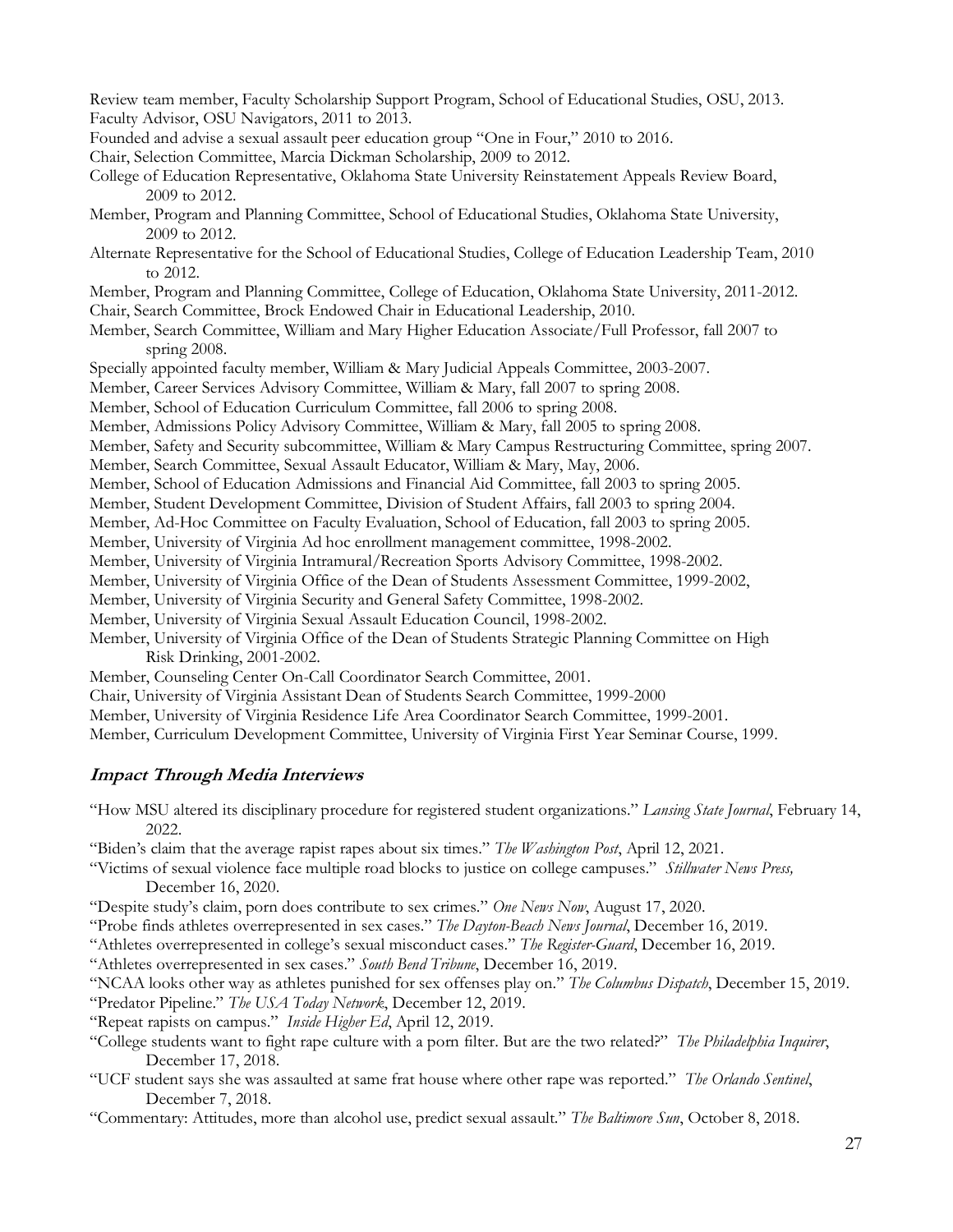"Sexual Assault, Pornography and Harvey Weinstein." *Moody Radio*, Chicago. November 6, 2017.

- "Three ways to stop the Harvey Weinstein's of the world." *CBN News*, October 20, 2017.
- "At Christian colleges, theology can complicate sexual-assault prevention." *The Chronicle of Higher Education* September 28, 2017.
- "Amid turmoil, trust is faltering at Michigan State University." *Detroit Free Press*, June 21, 2017.
- "Former Penn State University President Found Guilty in Sandusky Abuse Case." *The New York Times,* March 24, 2017.
- "Transgender MSU student's sex assault claim leads accused to fight back in lawsuit." *Fox News*, February 28, 2017.
- "Fight against campus assault might suffer if Title IX changes." *The Columbus Dispatch*, February 9, 2017.
- "After a tumultuous 7 years, Teresa Sullivan will leave UVa." *Chronicle of Higher Education,* January 23, 2017.
- "Will Trump turn back clock on campus sexual assault?" *Politico*, November 11, 2016.
- "Penn State fine sends a message, but what is it?" *Politico,* November 4, 2016.
- "Northeastern student sues university alleging mishandling of rape accusation." *WGBH News*, November 4, 2016.
- "Baylor sexual assault scandal lead to shake up, but no Title IX investigation." *Politico*, October 13, 2016.
- "Bystander intervention programs: Do they curb campus sexual assault." *US News and World Report,* September 7, 2016.
- "Stanford bans hard liquor at undergraduate parties and shots at any party." *The Mercury News*, August 23, 2016.
- "Search and seizure." *Inside Higher Ed*, August 23, 2016.
- "How colleges would've handled the Nate Parker case today." *The Atlantic*, August 18, 2016.
- "The power of bystanders to end rape culture." *Deseret News*, August 16, 2016.
- "Are final clubs too exclusive for Harvard?" *The New York Times*, August 2, 2016.
- "Failed attempt at humor ends with suspension of 2 A&M football coaches." *The Houston Chronicle*, July 29, 2016.
- "Settlement of Title IX lawsuit includes list of changes for UT." *The Knoxville News Sentinel*, July 7, 2016.
- "Be a man." *Inside Higher Ed*, June 29, 2016.
- "Dubious data." *Inside Higher Ed*, June 13, 2016
- "The Stanford sex offender's beliefs about sexual assault are surprisingly widespread." *The Washington Post,* June 11, 2016.
- "You don't need two Swedish men at Stanford to stop a rape." *The Washington Post*, June 9, 2016.
- "Sexual coercion among athletes." *Inside Higher Ed*, June 3, 2016.
- "Baylor fires football coach, removes president amid sex scandal." *The Houston Chronicle*, May 26, 2016.
- "'Neighbors 2' depicts rebellion against sorority rules banning alcohol." *Inside Higher Ed,* May 25, 2016.
- "As colleges try to reduce sexual assaults academic freedoms suffer, report states." *The Houston Chronicle*, March 24, 2016.
- "A rare focus on all-male groups." *Inside Higher Ed*, March 18, 2016.
- "This Is Why Every College Is Talking About Bystander Intervention." *The Huffington Post*, February 8, 2016.
- "There's no more denying campus rape is a problem: This study proves it." *The Huffington Post*, January 20, 2016.
- "Reports of rape spike on college football game days, study finds." *The Houston Chronicle*, January 4, 2016.
- "Sexual assault inquiry presents conundrum for Texas A&M." *The Texas Tribune*, November 18, 2015.
- "Racist incidents raise questions about SAE culture." *USA Today*, November 11, 2015.
- "UT adds former prosecutor to investigate sexual misconduct." *The Knoxville News Sentinel*, November 3, 2015.
- "How social media played a key role in Owen Labrie's sexual assault case." *The Christian Science Monitor*, October 28, 2015.
- "Johnson & Wales details efforts to end sexual violence." *Providence Journal,* October 7, 2015.
- "23% of women report sexual assault in college, study finds." *CNN.com*, September 23, 2015.
- "1 in 4 women experience sex assault on campus." *The New York Times*, September 22, 2015.
- "One in four?" *Inside Higher Ed,* September 22, 2015.
- "1 in 4 female undergrads experienced sex assault or misconduct, AAU survey finds." *The Chronicle of Higher Education.* September 22, 2015.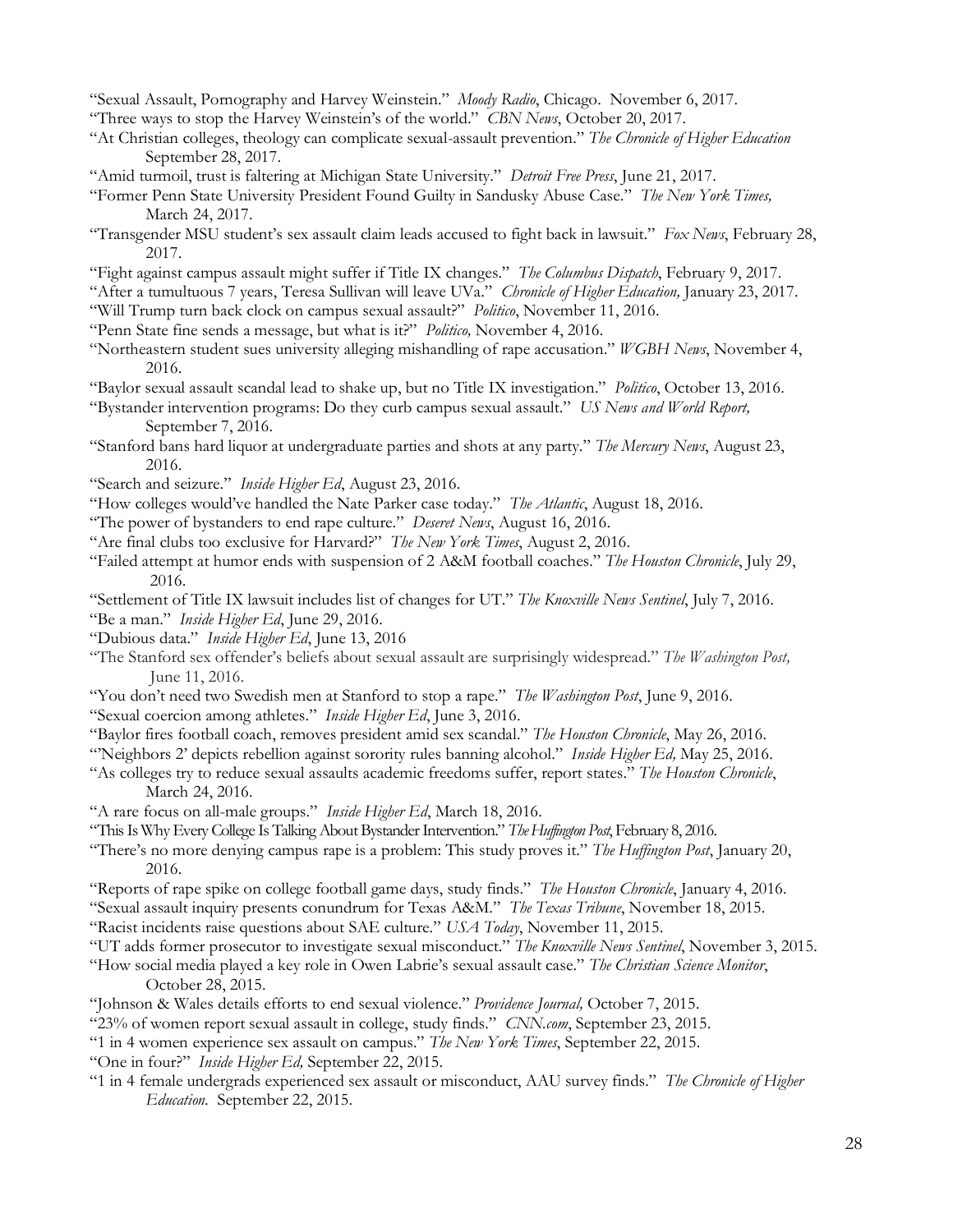- "A third of college women experience unwanted sexual contact, study finds." *The New York Times,* September 21, 2015.
- "National survey: Campus rapes much more frequent than reported." *The San Antonio Express-News.* September 21, 2015.
- "In a new survey, almost 1 in 4 undergraduate women report sex assault." *The Houston Chronicle*, September 21, 2015.
- "27 groups that work with rape victims think the safe campus act is terrible." *The Huffington Post,* September 13, 2015.
- "Can an app help reduce sexual assault on college campuses?" *Fortune Magazine,* September 1, 2015.

"Baylor's internal investigation into Sam Ukwuachu's case may just be the beginning." *The Dallas Morning News,* August 25, 2015.

- "Curbing sexual assault becomes big business on campus." *NPR All Things Considered*, August 12, 2015.
- "UT Launches new sexual misconduct policy, gives documents to federal investigators." *The Knoxville News Sentinel*, August 10, 2015.
- "Sorority secrets: The dark side of sisterhood that no one's willing to talk about." *Marie Claire*, July 20, 2015.
- "Sororities say they, too, have a key role to play in preventing sexual assault." *The Chronicle of Higher Education,* June 19, 2015.
- "One in five after all? *Inside Higher Ed*, June 15, 2015.
- "TV now exploiting rape for ratings? *FoxNews.com*, June 2, 2015.
- "Sexual assault on college campuses: More awareness hasn't solved underlying issues." *U.S. News and World Report,* May 20, 2015.
- "Bad apples or the barrel?" *Inside Higher Ed*, April 15, 2015.
- "Rolling Stone article on rape at University of Virginia failed all basics, report says." *The New York Times,* April 5, 2015.
- "SAE at Sea" *Inside Higher Ed*, March 30, 2015.
- "Fraternities consider lobbying Congress to thwart rape investigations." *The Huffington Post*, March 25, 2015.
- "Will the debunked UVA rape story discourage victims from reporting sexual assault? *Fusion*, March 23, 2015.
- "No winners, only losers. Anatomy of at UT sexual assault report: Epilogue*." Knoxville News Sentinel,* March 21, 2015.
- "A frat's response to racism*." Inside Higher Ed*, March 19, 2015.
- "Is this the solution to the campus rape conundrum?" *U.S. News and World Report,* March 16, 2015.
- "N.J. colleges struggle to deal with the issue of rape." *The Associated Press,* March 15, 2015.
- "Racist chant renews old questions about U.S. fraternity culture." *The Houston Chronicle*, March 14, 2015.
- "Sigma Alpha Epsilon has worried about frat house culture for years." *NBC News.com,* March 13, 2015.
- "The Hunting Ground." A Documentary Film*,* February 27, 2015*.*
- "Can guys talking to guys about rape make a difference?" *Seven Days*, February 25, 2015.
- "UT releases four years' worth of data on sex assaults.*" Knoxville News Sentinel,* February 25, 2015*.*
- "Student groups blast idea that campus carry laws will help prevent sexual assault." *Fusion,* February 24, 2015*.*
- "Campus life and guns." *The New York Times Sunday Edition*, Editorial*,* February 21, 2015
- "Guns on campus, the answer to rape?" The Mike Signorile Show*,* SIRIUS XM Radio*,* February 20, 2015.
- "Guns on Campus*."* Think Televisual TV, Chicago, Illinois. *February 19, 2015.*
- "Fraternities might be 'scared' enough to address sexual assault*." The Huffington Post,* February 18, 2015.
- "In bid to allow guns on campus, weapons are linked to fighting sexual assault*." The New York Times,* February 18, 2015.
- "Enough is enough: Fewer and fewer campus rapes are being swept under the rug.*" Jewish Woman Magazine,* Spring, 2015.
- "Stanford rape case: Role of alcohol in sexual assaults debated*." Santa Cruz Sentinel,* February 7, 2015.
- "Are Oklahoma schools doing enough to keep students safe, prevent sexual assaults?" *News9 CBS Affiliate*, Oklahoma City, OK, January 29, 2015.
- "Is college sexual assault a fraternity problem?" *The New York Times*, January 29, 2015.
- "Vanderbilt rape convictions are big news, except on campus." *The New York Times*, January 28, 2015.
- "Tennessee colleges to hold summit on sexual assault*." Knoxville News Sentinel*, January 26, 2015.
- "It Happened Here." A Documentary Film, January 25, 2015.
- "UVA review may stay private." *The Daily Progress*, January 20, 2015.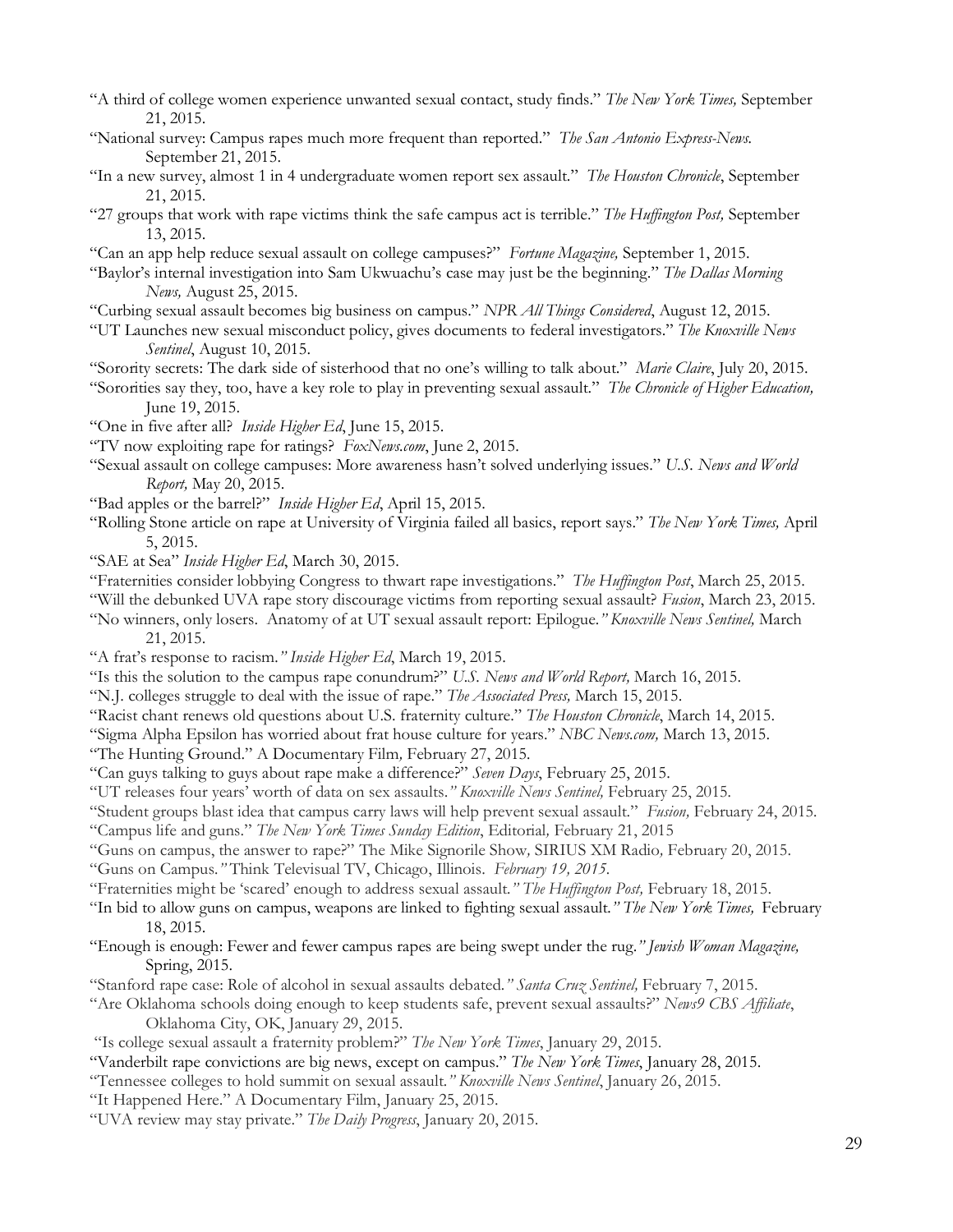- "Behind the statistics on campus rape." *The Chronicle of Higher Education*, January 9, 2015.
- "Preventing sexual assault on college campuses." Washington Journal, *C-SPAN*, December 28, 2014.

"One in Five? Data and the debate about campus rape." *U.S. News and World Report*, December 17, 2014. "Rape at UVA." *Inside Charlottesville Radio*, December 16, 2014.

- "Sexual assault statistics can be confusing, but they're not the point." *The Huffington Post,* December 15, 2014. "One in five?" *Inside Higher Ed*, December 15, 2014.
- "The voice of men who fight rape." *Dr. Kim Taylor Radio Show*, KZSB, Monticedo, CA, December 11, 2014.
- "Rolling Stone UVA controversy: Jackie's sexual assault story made rape culture worse." *International Business Times*, December 10, 2014.
- "Students and leaders grapple with crisis on University of Virginia campus." *The New York Times,* December 9, 2014.
- "Rape on college campuses in the United States." *BBC*, December 9, 2014.
- "Advocates: Rolling Stone controversy a distraction from rape problem." *CNN.com*, December 8, 2014.
- "Why the media obsession with Rolling Stone's UVA rape story is all wrong." *Fortune Magazine*, December 8, 2014*.*
- *"UVA Fraternities Demand Apology, Reinstatement."* CNN Newsroom with Don Lemon*, December 8, 2014.*
- "Rolling Stone retraction complicates fraught rape story." *USA Today,* December 7, 2014.
- "Professors as judges." *The Economist*, December 6, 2014.
- "In reporting sexual assaults on campus, role of RAs evolves." *The Huffington Post*, December 4, 2014.
- "The science of preventing date rape." *PBS Nova Next*, December 3, 2014.
- "Former UVA staffer questions counsel investigating UVA handling of sexual assaults." *NBC 29*, Charlottesville, VA. December 1, 2014.
- "High ranked firm hired to scrutinize UVA's sexual assault policy, procedures." *The Daily Progress,* November 30, 2014.
- "UVA responds to sexual assault controversy." *CNN Newsroom with Fredricka Whitfield*, November 29, 2014.
- "Rape culture' or individual crimes on campus? Question highly charged as Brown nears recommendations." *The Providence Journal,* November 27, 2014.
- "University of Virginia's image suffers after campus rape report." *The New York Times*, November 25, 2014.
- "Are Oklahoma schools doing enough to keep students safe, prevent sexual assaults? *CBS News in Tulsa OK*: News on 6, November 24, 2014.
- "Rape at UVA: Is there a cover up?" *CNN Newsroom* with Carol Costello, November 24, 2014.
- "Campus reacts to Rolling Stone Article." *NPR Here and Now*, November 24, 2014.
- "UVA picks former frat member as counsel in sex abuse allegations." *WUSA, CBS TV* Affiliate in Washington DC, November 22, 2014.
- "Victims say UVA covering up rape claims." *CNN, Erin Burnett Out Front*, November 21, 2014.
- "The Accused." *Buzzfeed*, November 20, 2014.
- "A rape on campus: A brutal assault and struggle for justice at UVA." *Rolling Stone*, November 19, 2014.
- "Why Nevada students should continue to fight for comprehensive sex ed." *Time*, November 19, 2014.

"Rare survey examines sex assault at MIT." *The New York Times,* October 27, 2014.

- "Former UH students sue school over sex assault investigation." *The Houston Chronicle,* October 20, 2014.
- "GVSU Title IX complaint: Federal investigations rise as colleges face pressure to comply with rules." *Grand Rapids Press, MI.* October 16, 2014.
- "At U. of Florida, more questions than answers as rape charges are dropped." *The Chronicle of Higher Education,* October 13, 2014.
- "More sexual assaults reported at Texas Universities." *The Houston Chronicle*, October 3, 2014.
- "California law on sexual consent pleases many but leaves some doubters." *The New York Times,* September 29, 2014.
- "RI colleges bolster efforts to prevent sexual assault on campus." *The Providence Journal,* September 25, 2014. "Admit Women or Else." *Inside Higher Ed,* September 23, 2014.
- "White House aims to fundamentally shift culture around sexual assault." *Inside Higher Ed,* September 22, 2014.
- "Wesleyan fraternities launch alcohol abuse, sexual assault prevention program." *The Middletown Press,* September 15, 2014.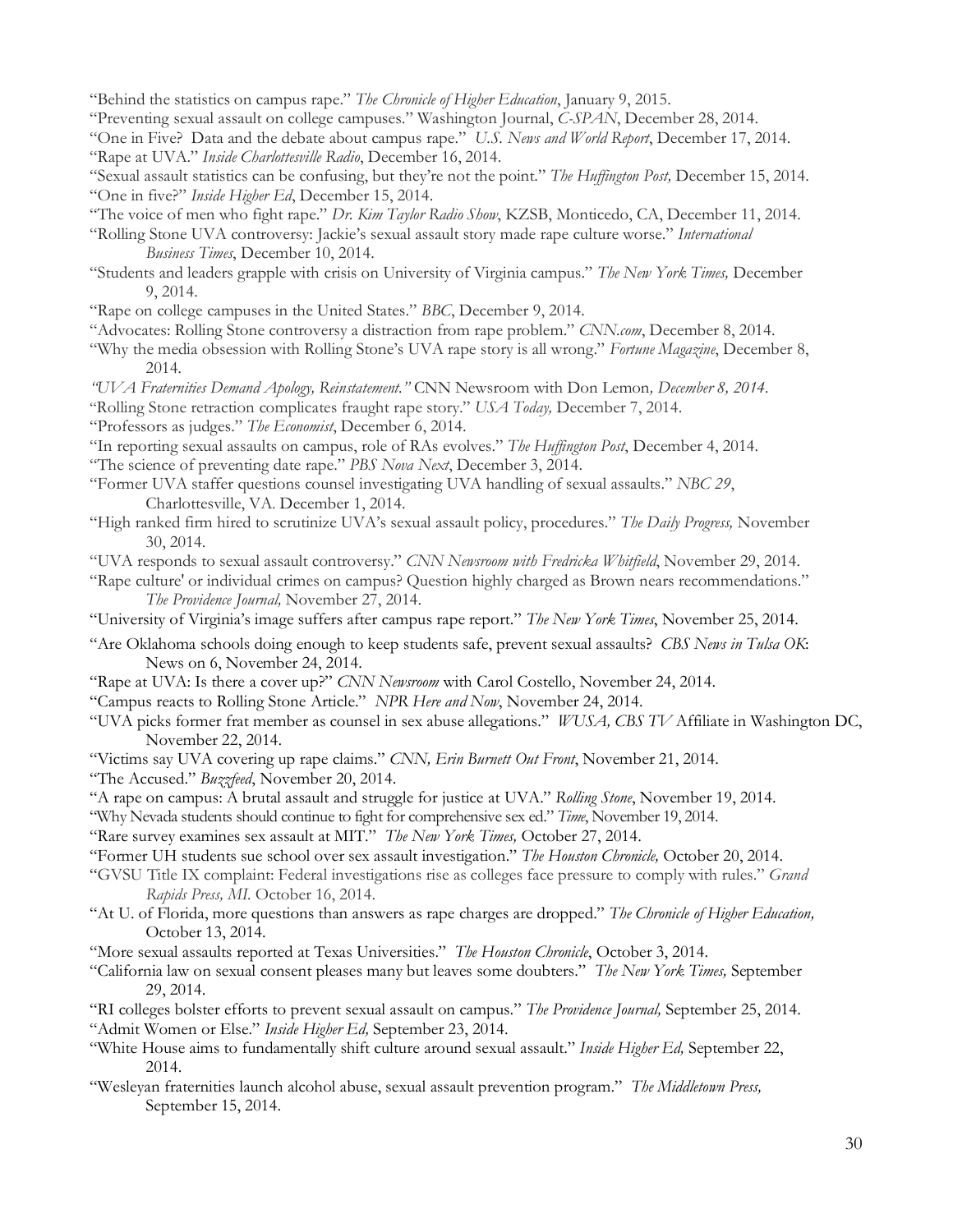- "Sexual Assault on Campus." Oklahoma News Report, *OETA Public Television*, September 15, 2014.
- "The power of the peer group in preventing campus rape." *NPR's Morning Edition,* August 18, 2014.
- "Rape and sexual assaults on the rise at concerts, experts say." *Fox News.com*, August 11, 2014.
- "Viols impunis sur les campus américains." *Le Temps* (national newspaper in Switzerland), July 24, 2014.
- *"*Campuses, activists discuss new White House task force." *USA Today College*, April 30, 2014.
- "Banning Pledging Doesn't Fix Fraternities' Health Problem." *The Atlantic*, March 21, 2014.
- "Campus sexual assault focus of task force." *Stillwater News Press,* March 2, 2014.
- "Want to prevent sexual violence? Accept that you know a rapist." *Medium*, November 13, 2013.
- "South Broward High students show anger, apathy over news of brutal rape." *The Miami Herald*, November 5, 2013.
- "UBC sexual assaults prompt calls for education," *Canadian Broadcasting Company,* October 26, 2013.
- "Rape culture: Trivializing trauma," *BreakThru Radio*, August 25, 2013.
- "Second-hand porn: The spreading circle of damage," *Deseret News*, July 8, 2013.
- "Connecting the dots between sex trafficking and pornography," *World Magazine*, June 10, 2013.
- "College student from Miami fights for fair treatment of rape victims," *The Miami Herald,* March 6, 2013.
- "Fraternities and Frat Culture," The Current, *Canadian Broadcasting Company Radio,* June 1, 2011.
- http://www.cbc.ca/video/news/audioplayer.html?clipid=1963070492
- "Combating Sexual Assault," *Armed Forces Network*, September 21, 2010.
- "Prof's sex site sparks debate," *Inside Higher Ed*, April 22, 2010.
- "Oath to Hold Sessions on April 14," *Asian American Times*, April 8, 2010.
- "Rape-Prevention Programs Proliferate, but 'It's Hard to Know' Whether They Work," *Chronicle of Higher Education*, November 15, 2009.
- "Hot Type: Psychological Association Offers to Replace Error-Ridden Copies of Style Guide," *Chronicle of Higher Education*, October 27, 2009.
- "Updating a Style Guide," *Inside Higher Ed*, October 13, 2009.
- "Bystander Intervention Can Reduce Sexual Assault," *Women in Higher Education*, June 2009, 18(6), 18-19.
- "Battle buddy concept combats sex assaults," *Army Times,* March 6, 2009.
- "Sexual assault on campus: Culture change 101," *Minneapolis Star Tribune,* November 9, 2008.
- "Averting Assault," *Inside Higher Ed*, December 17, 2007.
- "College rape education program to travel," *WVEC (ABC Affiliate*), August 24, 2007.
- "Rape program branches out: A professor who developed an assault prevention program for men produces a new one for women," *The Daily Press,* August 13, 2007.
- "Air Force Charges Turn Woman From Rape Victim to Defendant" *WRAL-TV*, Raleigh/Durham, August 9, 2007.
- "Air Force Rape Victim Faces Charges" Local *ABC News Affiliate* Raliegh/Durham, August 7, 2007.
- "Airman faces court-martial" *Fayetteville Observer*, August 7, 2007.
- "Many Rapes Go Unreported," *The Virginia Gazette*, December 10, 2005.
- "Rape at William and Mary" *WVEC* (ABC Affiliate), November, 2005.
- "Men Ending Rape" *The Chicago Tribune Red Eye Edition*, September, 2005.
- "Rape Prevention in an RV." *CBS Saturday Evening News*, September 18, 2005.
- "The Good Guys." *O: The Oprah Magazine,* June, 2005.
- "Rape Prevention Takes to the Road." *Voice of America*, September 23, 2004.

"Rape Prevention Takes to the Road." Story covered by *Associated Press* and picked up by *The Virginia Pilot*, *The Virginia Gazette*, *The Richmond Times Dispatch*, *The Daily Press*, *The Daily Progress*, and *USA Today*. Fall, 2004.

- "Campus Date Rape Program Focuses on Men," *Voice of America*, May 14, 2001.
- "'One in Four' Makes a Difference" *Dateline 29 (NBC) News*, Charlottesville, VA, May 7, 2001.
- "Rape Education for Men." Talk of the Nation. *National Public Radio*, April 26, 2001.
- "Campus Efforts to Prevent Rape Focusing On Men," *The Washington Post*, April 16, 2001.
- "UVA Male Leaders Form Anti-Rape Group" (Top News Story). *Dateline 29 (NBC) News*, Charlottesville, VA, February 10, 1999.
- "UVA Male Leaders Form Anti-Rape Group" (Top News Story). *WWBT 12 (NBC) News*, Richmond, VA, February 10, 1999.
- "UVA Male Leaders Form Anti-Rape Group" (Top News Story). *WVIR TV 6 (CBS) News*, Richmond, VA, February 8, 1999.